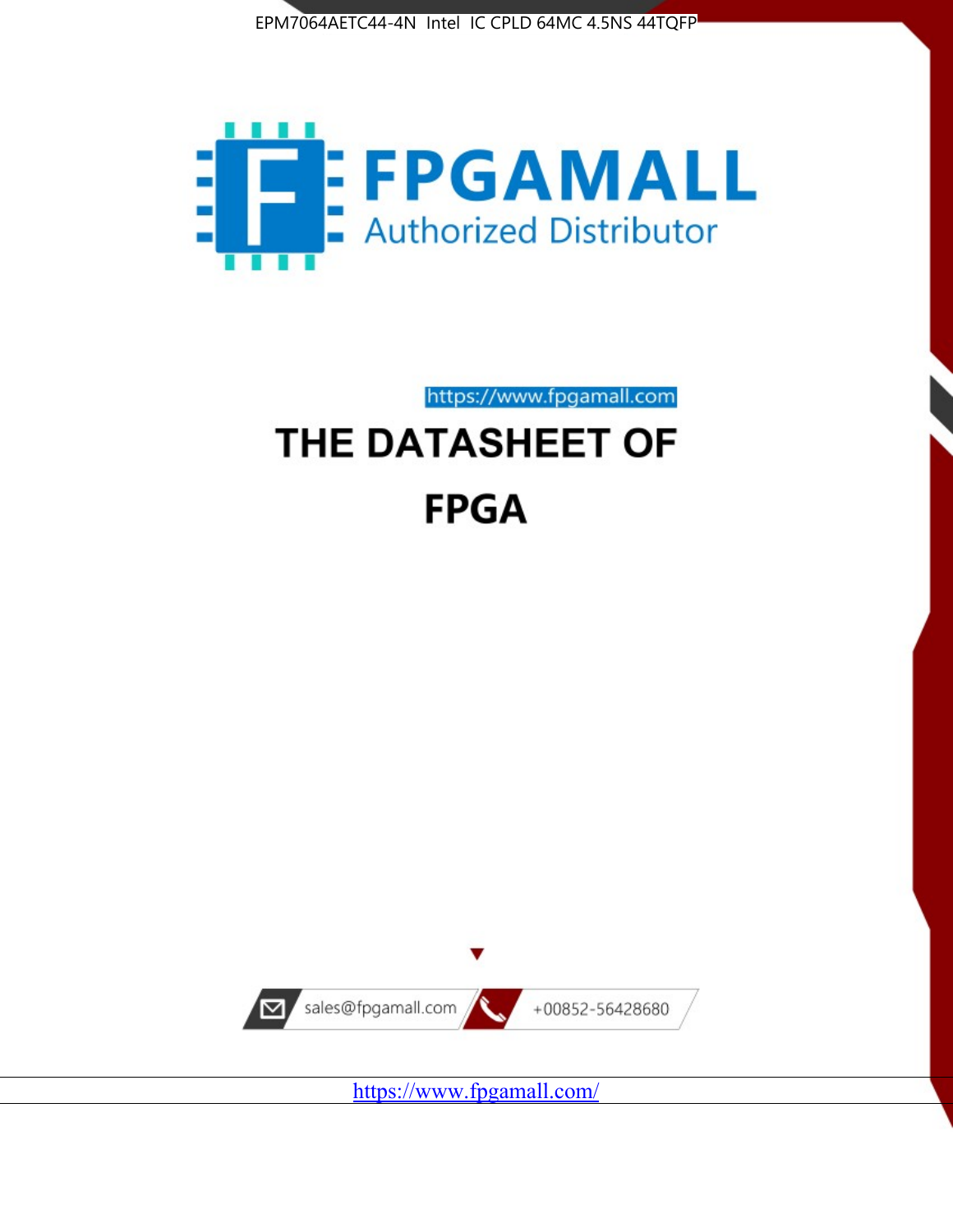



## **MAX 7000A**

**Programmable Logic Device**

#### **September 2003, ver. 4.5 Data Sheet** Construction of the Construction of the Construction of the Construction of the Construction of the Construction of the Construction of the Construction of the Construction of the Cons

- **Features...** High-performance 3.3-V EEPROM-based programmable logic devices (PLDs) built on second-generation Multiple Array MatriX (MAX®) architecture (see Table 1)
	- 3.3-V in-system programmability (ISP) through the built-in IEEE Std. 1149.1 Joint Test Action Group (JTAG) interface with advanced pin-locking capability
		- MAX 7000AE device in-system programmability (ISP) circuitry compliant with IEEE Std. 1532
		- EPM7128A and EPM7256A device ISP circuitry compatible with IEEE Std. 1532
	- Built-in boundary-scan test (BST) circuitry compliant with IEEE Std. 1149.1
	- Supports JEDEC Jam Standard Test and Programming Language (STAPL) JESD-71
	- Enhanced ISP features
		- Enhanced ISP algorithm for faster programming (excluding EPM7128A and EPM7256A devices)
		- ISP\_Done bit to ensure complete programming (excluding EPM7128A and EPM7256A devices)
		- Pull-up resistor on I/O pins during in-system programming
	- Pin-compatible with the popular 5.0-V MAX 7000S devices
	- High-density PLDs ranging from 600 to 10,000 usable gates
	- Extended temperature range

For information on in-system programmable 5.0-V MAX 7000 or 2.5-V MAX 7000B devices, see the *MAX 7000 Programmable Logic Device Family Data Sheet* or the *MAX 7000B Programmable Logic Device Family Data Sheet*.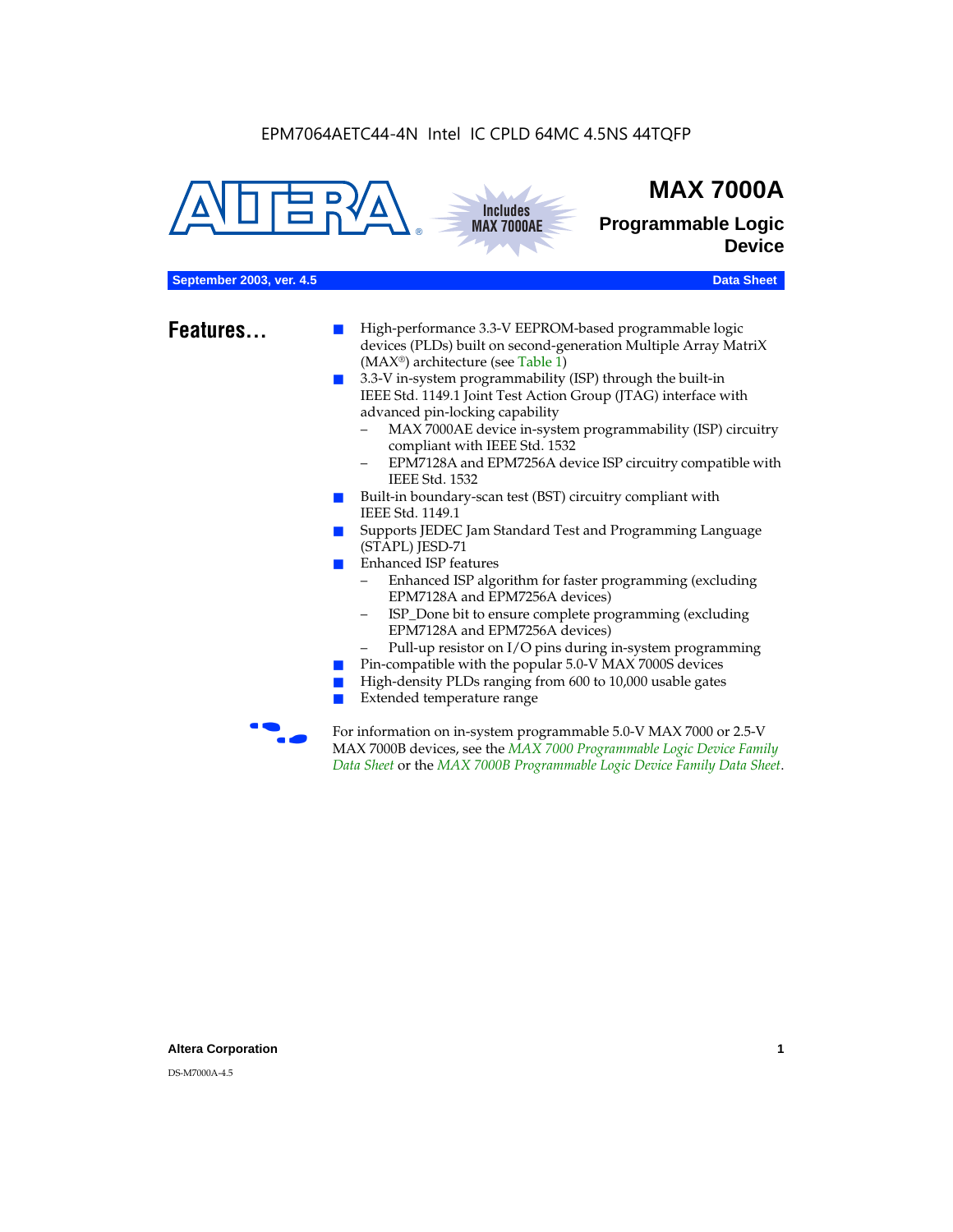| Table 1. MAX 7000A Device Features |                  |                  |                  |                  |                  |  |  |  |  |
|------------------------------------|------------------|------------------|------------------|------------------|------------------|--|--|--|--|
| <b>Feature</b>                     | <b>EPM7032AE</b> | <b>EPM7064AE</b> | <b>EPM7128AE</b> | <b>EPM7256AE</b> | <b>EPM7512AE</b> |  |  |  |  |
| Usable gates                       | 600              | 1,250            | 2,500            | 5,000            | 10,000           |  |  |  |  |
| Macrocells                         | 32               | 64               | 128              | 256              | 512              |  |  |  |  |
| Logic array blocks                 | 2                | 4                | 8                | 16               | 32               |  |  |  |  |
| Maximum user I/O<br>pins           | 36               | 68               | 100              | 164              | 212              |  |  |  |  |
| $t_{PD}$ (ns)                      | 4.5              | 4.5              | 5.0              | 5.5              | 7.5              |  |  |  |  |
| $t_{SU}$ (ns)                      | 2.9              | 2.8              | 3.3              | 3.9              | 5.6              |  |  |  |  |
| $t_{\text{FSU}}$ (ns)              | 2.5              | 2.5              | 2.5              | 2.5              | 3.0              |  |  |  |  |
| $t_{CO1}$ (ns)                     | 3.0              | 3.1              | 3.4              | 3.5              | 4.7              |  |  |  |  |
| $f_{CNT}$ (MHz)                    | 227.3            | 222.2            | 192.3            | 172.4            | 116.3            |  |  |  |  |

### **...and More Features**

- 4.5-ns pin-to-pin logic delays with counter frequencies of up to 227.3 MHz
- $Multivolt<sup>TM</sup> I/O interface enables device core to run at 3.3 V, while$ I/O pins are compatible with 5.0-V, 3.3-V, and 2.5-V logic levels
- Pin counts ranging from 44 to 256 in a variety of thin quad flat pack (TQFP), plastic quad flat pack (PQFP), ball-grid array (BGA), spacesaving FineLine BGATM, and plastic J-lead chip carrier (PLCC) packages
- Supports hot-socketing in MAX 7000AE devices
- Programmable interconnect array (PIA) continuous routing structure for fast, predictable performance
- PCI-compatible
- Bus-friendly architecture, including programmable slew-rate control
- Open-drain output option
- Programmable macrocell registers with individual clear, preset, clock, and clock enable controls
- Programmable power-up states for macrocell registers in MAX 7000AE devices
- Programmable power-saving mode for 50% or greater power reduction in each macrocell
- Configurable expander product-term distribution, allowing up to 32 product terms per macrocell
- Programmable security bit for protection of proprietary designs
- 6 to 10 pin- or logic-driven output enable signals
- Two global clock signals with optional inversion
- Enhanced interconnect resources for improved routability
- **E** Fast input setup times provided by a dedicated path from  $I/O$  pin to macrocell registers
- Programmable output slew-rate control
- Programmable ground pins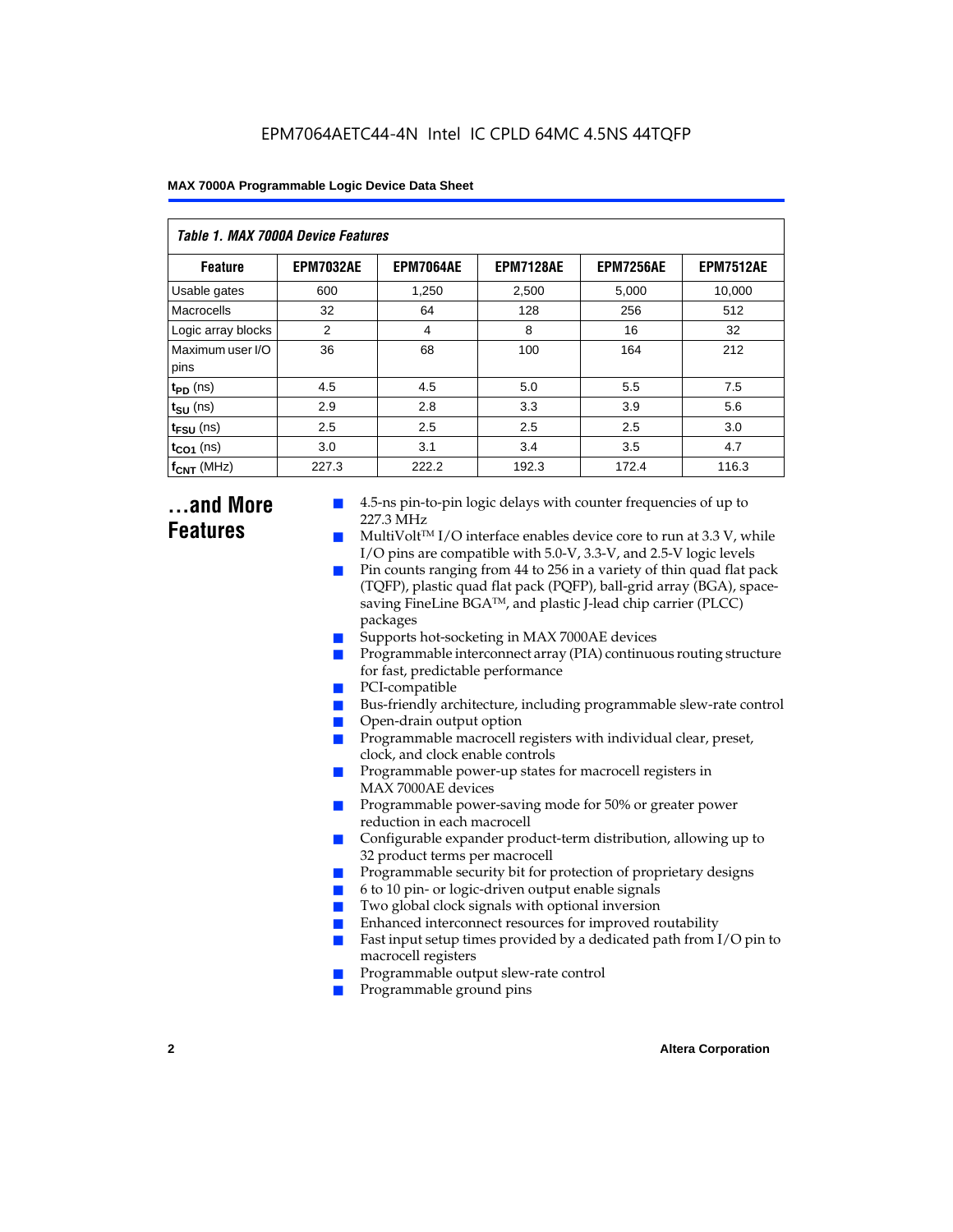- Software design support and automatic place-and-route provided by Altera's development systems for Windows-based PCs and Sun SPARCstation, and HP 9000 Series 700/800 workstations
- Additional design entry and simulation support provided by EDIF 2 0 0 and 3 0 0 netlist files, library of parameterized modules (LPM), Verilog HDL, VHDL, and other interfaces to popular EDA tools from manufacturers such as Cadence, Exemplar Logic, Mentor Graphics, OrCAD, Synopsys, Synplicity, and VeriBest
- Programming support with Altera's Master Programming Unit (MPU), MasterBlaster™ serial/universal serial bus (USB) communications cable, ByteBlasterMVTM parallel port download cable, and BitBlaster™ serial download cable, as well as programming hardware from third-party manufacturers and any JamTM STAPL File (**.jam**), Jam Byte-Code File (**.jbc**), or Serial Vector Format File- (**.svf**) capable in-circuit tester

### **General Description**

MAX 7000A (including MAX 7000AE) devices are high-density, highperformance devices based on Altera's second-generation MAX architecture. Fabricated with advanced CMOS technology, the EEPROMbased MAX 7000A devices operate with a 3.3-V supply voltage and provide 600 to 10,000 usable gates, ISP, pin-to-pin delays as fast as 4.5 ns, and counter speeds of up to 227.3 MHz. MAX 7000A devices in the -4, -5, -6, -7, and some -10 speed grades are compatible with the timing requirements for 33 MHz operation of the PCI Special Interest Group (PCI SIG) *PCI Local Bus Specification, Revision 2.2*. See Table 2.

| Table 2. MAX 7000A Speed Grades |                    |              |    |    |     |       |  |
|---------------------------------|--------------------|--------------|----|----|-----|-------|--|
| <b>Device</b>                   | <b>Speed Grade</b> |              |    |    |     |       |  |
|                                 | -4                 | -5           | -6 | -7 | -10 | $-12$ |  |
| EPM7032AE                       |                    |              |    |    |     |       |  |
| EPM7064AE                       |                    |              |    |    |     |       |  |
| <b>EPM7128A</b>                 |                    |              |    |    |     |       |  |
| EPM7128AE                       |                    |              |    |    |     |       |  |
| <b>EPM7256A</b>                 |                    |              |    |    |     |       |  |
| EPM7256AE                       |                    | $\checkmark$ |    |    |     |       |  |
| EPM7512AE                       |                    |              |    |    |     |       |  |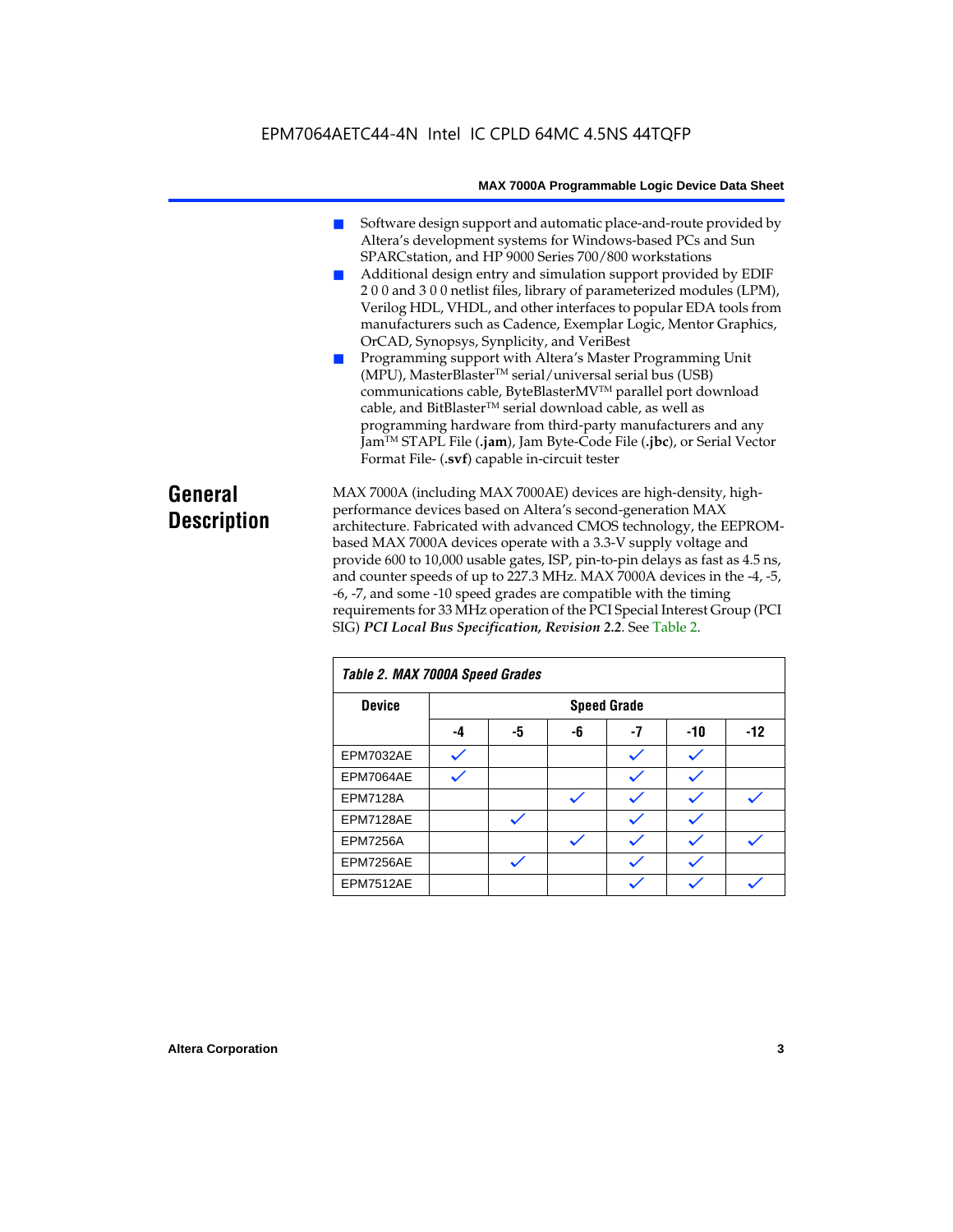The MAX 7000A architecture supports 100% transistor-to-transistor logic (TTL) emulation and high-density integration of SSI, MSI, and LSI logic functions. It easily integrates multiple devices including PALs, GALs, and 22V10s devices. MAX 7000A devices are available in a wide range of packages, including PLCC, BGA, FineLine BGA, Ultra FineLine BGA, PQFP, and TQFP packages. See Table 3 and Table 4.

| Table 3. MAX 7000A Maximum User I/O Pins |             | Note $(1)$  |                                           |             |                               |                                        |
|------------------------------------------|-------------|-------------|-------------------------------------------|-------------|-------------------------------|----------------------------------------|
| <b>Device</b>                            | 44-Pin PLCC | 44-Pin TQFP | 49-Pin Ultra<br><b>FineLine</b><br>BGA(2) | 84-Pin PLCC | <b>100-Pin</b><br><b>TQFP</b> | $100-Pin$<br><b>FineLine</b><br>BGA(3) |
| <b>EPM7032AE</b>                         | 36          | 36          |                                           |             |                               |                                        |
| EPM7064AE                                | 36          | 36          | 41                                        |             | 68                            | 68                                     |
| <b>EPM7128A</b>                          |             |             |                                           | 68          | 84                            | 84                                     |
| EPM7128AE                                |             |             |                                           | 68          | 84                            | 84                                     |
| <b>EPM7256A</b>                          |             |             |                                           |             | 84                            |                                        |
| EPM7256AE                                |             |             |                                           |             | 84                            | 84                                     |
| <b>EPM7512AE</b>                         |             |             |                                           |             |                               |                                        |

| Table 4. MAX 7000A Maximum User I/O Pins<br>Note (1) |              |                                     |              |             |                            |  |  |  |
|------------------------------------------------------|--------------|-------------------------------------|--------------|-------------|----------------------------|--|--|--|
| <b>Device</b>                                        | 144-Pin TQFP | 169-Pin Ultra<br>FineLine BGA $(2)$ | 208-Pin PQFP | 256-Pin BGA | 256-Pin FineLine<br>BGA(3) |  |  |  |
| EPM7032AE                                            |              |                                     |              |             |                            |  |  |  |
| EPM7064AE                                            |              |                                     |              |             |                            |  |  |  |
| <b>EPM7128A</b>                                      | 100          |                                     |              |             | 100                        |  |  |  |
| EPM7128AE                                            | 100          | 100                                 |              |             | 100                        |  |  |  |
| <b>EPM7256A</b>                                      | 120          |                                     | 164          |             | 164                        |  |  |  |
| EPM7256AE                                            | 120          |                                     | 164          |             | 164                        |  |  |  |
| EPM7512AE                                            | 120          |                                     | 176          | 212         | 212                        |  |  |  |

#### *Notes to tables:*

- (1) When the IEEE Std. 1149.1 (JTAG) interface is used for in-system programming or boundary-scan testing, four I/O pins become JTAG pins.
- (2) All Ultra FineLine BGA packages are footprint-compatible via the SameFrame<sup>TM</sup> feature. Therefore, designers can design a board to support a variety of devices, providing a flexible migration path across densities and pin counts. Device migration is fully supported by Altera development tools. See "SameFrame Pin-Outs" on page 15 for more details.
- (3) All FineLine BGA packages are footprint-compatible via the SameFrame feature. Therefore, designers can design a board to support a variety of devices, providing a flexible migration path across densities and pin counts. Device migration is fully supported by Altera development tools. See "SameFrame Pin-Outs" on page 15 for more details.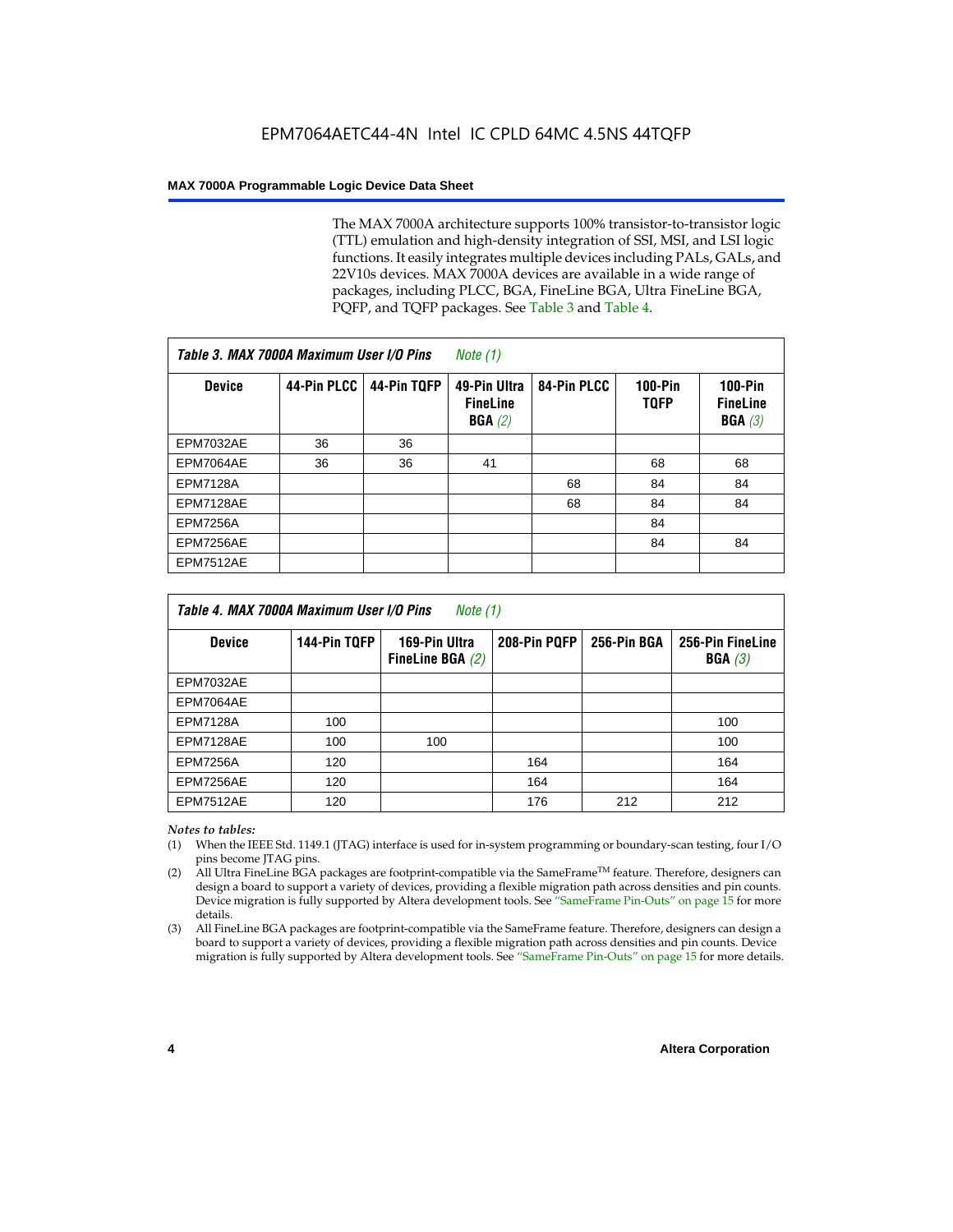MAX 7000A devices use CMOS EEPROM cells to implement logic functions. The user-configurable MAX 7000A architecture accommodates a variety of independent combinatorial and sequential logic functions. The devices can be reprogrammed for quick and efficient iterations during design development and debug cycles, and can be programmed and erased up to 100 times.

MAX 7000A devices contain from 32 to 512 macrocells that are combined into groups of 16 macrocells, called logic array blocks (LABs). Each macrocell has a programmable-AND/fixed-OR array and a configurable register with independently programmable clock, clock enable, clear, and preset functions. To build complex logic functions, each macrocell can be supplemented with both shareable expander product terms and highspeed parallel expander product terms, providing up to 32 product terms per macrocell.

MAX 7000A devices provide programmable speed/power optimization. Speed-critical portions of a design can run at high speed/full power, while the remaining portions run at reduced speed/low power. This speed/power optimization feature enables the designer to configure one or more macrocells to operate at 50% or lower power while adding only a nominal timing delay. MAX 7000A devices also provide an option that reduces the slew rate of the output buffers, minimizing noise transients when non-speed-critical signals are switching. The output drivers of all MAX 7000A devices can be set for 2.5 V or 3.3 V, and all input pins are 2.5-V, 3.3-V, and 5.0-V tolerant, allowing MAX 7000A devices to be used in mixed-voltage systems.

MAX 7000A devices are supported by Altera development systems, which are integrated packages that offer schematic, text—including VHDL, Verilog HDL, and the Altera Hardware Description Language (AHDL)—and waveform design entry, compilation and logic synthesis, simulation and timing analysis, and device programming. The software provides EDIF 2 0 0 and 3 0 0, LPM, VHDL, Verilog HDL, and other interfaces for additional design entry and simulation support from other industry-standard PC- and UNIX-workstation-based EDA tools. The software runs on Windows-based PCs, as well as Sun SPARCstation, and HP 9000 Series 700/800 workstations.

**For more information on development tools, see the** *MAX+PLUS II Programmable Logic Development System & Software Data Sheet* and the *Quartus Programmable Logic Development System & Software Data Sheet*.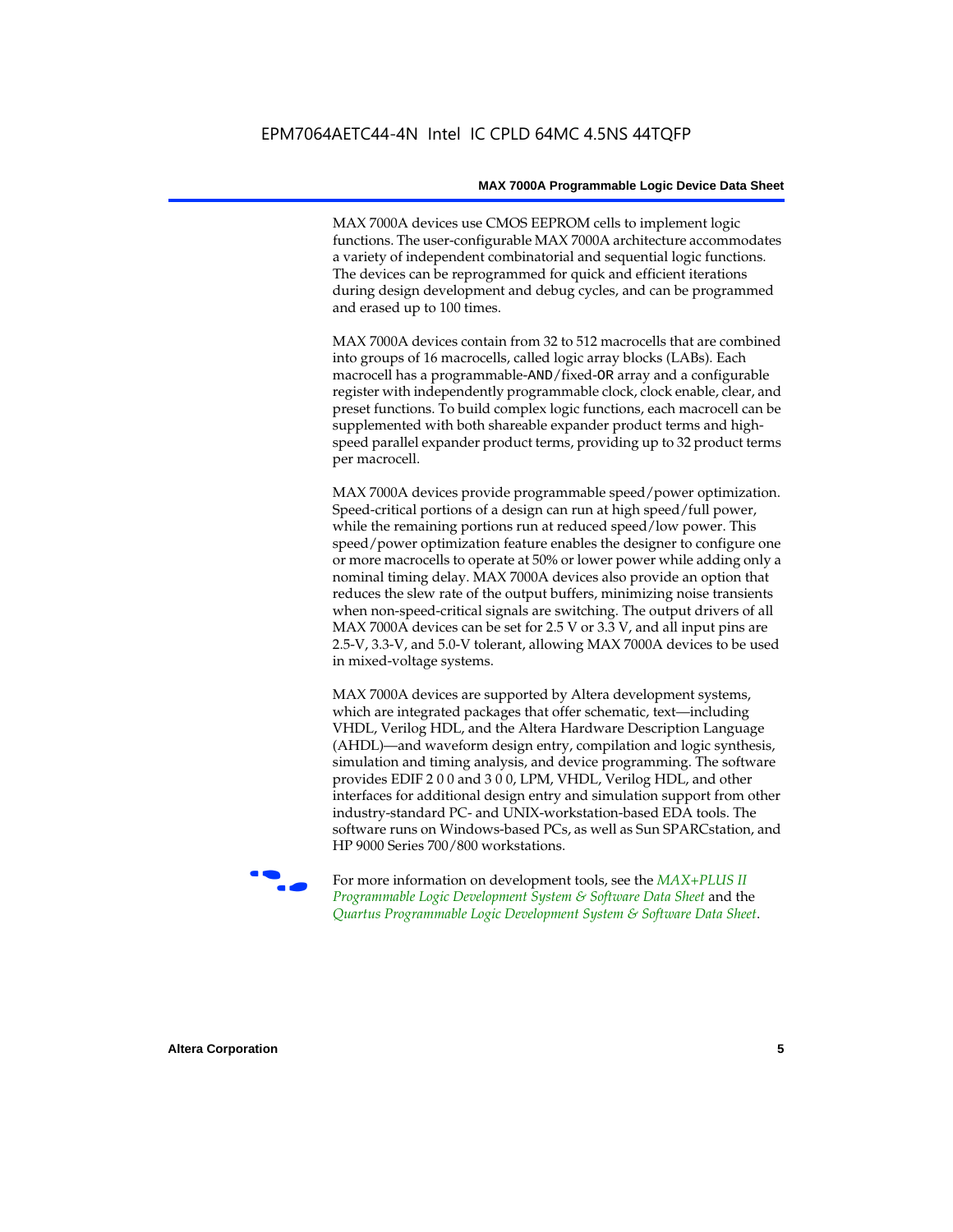### **Functional Description**

The MAX 7000A architecture includes the following elements:

- Logic array blocks (LABs)
- Macrocells
- Expander product terms (shareable and parallel)
- Programmable interconnect array
- I/O control blocks

The MAX 7000A architecture includes four dedicated inputs that can be used as general-purpose inputs or as high-speed, global control signals (clock, clear, and two output enable signals) for each macrocell and I/O pin. Figure 1 shows the architecture of MAX 7000A devices.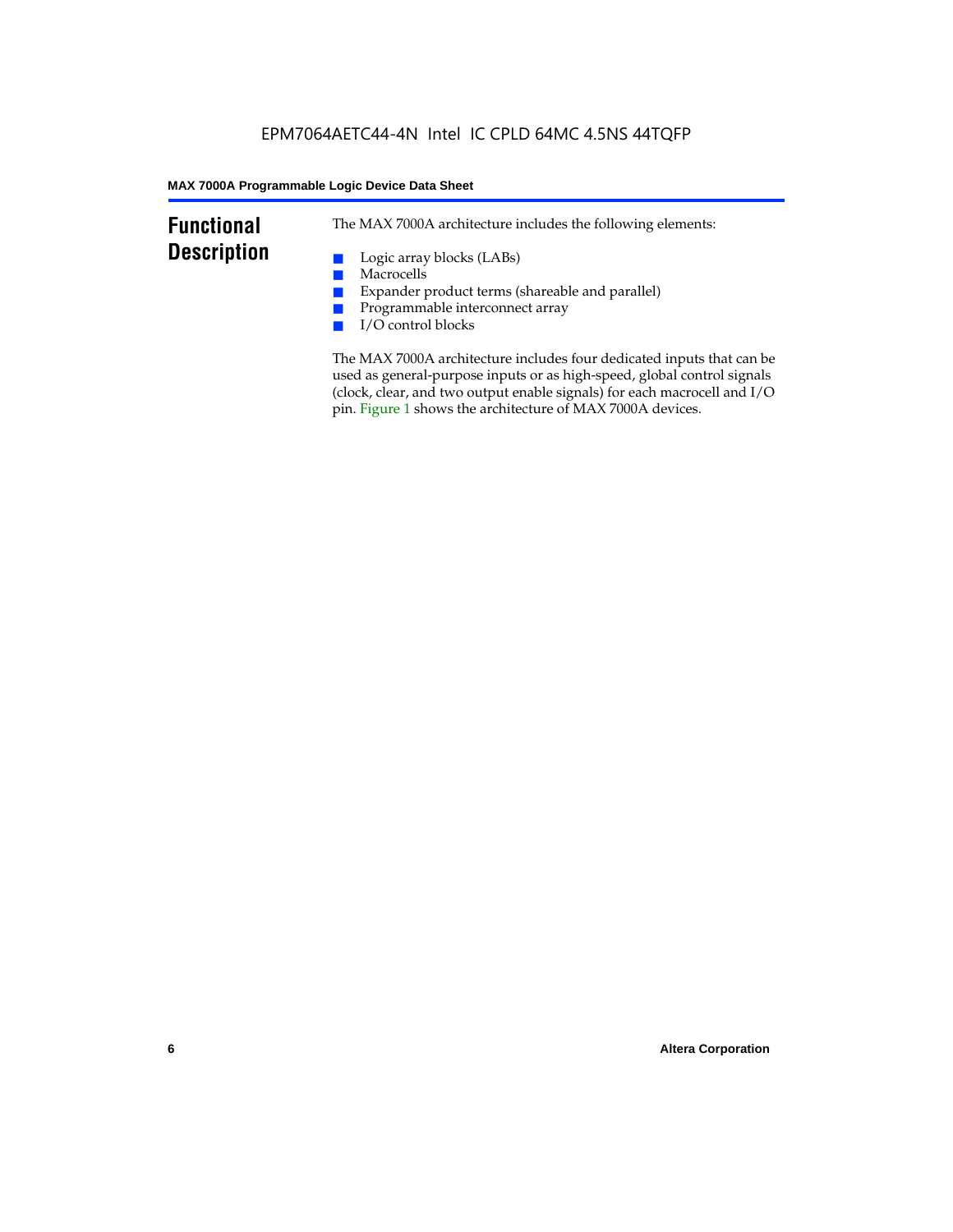

#### *Figure 1. MAX 7000A Device Block Diagram*

#### *Note:*

(1) EPM7032AE, EPM7064AE, EPM7128A, EPM7128AE, EPM7256A, and EPM7256AE devices have six output enables. EPM7512AE devices have 10 output enables.

#### **Logic Array Blocks**

The MAX 7000A device architecture is based on the linking of high-performance LABs. LABs consist of 16-macrocell arrays, as shown in Figure 1. Multiple LABs are linked together via the PIA, a global bus that is fed by all dedicated input pins, I/O pins, and macrocells.

Each LAB is fed by the following signals:

- 36 signals from the PIA that are used for general logic inputs
- Global controls that are used for secondary register functions
- Direct input paths from  $I/O$  pins to the registers that are used for fast setup times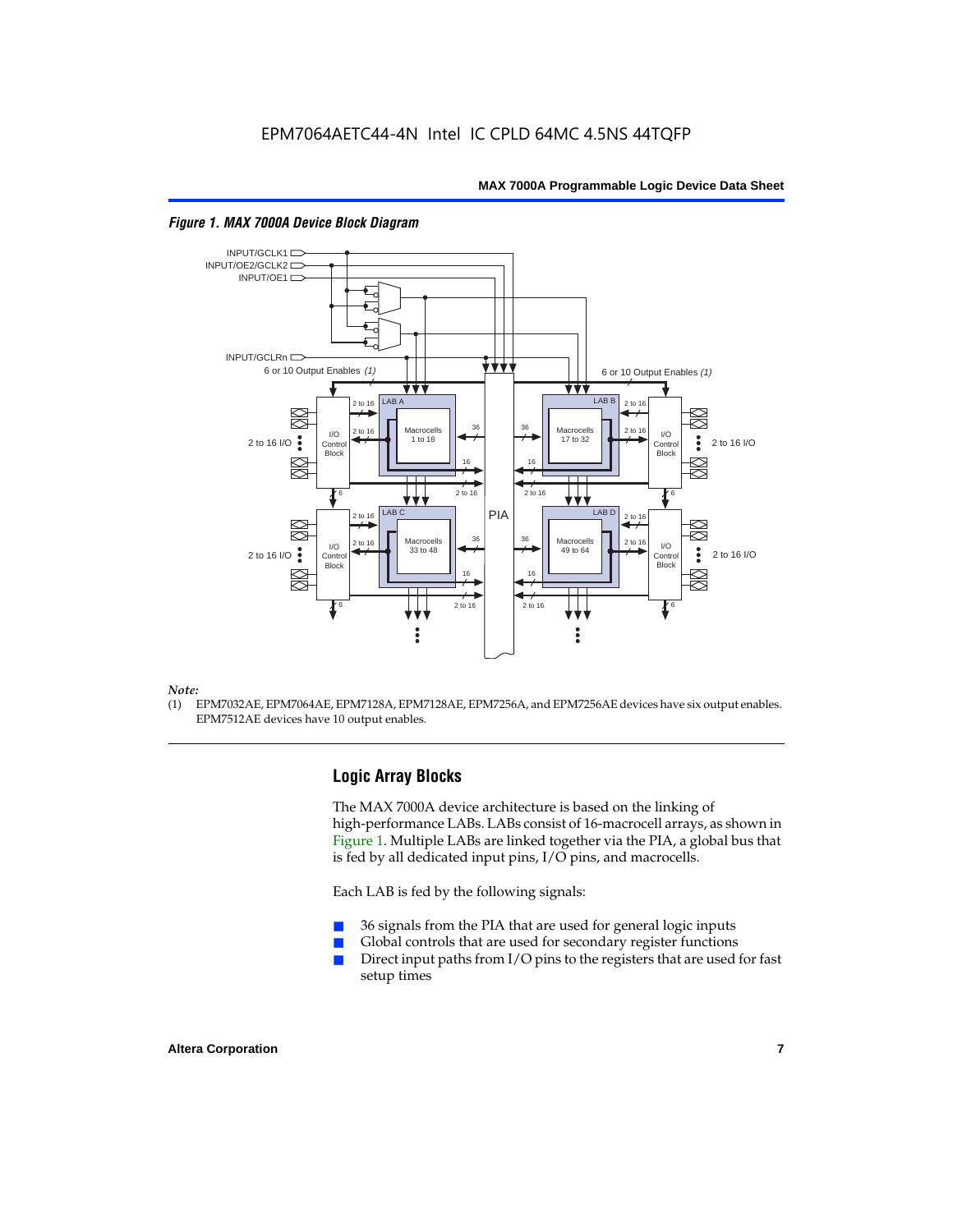#### **Macrocells**

MAX 7000A macrocells can be individually configured for either sequential or combinatorial logic operation. The macrocells consist of three functional blocks: the logic array, the product-term select matrix, and the programmable register. Figure 2 shows a MAX 7000A macrocell.



Combinatorial logic is implemented in the logic array, which provides five product terms per macrocell. The product-term select matrix allocates these product terms for use as either primary logic inputs (to the OR and XOR gates) to implement combinatorial functions, or as secondary inputs to the macrocell's register preset, clock, and clock enable control functions.

Two kinds of expander product terms ("expanders") are available to supplement macrocell logic resources:

- Shareable expanders, which are inverted product terms that are fed back into the logic array
- Parallel expanders, which are product terms borrowed from adjacent macrocells

The Altera development system automatically optimizes product-term allocation according to the logic requirements of the design.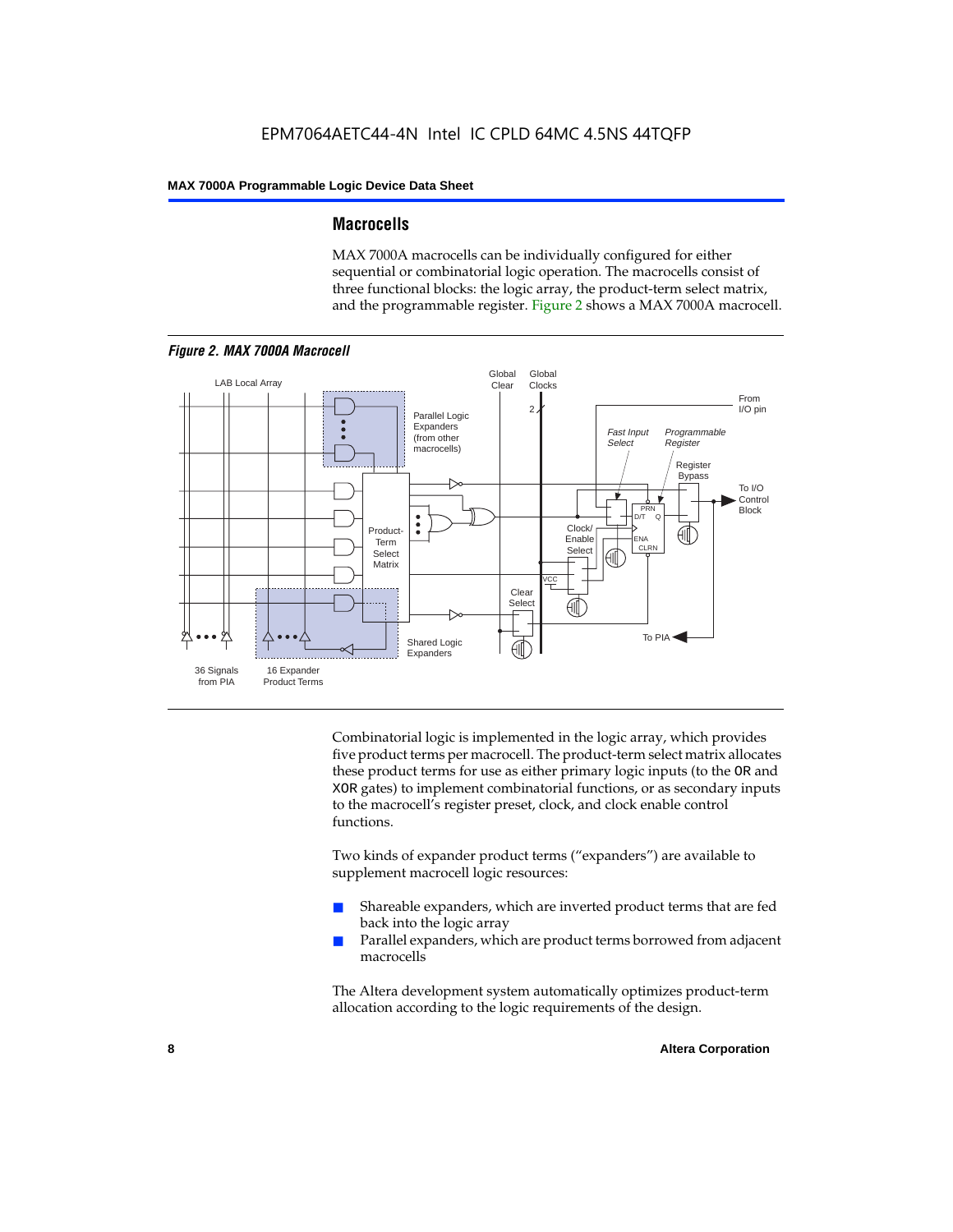For registered functions, each macrocell flipflop can be individually programmed to implement D, T, JK, or SR operation with programmable clock control. The flipflop can be bypassed for combinatorial operation. During design entry, the designer specifies the desired flipflop type; the Altera software then selects the most efficient flipflop operation for each registered function to optimize resource utilization.

Each programmable register can be clocked in three different modes:

- Global clock signal. This mode achieves the fastest clock-to-output performance.
- Global clock signal enabled by an active-high clock enable. A clock enable is generated by a product term. This mode provides an enable on each flipflop while still achieving the fast clock-to-output performance of the global clock.
- Array clock implemented with a product term. In this mode, the flipflop can be clocked by signals from buried macrocells or I/O pins.

Two global clock signals are available in MAX 7000A devices. As shown in Figure 1, these global clock signals can be the true or the complement of either of the global clock pins, GCLK1 or GCLK2.

Each register also supports asynchronous preset and clear functions. As shown in Figure 2, the product-term select matrix allocates product terms to control these operations. Although the product-term-driven preset and clear from the register are active high, active-low control can be obtained by inverting the signal within the logic array. In addition, each register clear function can be individually driven by the active-low dedicated global clear pin (GCLRn). Upon power-up, each register in a MAX 7000AE device may be set to either a high or low state. This power-up state is specified at design entry. Upon power-up, each register in EPM7128A and EPM7256A devices are set to a low state.

All MAX 7000A I/O pins have a fast input path to a macrocell register. This dedicated path allows a signal to bypass the PIA and combinatorial logic and be clocked to an input D flipflop with an extremely fast (as low as 2.5 ns) input setup time.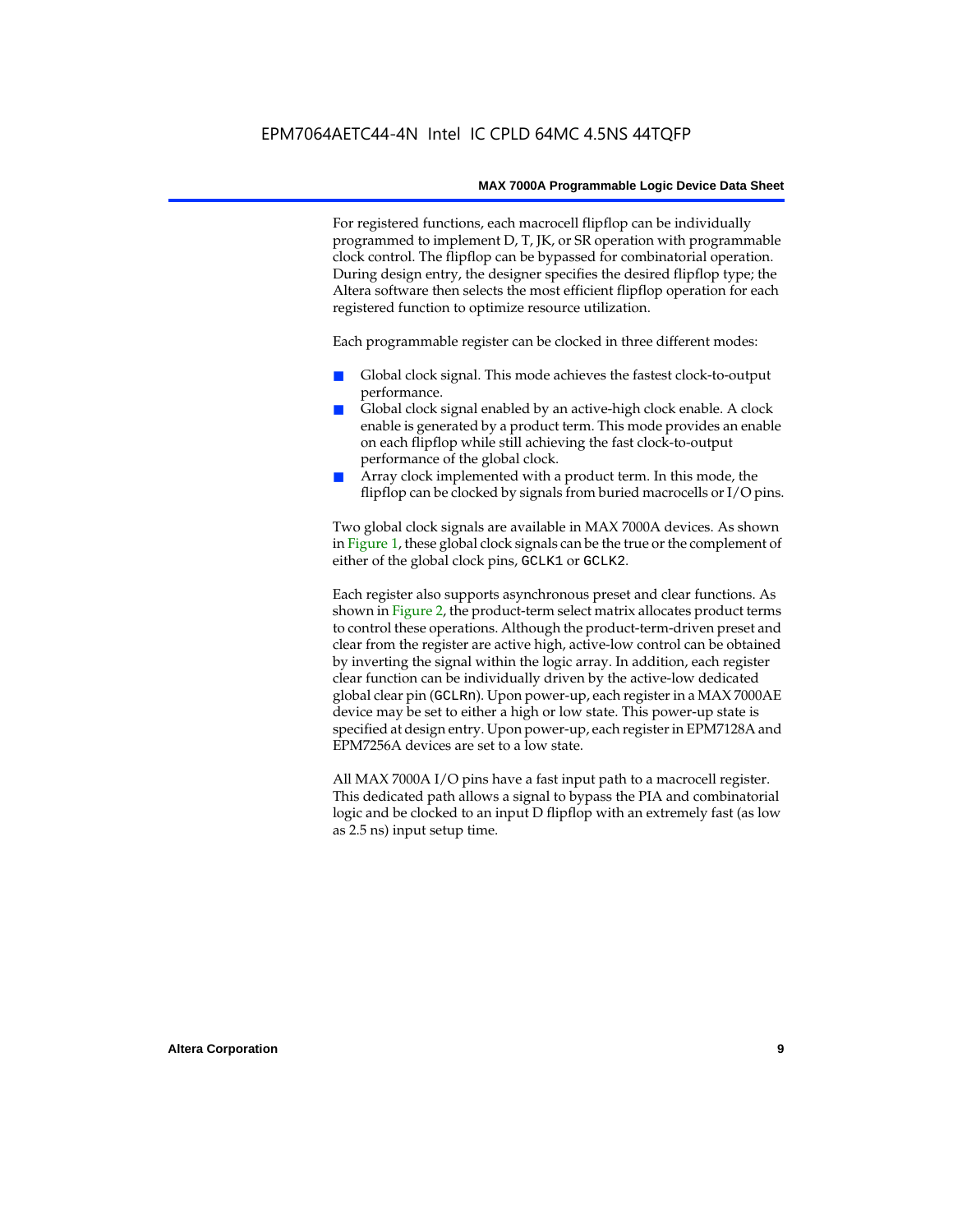#### **Expander Product Terms**

Although most logic functions can be implemented with the five product terms available in each macrocell, more complex logic functions require additional product terms. Another macrocell can be used to supply the required logic resources. However, the MAX 7000A architecture also offers both shareable and parallel expander product terms that provide additional product terms directly to any macrocell in the same LAB. These expanders help ensure that logic is synthesized with the fewest possible logic resources to obtain the fastest possible speed.

#### *Shareable Expanders*

Each LAB has 16 shareable expanders that can be viewed as a pool of uncommitted single product terms (one from each macrocell) with inverted outputs that feed back into the logic array. Each shareable expander can be used and shared by any or all macrocells in the LAB to build complex logic functions. A small delay  $(t_{SFXP})$  is incurred when shareable expanders are used. Figure 3 shows how shareable expanders can feed multiple macrocells.



**Macrocell** Product-Term Logic Product-Term Select Matrix **Macrocell** Product-Term Logic 36 Signals from PIA 16 Shared Expanders

*Shareable expanders can be shared by any or all macrocells in an LAB.*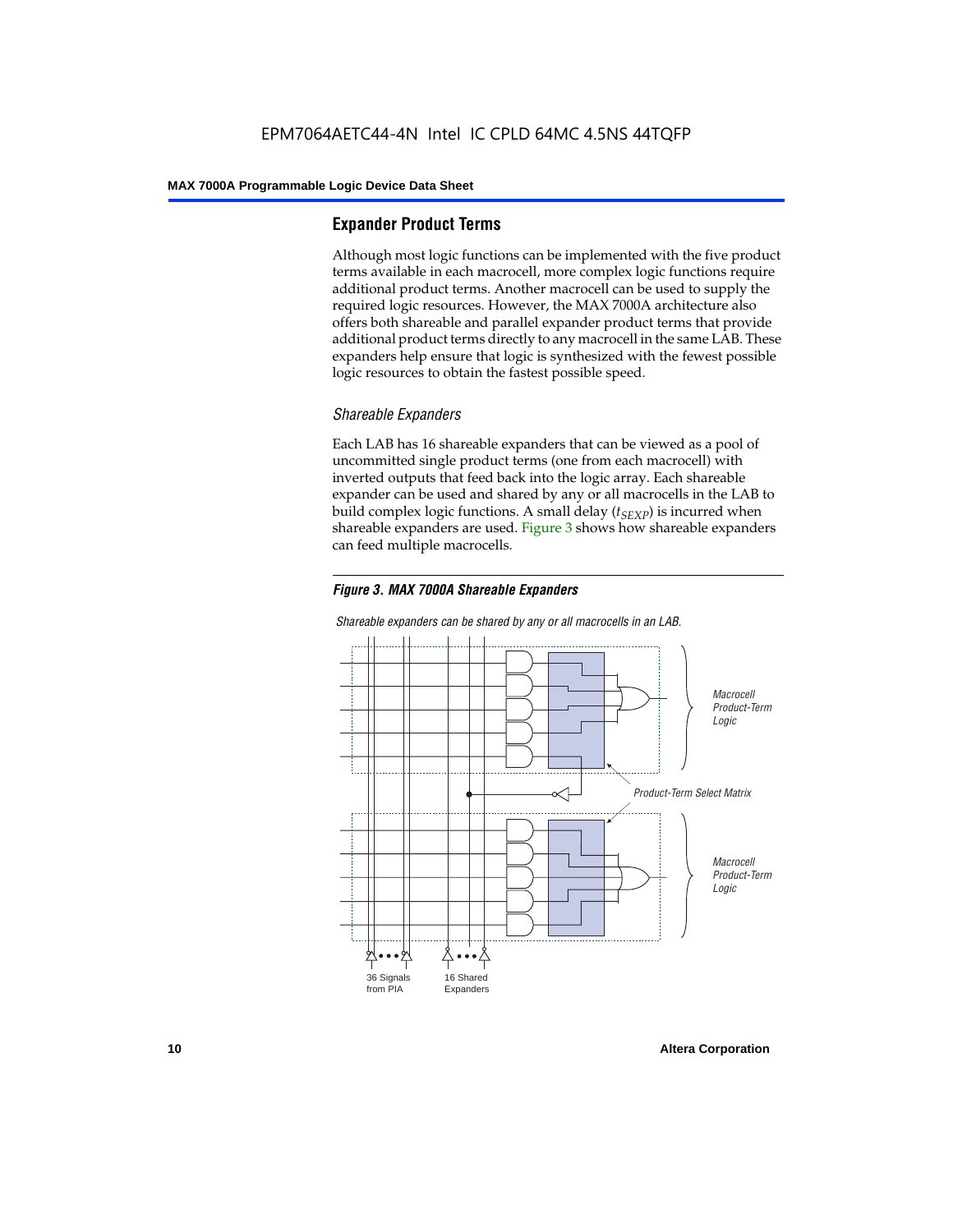#### *Parallel Expanders*

Parallel expanders are unused product terms that can be allocated to a neighboring macrocell to implement fast, complex logic functions. Parallel expanders allow up to 20 product terms to directly feed the macrocell OR logic, with five product terms provided by the macrocell and 15 parallel expanders provided by neighboring macrocells in the LAB.

The compiler can allocate up to three sets of up to five parallel expanders to the macrocells that require additional product terms. Each set of five parallel expanders incurs a small, incremental timing delay (*t<sub>PEXP</sub>*). For example, if a macrocell requires 14 product terms, the compiler uses the five dedicated product terms within the macrocell and allocates two sets of parallel expanders; the first set includes five product terms, and the second set includes four product terms, increasing the total delay by  $2 \times t_{PEXP}$ .

Two groups of eight macrocells within each LAB (e.g., macrocells 1 through 8 and 9 through 16) form two chains to lend or borrow parallel expanders. A macrocell borrows parallel expanders from lowernumbered macrocells. For example, macrocell 8 can borrow parallel expanders from macrocell 7, from macrocells 7 and 6, or from macrocells 7, 6, and 5. Within each group of eight, the lowest-numbered macrocell can only lend parallel expanders, and the highest-numbered macrocell can only borrow them. Figure 4 shows how parallel expanders can be borrowed from a neighboring macrocell.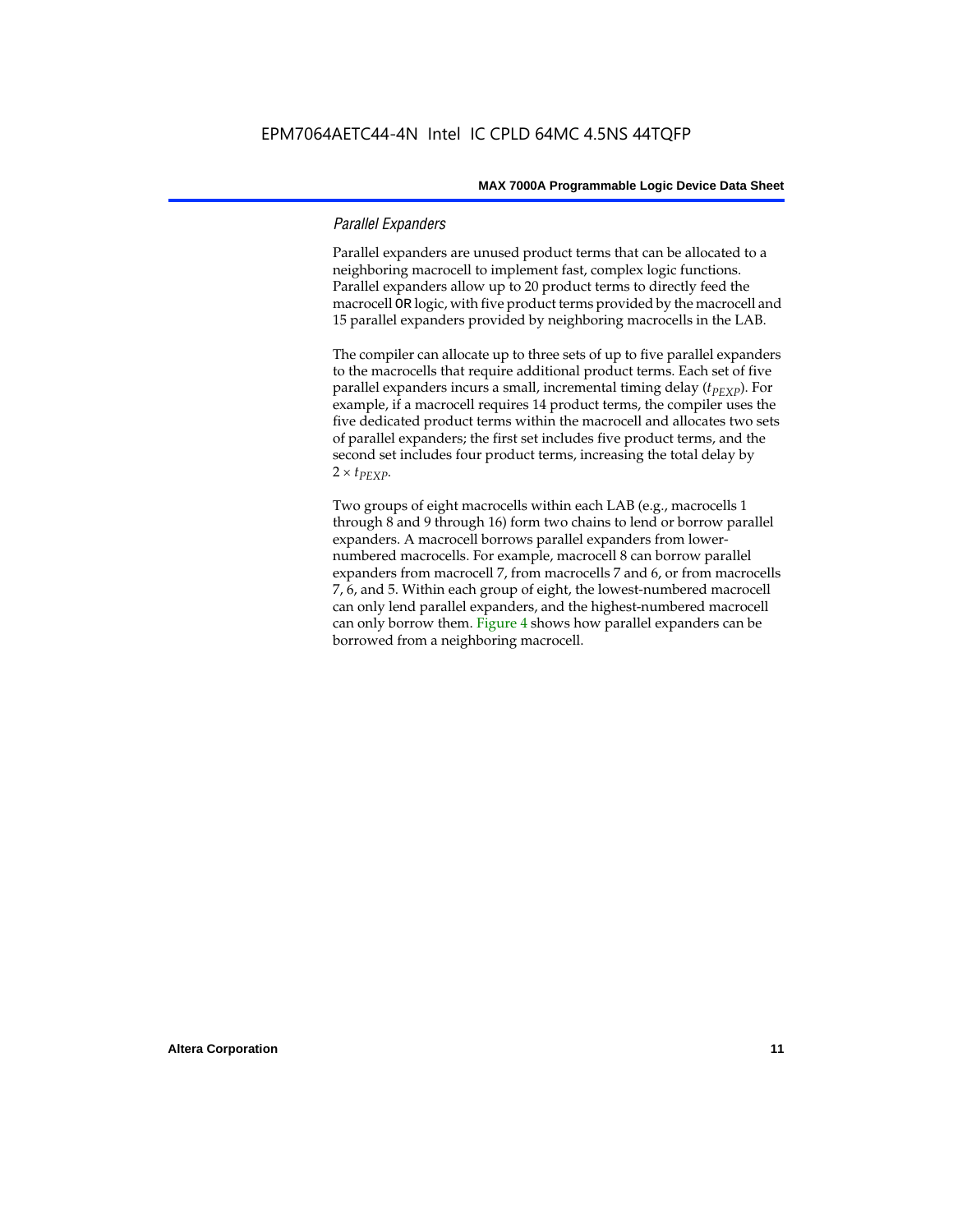#### *Figure 4. MAX 7000A Parallel Expanders*





#### **Programmable Interconnect Array**

Logic is routed between LABs on the PIA. This global bus is a programmable path that connects any signal source to any destination on the device. All MAX 7000A dedicated inputs, I/O pins, and macrocell outputs feed the PIA, which makes the signals available throughout the entire device. Only the signals required by each LAB are actually routed from the PIA into the LAB. Figure 5 shows how the PIA signals are routed into the LAB. An EEPROM cell controls one input to a 2-input AND gate, which selects a PIA signal to drive into the LAB.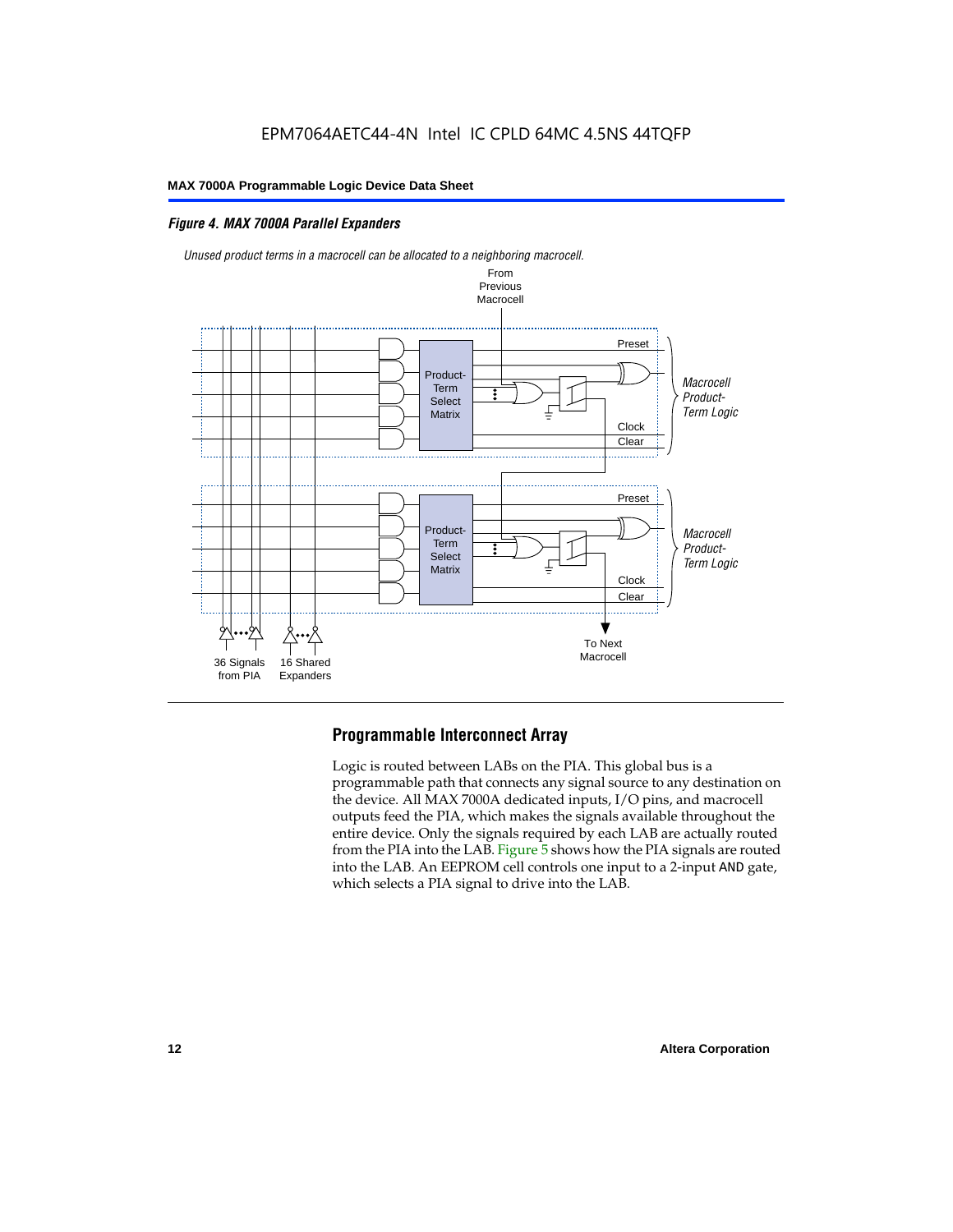

While the routing delays of channel-based routing schemes in masked or FPGAs are cumulative, variable, and path-dependent, the MAX 7000A PIA has a predictable delay. The PIA makes a design's timing performance easy to predict.

### **I/O Control Blocks**

The I/O control block allows each I/O pin to be individually configured for input, output, or bidirectional operation. All I/O pins have a tri-state buffer that is individually controlled by one of the global output enable signals or directly connected to ground or  $V_{CC}$ . Figure 6 shows the I/O control block for MAX 7000A devices. The I/O control block has 6 or 10 global output enable signals that are driven by the true or complement of two output enable signals, a subset of the I/O pins, or a subset of the I/O macrocells.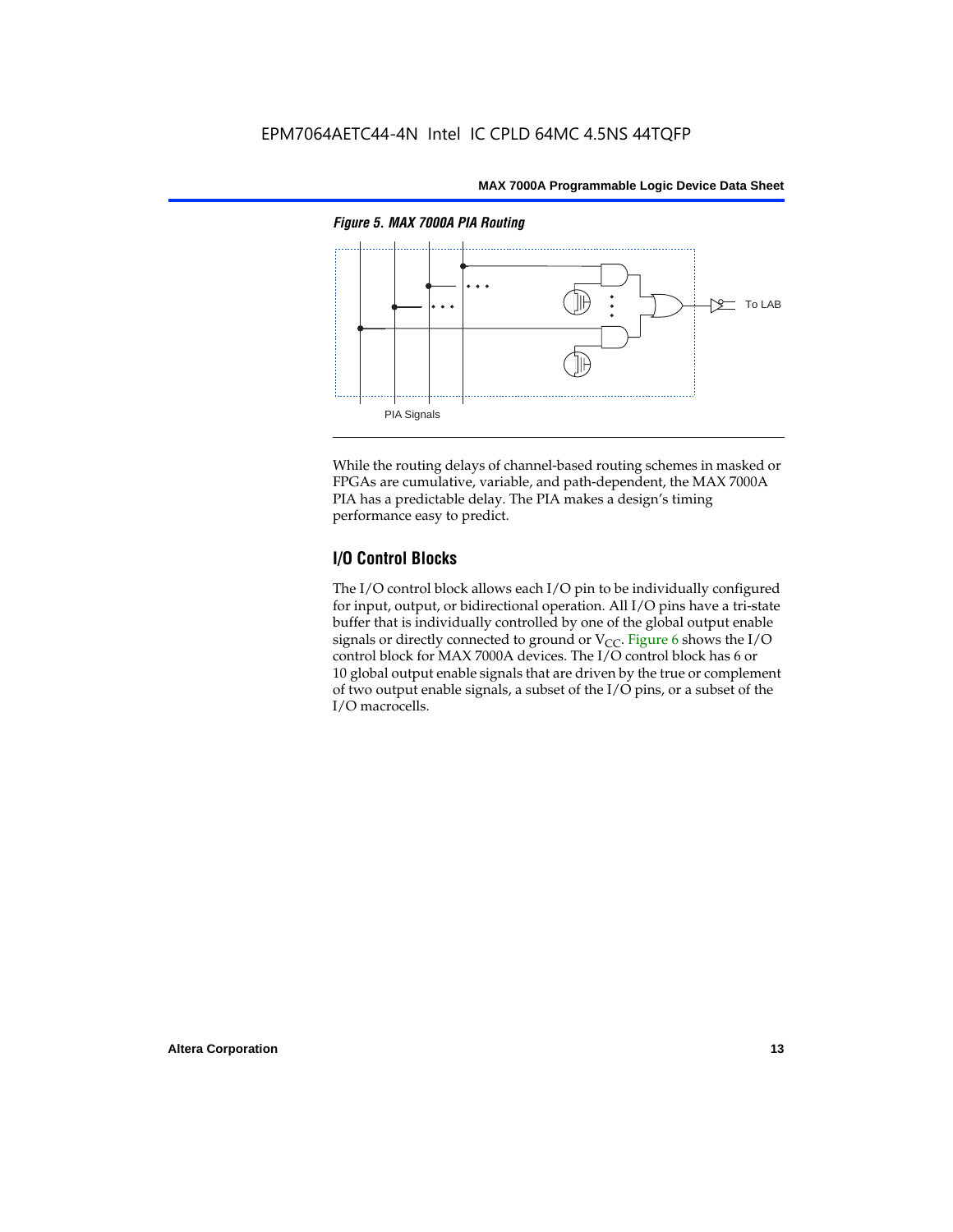



#### *Note:*

(1) EPM7032AE, EPM7064AE, EPM7128A, EPM7128AE, EPM7256A, and EPM7256AE devices have six output enable signals. EPM7512AE devices have 10 output enable signals.

> When the tri-state buffer control is connected to ground, the output is tri-stated (high impedance) and the I/O pin can be used as a dedicated input. When the tri-state buffer control is connected to  $V_{CC}$ , the output is enabled.

The MAX 7000A architecture provides dual I/O feedback, in which macrocell and pin feedbacks are independent. When an I/O pin is configured as an input, the associated macrocell can be used for buried logic.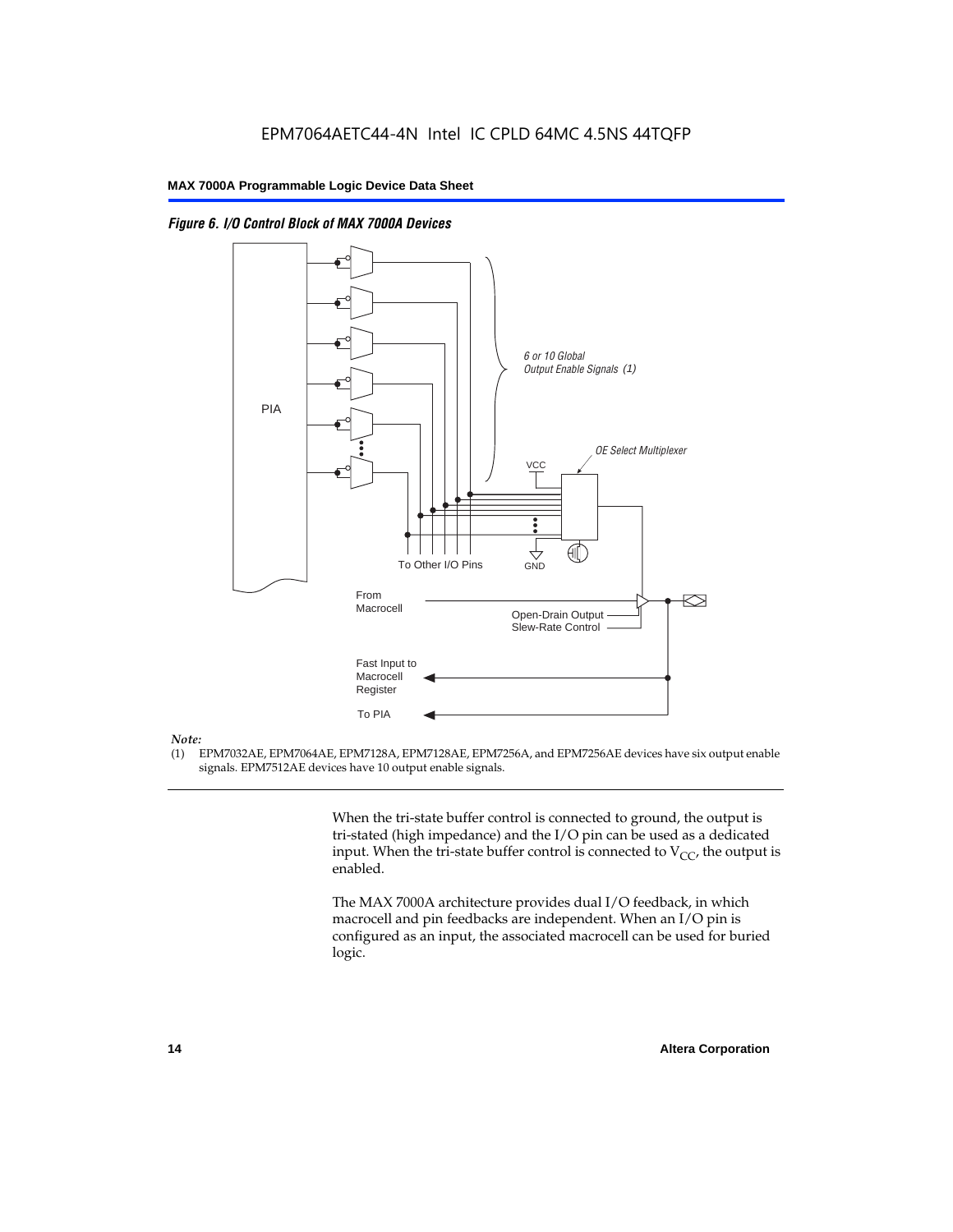### **SameFrame Pin-Outs**

MAX 7000A devices support the SameFrame pin-out feature for FineLine BGA packages. The SameFrame pin-out feature is the arrangement of balls on FineLine BGA packages such that the lower-ballcount packages form a subset of the higher-ball-count packages. SameFrame pin-outs provide the flexibility to migrate not only from device to device within the same package, but also from one package to another. A given printed circuit board (PCB) layout can support multiple device density/package combinations. For example, a single board layout can support a range of devices from an EPM7128AE device in a 100-pin FineLine BGA package to an EPM7512AE device in a 256-pin FineLine BGA package.

The Altera design software provides support to design PCBs with SameFrame pin-out devices. Devices can be defined for present and future use. The software generates pin-outs describing how to lay out a board to take advantage of this migration (see Figure 7).

#### *Figure 7. SameFrame Pin-Out Example*



Designed for 256-Pin FineLine BGA Package Printed Circuit Board



100-Pin FineLine BGA Package (Reduced I/O Count or Logic Requirements) 256-Pin FineLine BGA Package (Increased I/O Count or Logic Requirements)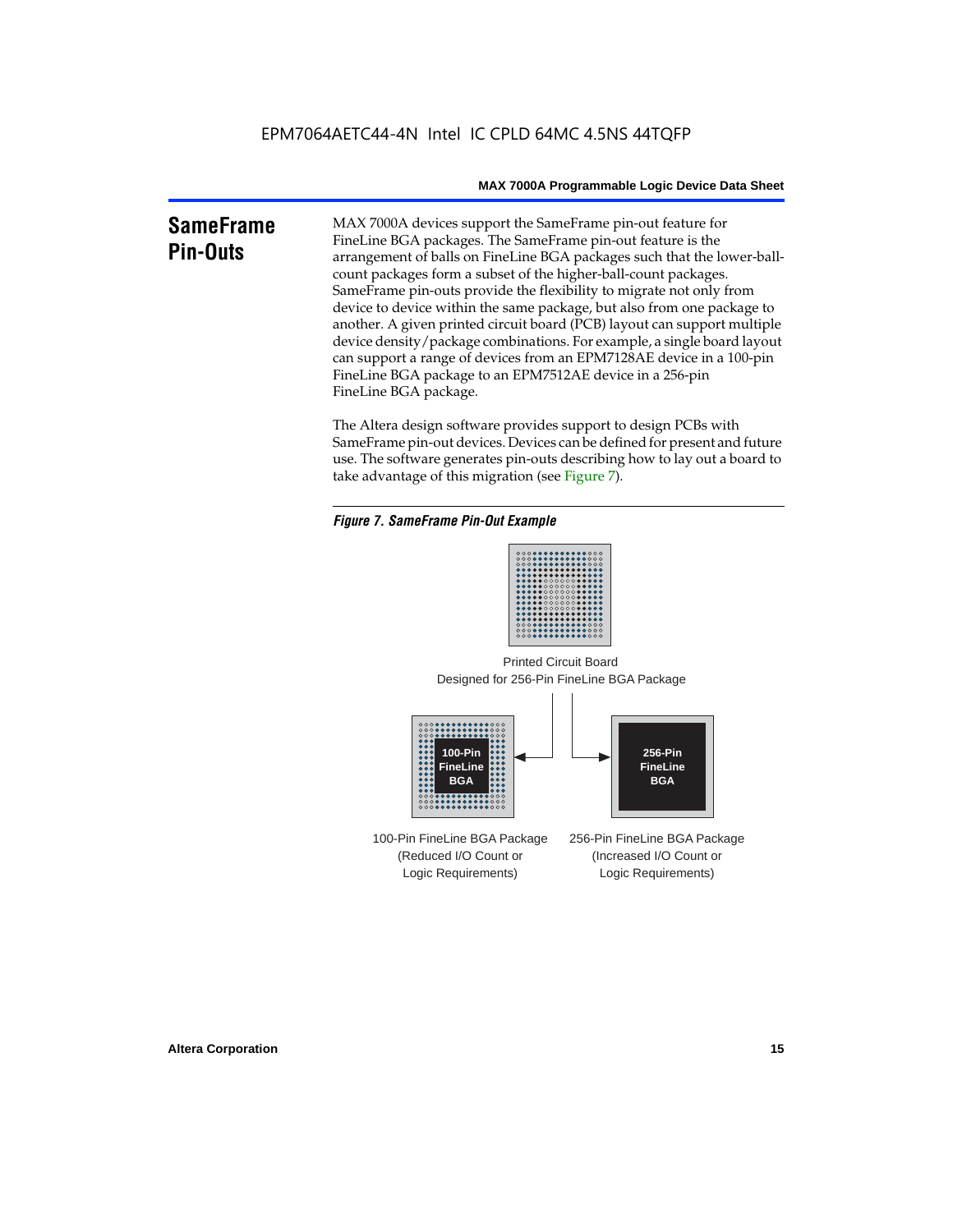### **In-System Programmability**

MAX 7000A devices can be programmed in-system via an industrystandard 4-pin IEEE Std. 1149.1 (JTAG) interface. ISP offers quick, efficient iterations during design development and debugging cycles. The MAX 7000A architecture internally generates the high programming voltages required to program EEPROM cells, allowing in-system programming with only a single 3.3-V power supply. During in-system programming, the I/O pins are tri-stated and weakly pulled-up to eliminate board conflicts. The pull-up value is nominally 50 k $\Omega$ .

MAX 7000AE devices have an enhanced ISP algorithm for faster programming. These devices also offer an ISP\_Done bit that provides safe operation when in-system programming is interrupted. This ISP\_Done bit, which is the last bit programmed, prevents all I/O pins from driving until the bit is programmed. This feature is only available in EPM7032AE, EPM7064AE, EPM7128AE, EPM7256AE, and EPM7512AE devices.

ISP simplifies the manufacturing flow by allowing devices to be mounted on a PCB with standard pick-and-place equipment before they are programmed. MAX 7000A devices can be programmed by downloading the information via in-circuit testers, embedded processors, the Altera MasterBlaster serial/USB communications cable, ByteBlasterMV parallel port download cable, and BitBlaster serial download cable. Programming the devices after they are placed on the board eliminates lead damage on high-pin-count packages (e.g., QFP packages) due to device handling. MAX 7000A devices can be reprogrammed after a system has already shipped to the field. For example, product upgrades can be performed in the field via software or modem.

In-system programming can be accomplished with either an adaptive or constant algorithm. An adaptive algorithm reads information from the unit and adapts subsequent programming steps to achieve the fastest possible programming time for that unit. A constant algorithm uses a predefined (non-adaptive) programming sequence that does not take advantage of adaptive algorithm programming time improvements. Some in-circuit testers cannot program using an adaptive algorithm. Therefore, a constant algorithm must be used. MAX 7000AE devices can be programmed with either an adaptive or constant (non-adaptive) algorithm. EPM7128A and EPM7256A device can only be programmed with an adaptive algorithm; users programming these two devices on platforms that cannot use an adaptive algorithm should use EPM7128AE and EPM7256AE devices.

The Jam Standard Test and Programming Language (STAPL), JEDEC standard JESD 71, can be used to program MAX 7000A devices with incircuit testers, PCs, or embedded processors.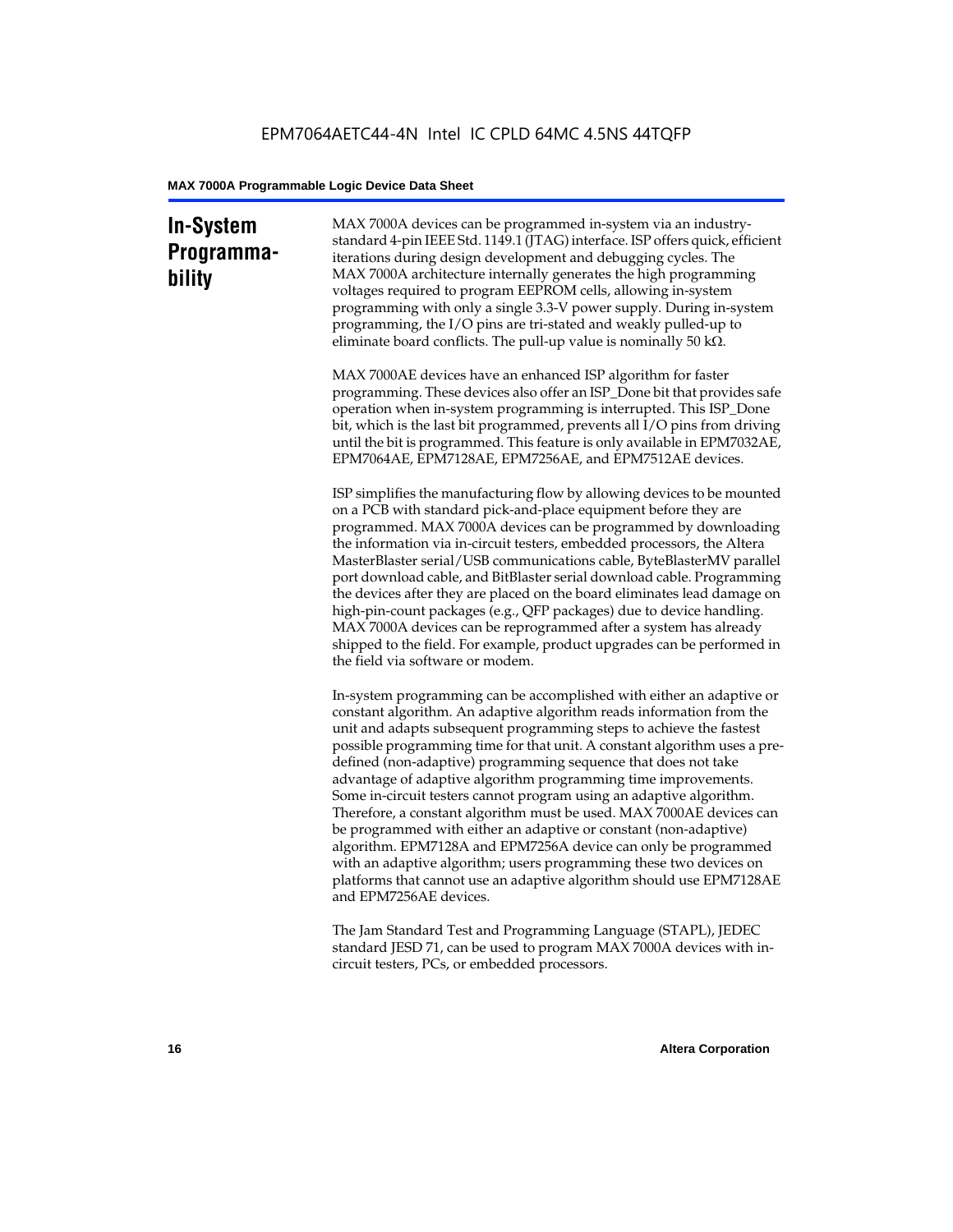

f For more information on using the Jam STAPL language, see *Application Note 88 (Using the Jam Language for ISP & ICR via an Embedded Processor)*  and *Application Note 122 (Using Jam STAPL for ISP & ICR via an Embedded Processor)*.

ISP circuitry in MAX 7000AE devices is compliant with the IEEE Std. 1532 specification. The IEEE Std. 1532 is a standard developed to allow concurrent ISP between multiple PLD vendors.

### **Programming Sequence**

During in-system programming, instructions, addresses, and data are shifted into the MAX 7000A device through the TDI input pin. Data is shifted out through the TDO output pin and compared against the expected data.

Programming a pattern into the device requires the following six ISP stages. A stand-alone verification of a programmed pattern involves only stages 1, 2, 5, and 6.

- 1. *Enter ISP*. The enter ISP stage ensures that the I/O pins transition smoothly from user mode to ISP mode. The enter ISP stage requires 1 ms.
- 2. *Check ID*. Before any program or verify process, the silicon ID is checked. The time required to read this silicon ID is relatively small compared to the overall programming time.
- 3. *Bulk Erase*. Erasing the device in-system involves shifting in the instructions to erase the device and applying one erase pulse of 100 ms.
- 4. *Program*. Programming the device in-system involves shifting in the address and data and then applying the programming pulse to program the EEPROM cells. This process is repeated for each EEPROM address.
- 5. *Verify*. Verifying an Altera device in-system involves shifting in addresses, applying the read pulse to verify the EEPROM cells, and shifting out the data for comparison. This process is repeated for each EEPROM address.
- 6. *Exit ISP*. An exit ISP stage ensures that the I/O pins transition smoothly from ISP mode to user mode. The exit ISP stage requires 1 ms.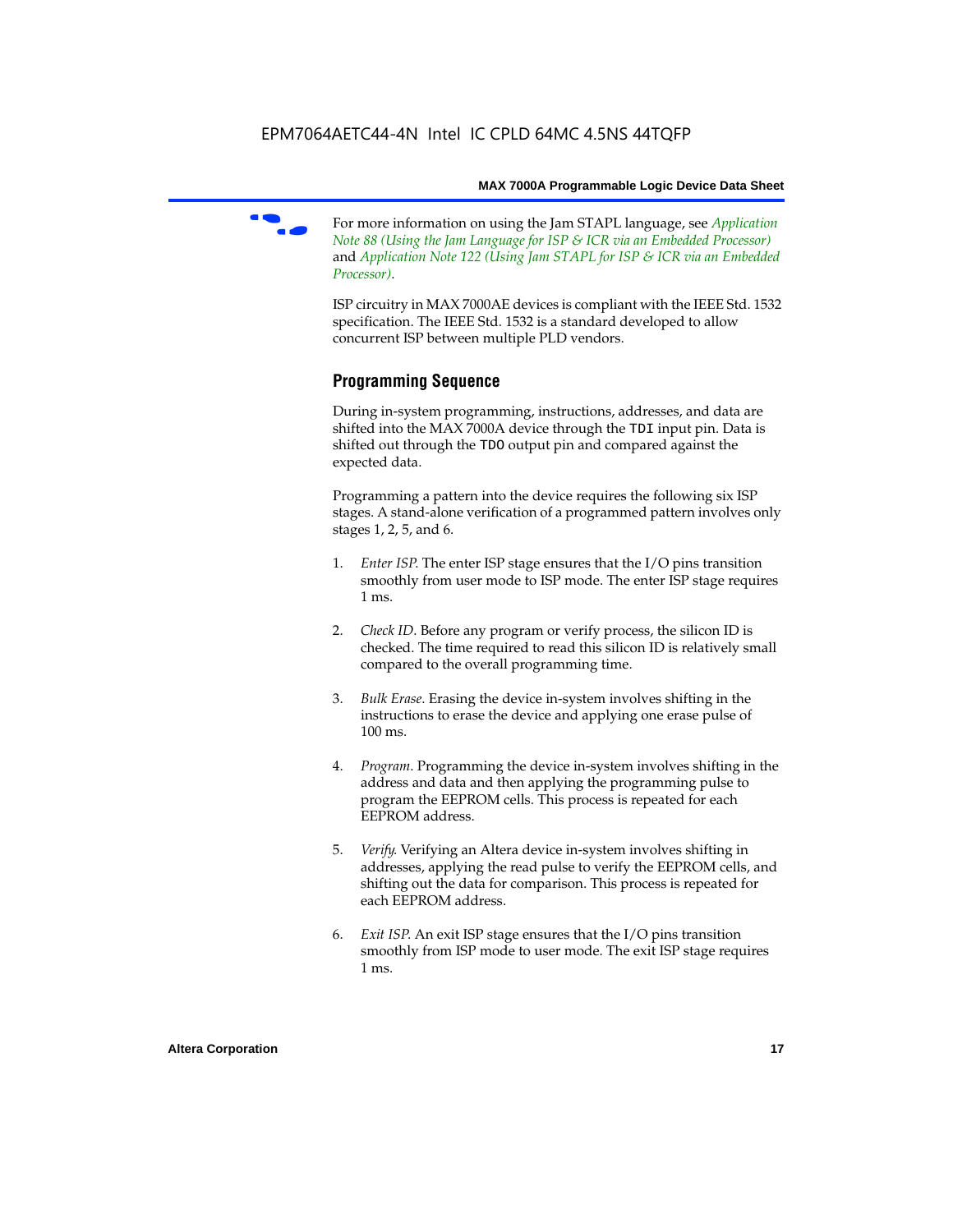#### **Programming Times**

The time required to implement each of the six programming stages can be broken into the following two elements:

- A pulse time to erase, program, or read the EEPROM cells.
- A shifting time based on the test clock (TCK) frequency and the number of TCK cycles to shift instructions, address, and data into the device.

By combining the pulse and shift times for each of the programming stages, the program or verify time can be derived as a function of the TCK frequency, the number of devices, and specific target device(s). Because different ISP-capable devices have a different number of EEPROM cells, both the total fixed and total variable times are unique for a single device.

#### *Programming a Single MAX 7000A Device*

The time required to program a single MAX 7000A device in-system can be calculated from the following formula:

$$
t_{PROG} = t_{PPULSE} + \frac{c_{ycle_{PTCK}}}{f_{TCK}}
$$
  
where:  $t_{PROG}$  = Programming time  
 $t_{PPULSE}$  = Sum of the fixed times to erase, program, and  
verify the EEPROM cells  
 $C_{ycle_{PTCK}}$  = Number of TCK cycles to program a device  
 $f_{TCK}$  = TCK frequency

The ISP times for a stand-alone verification of a single MAX 7000A device can be calculated from the following formula:

| $t_{VER} = t_{VPULSE} + \frac{Cycle_{VTCK}}{f_{TCK}}$ |                                                                                                                                 |
|-------------------------------------------------------|---------------------------------------------------------------------------------------------------------------------------------|
| where: $t_{VER}$<br>$t_{VPULSE}$                      | $=$ Verify time<br>= Sum of the fixed times to verify the EEPROM cells<br>$CycleVTCK$ = Number of TCK cycles to verify a device |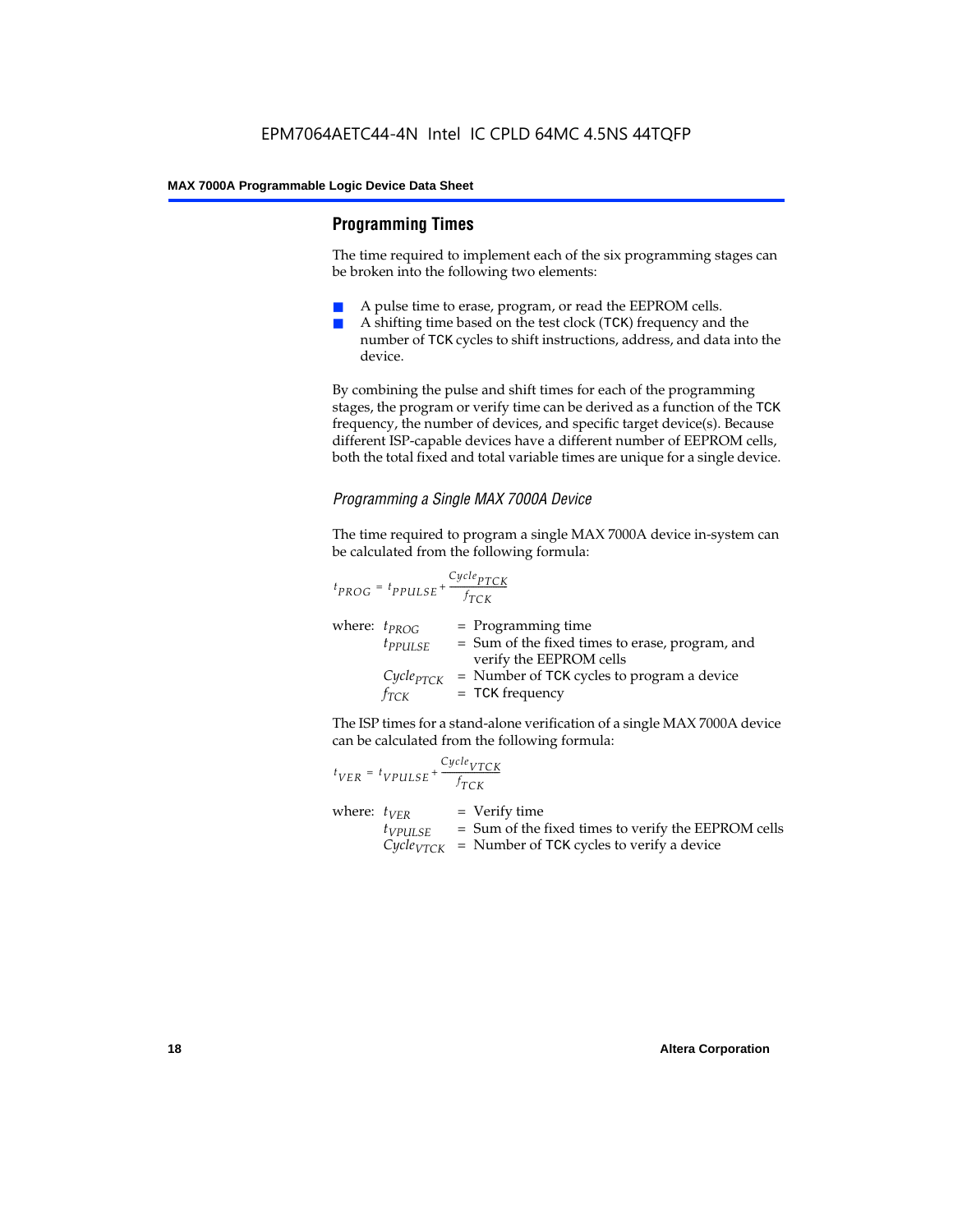The programming times described in Tables 5 through 7 are associated with the worst-case method using the enhanced ISP algorithm.

| Table 5. MAX 7000A t <sub>PULSE</sub> & Cycle <sub>TCK</sub> Values |                 |                       |                 |                                 |  |  |  |  |
|---------------------------------------------------------------------|-----------------|-----------------------|-----------------|---------------------------------|--|--|--|--|
| <b>Device</b>                                                       |                 | <b>Programming</b>    |                 | <b>Stand-Alone Verification</b> |  |  |  |  |
|                                                                     | $t_{PPULSE}(s)$ | Cycle <sub>PTCK</sub> | $t_{VPULSE}(s)$ | Cycle <sub>vTCK</sub>           |  |  |  |  |
| <b>EPM7032AE</b>                                                    | 2.00            | 55,000                | 0.002           | 18,000                          |  |  |  |  |
| EPM7064AE                                                           | 2.00            | 105,000               | 0.002           | 35,000                          |  |  |  |  |
| EPM7128AE                                                           | 2.00            | 205,000               | 0.002           | 68,000                          |  |  |  |  |
| EPM7256AE                                                           | 2.00            | 447,000               | 0.002           | 149.000                         |  |  |  |  |
| <b>EPM7512AE</b>                                                    | 2.00            | 890,000               | 0.002           | 297,000                         |  |  |  |  |
| EPM7128A (1)                                                        | 5.11            | 832,000               | 0.03            | 528,000                         |  |  |  |  |
| EPM7256A (1)                                                        | 6.43            | 1.603.000             | 0.03            | 1,024,000                       |  |  |  |  |

Tables 6 and 7 show the in-system programming and stand alone verification times for several common test clock frequencies.

| Table 6. MAX 7000A In-System Programming Times for Different Test Clock Frequencies |               |                  |       |       |         |                |                |               |              |
|-------------------------------------------------------------------------------------|---------------|------------------|-------|-------|---------|----------------|----------------|---------------|--------------|
| <b>Device</b>                                                                       |               | f <sub>ТСК</sub> |       |       |         |                |                |               | <b>Units</b> |
|                                                                                     | <b>10 MHz</b> | 5 MHz            | 2 MHz | 1 MHz | 500 kHz | <b>200 kHz</b> | <b>100 kHz</b> | <b>50 kHz</b> |              |
| <b>EPM7032AE</b>                                                                    | 2.01          | 2.01             | 2.03  | 2.06  | 2.11    | 2.28           | 2.55           | 3.10          | s            |
| EPM7064AE                                                                           | 2.01          | 2.02             | 2.05  | 2.11  | 2.21    | 2.53           | 3.05           | 4.10          | s            |
| EPM7128AE                                                                           | 2.02          | 2.04             | 2.10  | 2.21  | 2.41    | 3.03           | 4.05           | 6.10          | s            |
| EPM7256AE                                                                           | 2.05          | 2.09             | 2.23  | 2.45  | 2.90    | 4.24           | 6.47           | 10.94         | s            |
| <b>EPM7512AE</b>                                                                    | 2.09          | 2.18             | 2.45  | 2.89  | 3.78    | 6.45           | 10.90          | 19.80         | s            |
| EPM7128A (1)                                                                        | 5.19          | 5.27             | 5.52  | 5.94  | 6.77    | 9.27           | 13.43          | 21.75         | s            |
| EPM7256A (1)                                                                        | 6.59          | 6.75             | 7.23  | 8.03  | 9.64    | 14.45          | 22.46          | 38.49         | s            |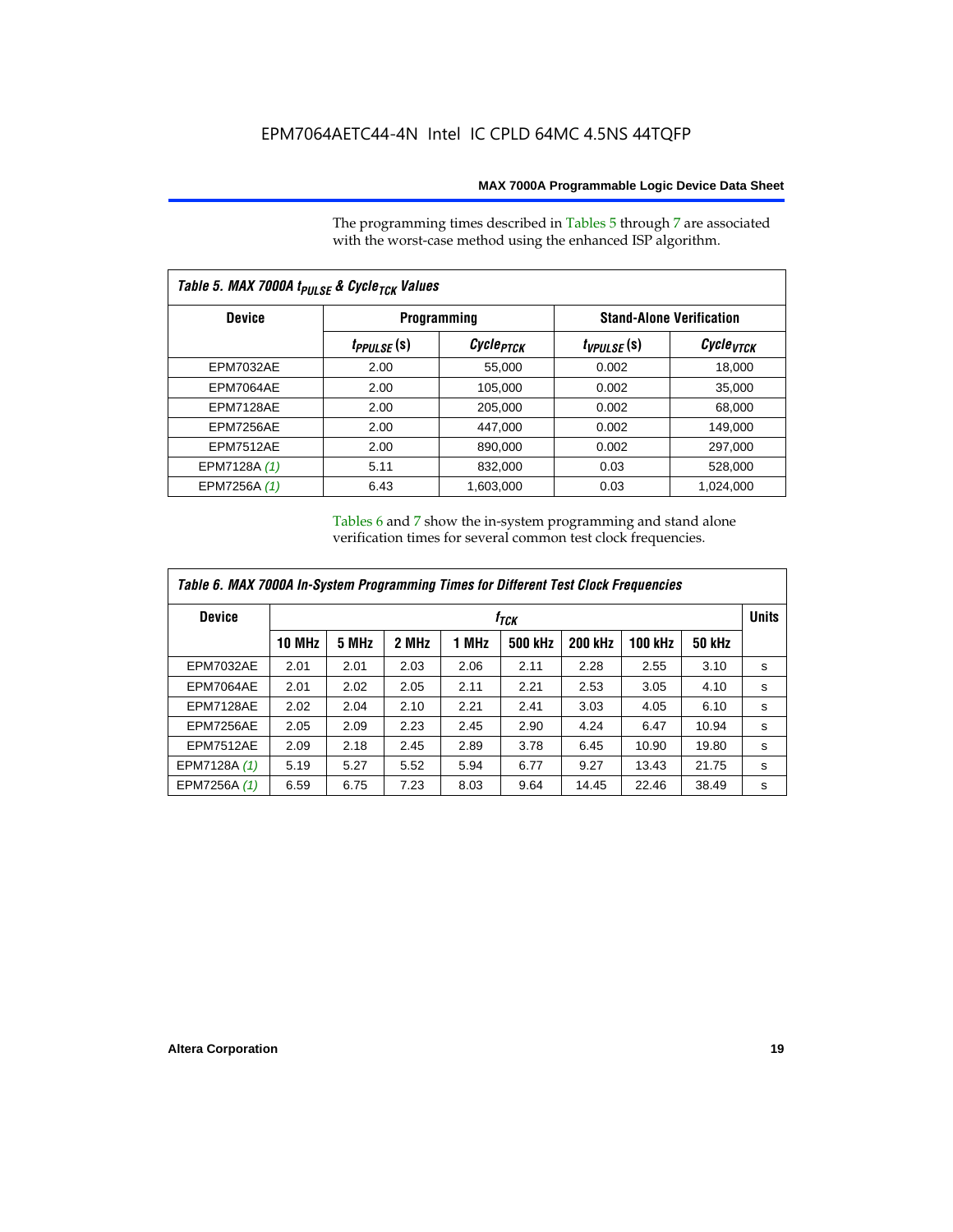|  | MAX 7000A Programmable Logic Device Data Sheet |  |  |  |  |
|--|------------------------------------------------|--|--|--|--|
|--|------------------------------------------------|--|--|--|--|

| Table 7. MAX 7000A Stand-Alone Verification Times for Different Test Clock Frequencies |               |                           |       |       |                |                |                |               |   |
|----------------------------------------------------------------------------------------|---------------|---------------------------|-------|-------|----------------|----------------|----------------|---------------|---|
| <b>Device</b>                                                                          |               | <b>Units</b><br>$f_{TCK}$ |       |       |                |                |                |               |   |
|                                                                                        | <b>10 MHz</b> | 5 MHz                     | 2 MHz | 1 MHz | <b>500 kHz</b> | <b>200 kHz</b> | <b>100 kHz</b> | <b>50 kHz</b> |   |
| <b>EPM7032AE</b>                                                                       | 0.00          | 0.01                      | 0.01  | 0.02  | 0.04           | 0.09           | 0.18           | 0.36          | s |
| <b>EPM7064AE</b>                                                                       | 0.01          | 0.01                      | 0.02  | 0.04  | 0.07           | 0.18           | 0.35           | 0.70          | s |
| EPM7128AE                                                                              | 0.01          | 0.02                      | 0.04  | 0.07  | 0.14           | 0.34           | 0.68           | 1.36          | s |
| EPM7256AE                                                                              | 0.02          | 0.03                      | 0.08  | 0.15  | 0.30           | 0.75           | 1.49           | 2.98          | s |
| <b>EPM7512AE</b>                                                                       | 0.03          | 0.06                      | 0.15  | 0.30  | 0.60           | 1.49           | 2.97           | 5.94          | s |
| EPM7128A (1)                                                                           | 0.08          | 0.14                      | 0.29  | 0.56  | 1.09           | 2.67           | 5.31           | 10.59         | s |
| EPM7256A (1)                                                                           | 0.13          | 0.24                      | 0.54  | 1.06  | 2.08           | 5.15           | 10.27          | 20.51         | s |

#### *Note to tables:*

(1) EPM7128A and EPM7256A devices can only be programmed with an adaptive algorithm; users programming these two devices on platforms that cannot use an adaptive algorithm should use EPM7128AE and EPM7256AE devices.

### **Programming with External Hardware**

MAX 7000A devices can be programmed on Windows-based PCs with an Altera Logic Programmer card, the MPU, and the appropriate device adapter. The MPU performs continuity checks to ensure adequate electrical contact between the adapter and the device.



For more information, see the *Altera Programming Hardware Data Sheet*.

The Altera software can use text- or waveform-format test vectors created with the Altera Text Editor or Waveform Editor to test the programmed device. For added design verification, designers can perform functional testing to compare the functional device behavior with the results of simulation.

Data I/O, BP Microsystems, and other programming hardware manufacturers provide programming support for Altera devices.



For more information, see *Programming Hardware Manufacturers*.

### **IEEE Std. 1149.1 (JTAG) Boundary-Scan Support**

MAX 7000A devices include the JTAG BST circuitry defined by IEEE Std. 1149.1. Table 8 describes the JTAG instructions supported by MAX 7000A devices. The pin-out tables, available from the Altera web site (**http://www.altera.com**), show the location of the JTAG control pins for each device. If the JTAG interface is not required, the JTAG pins are available as user I/O pins.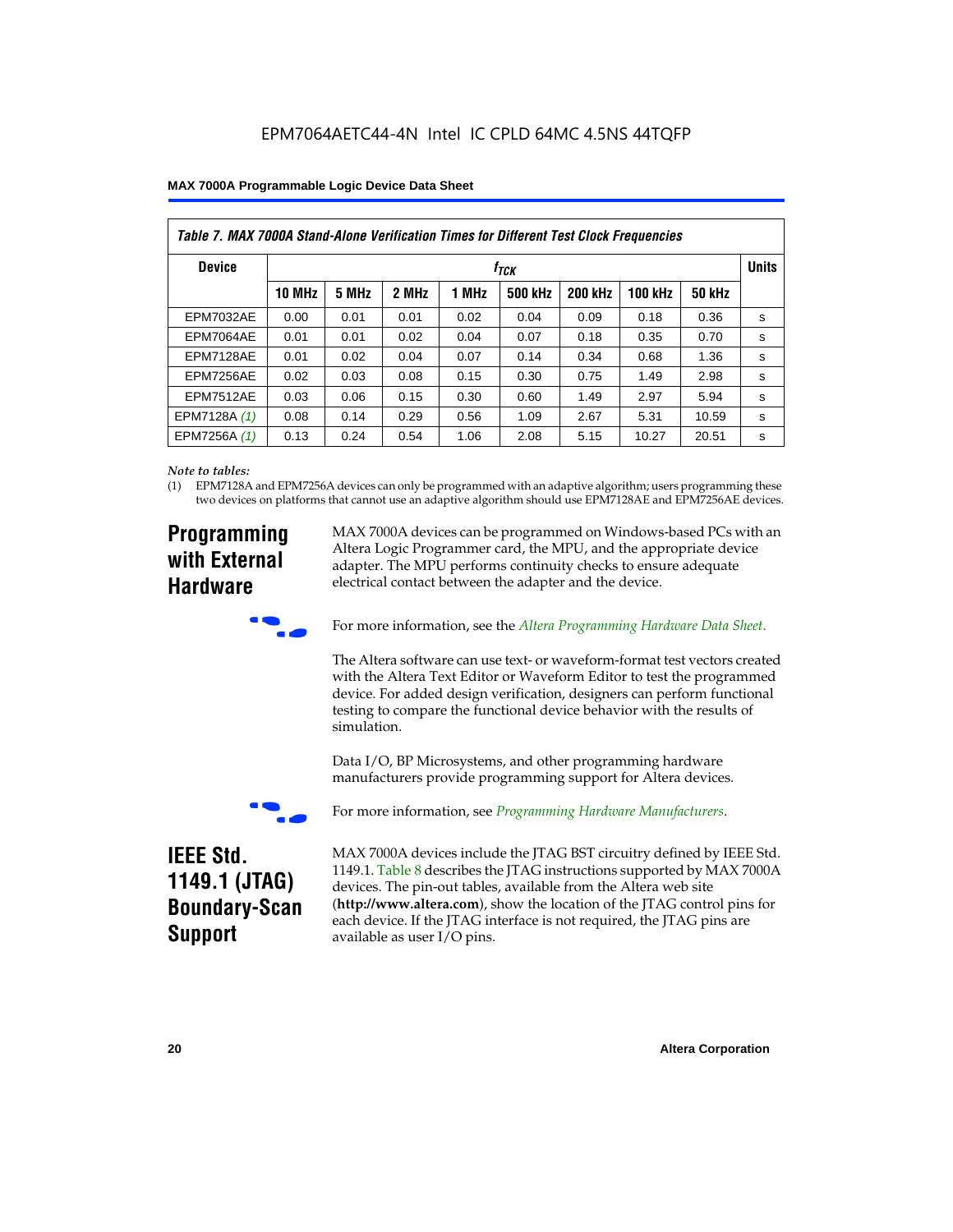| Table 8. MAX 7000A JTAG Instructions |                                                                                                                                                                                                                                                            |  |  |  |  |  |
|--------------------------------------|------------------------------------------------------------------------------------------------------------------------------------------------------------------------------------------------------------------------------------------------------------|--|--|--|--|--|
| <b>JTAG Instruction</b>              | <b>Description</b>                                                                                                                                                                                                                                         |  |  |  |  |  |
| SAMPLE/PRELOAD                       | Allows a snapshot of signals at the device pins to be captured and examined during<br>normal device operation, and permits an initial data pattern output at the device pins                                                                               |  |  |  |  |  |
| <b>EXTEST</b>                        | Allows the external circuitry and board-level interconnections to be tested by forcing a<br>test pattern at the output pins and capturing test results at the input pins                                                                                   |  |  |  |  |  |
| <b>BYPASS</b>                        | Places the 1-bit bypass register between the TDI and TDO pins, which allows the BST<br>data to pass synchronously through a selected device to adjacent devices during normal<br>device operation                                                          |  |  |  |  |  |
| <b>IDCODE</b>                        | Selects the IDCODE register and places it between the TDI and TDO pins, allowing the<br><b>IDCODE</b> to be serially shifted out of TDO                                                                                                                    |  |  |  |  |  |
| <b>USERCODE</b>                      | Selects the 32-bit USERCODE register and places it between the TDI and TDO pins,<br>allowing the USERCODE value to be shifted out of TDO. The USERCODE instruction is<br>available for MAX 7000AE devices only                                             |  |  |  |  |  |
| <b>UESCODE</b>                       | These instructions select the user electronic signature (UESCODE) and allow the<br>UESCODE to be shifted out of TDO, UESCODE instructions are available for EPM7128A<br>and EPM7256A devices only.                                                         |  |  |  |  |  |
| <b>ISP Instructions</b>              | These instructions are used when programming MAX 7000A devices via the JTAG ports<br>with the MasterBlaster, ByteBlasterMV, or BitBlaster download cable, or using a Jam<br>STAPL File, JBC File, or SVF File via an embedded processor or test equipment. |  |  |  |  |  |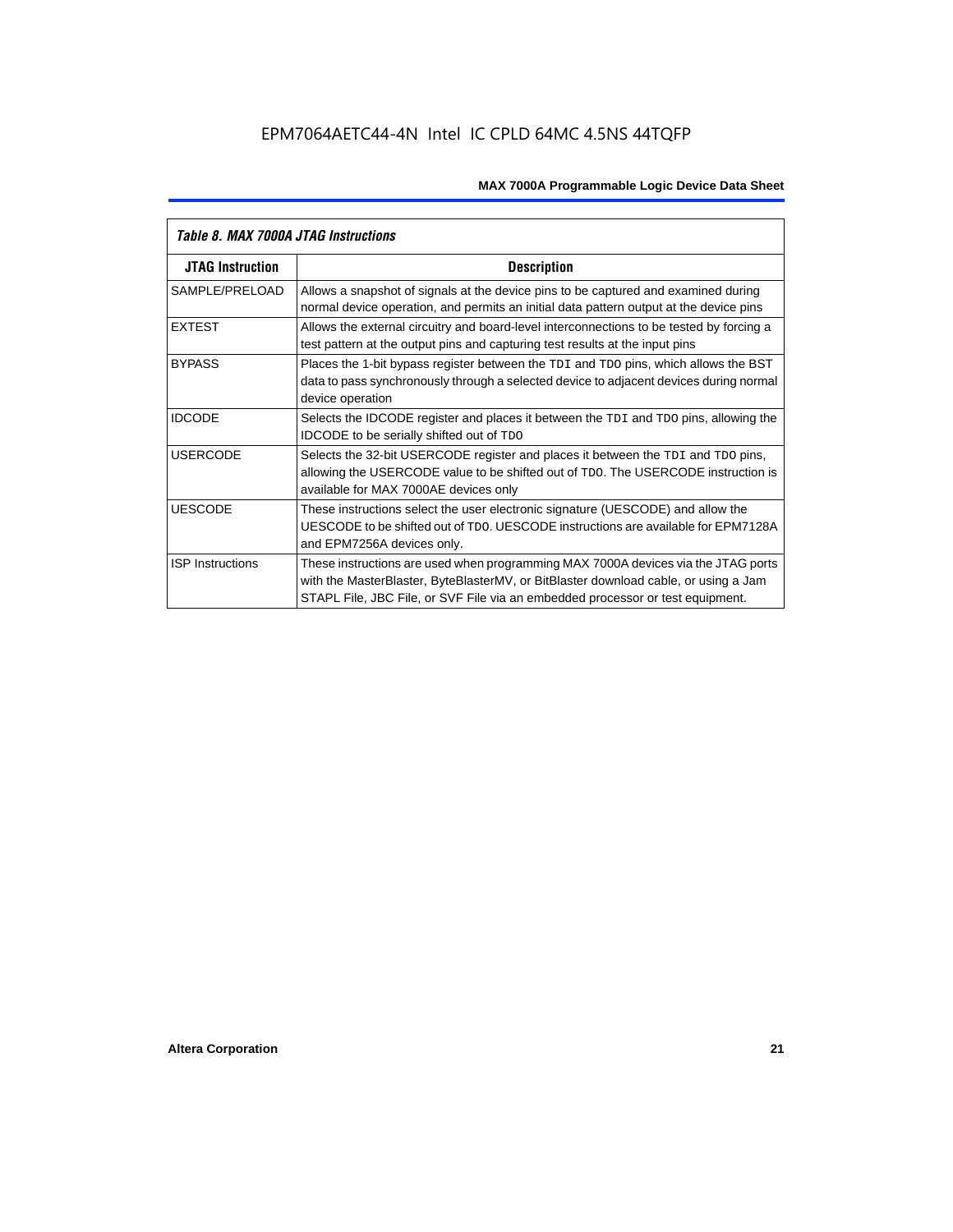The instruction register length of MAX 7000A devices is 10 bits. The user electronic signature (UES) register length in MAX 7000A devices is 16 bits. The MAX 7000AE USERCODE register length is 32 bits. Tables 9 and 10 show the boundary-scan register length and device IDCODE information for MAX 7000A devices.

| Table 9. MAX 7000A Boundary-Scan Register Length |                                      |  |  |  |  |
|--------------------------------------------------|--------------------------------------|--|--|--|--|
| <b>Device</b>                                    | <b>Boundary-Scan Register Length</b> |  |  |  |  |
| <b>EPM7032AE</b>                                 | 96                                   |  |  |  |  |
| EPM7064AE                                        | 192                                  |  |  |  |  |
| <b>EPM7128A</b>                                  | 288                                  |  |  |  |  |
| EPM7128AE                                        | 288                                  |  |  |  |  |
| <b>EPM7256A</b>                                  | 480                                  |  |  |  |  |
| EPM7256AE                                        | 480                                  |  |  |  |  |
| EPM7512AE                                        | 624                                  |  |  |  |  |

| Table 10. 32-Bit MAX 7000A Device IDCODE<br>Note (1) |                            |                           |                                                    |                               |  |  |  |  |  |  |
|------------------------------------------------------|----------------------------|---------------------------|----------------------------------------------------|-------------------------------|--|--|--|--|--|--|
| <b>Device</b>                                        |                            | <b>IDCODE (32 Bits)</b>   |                                                    |                               |  |  |  |  |  |  |
|                                                      | <b>Version</b><br>(4 Bits) | Part Number (16 Bits)     | <b>Manufacturer's</b><br><b>Identity (11 Bits)</b> | $(1 \text{ Bit})$<br>1<br>(2) |  |  |  |  |  |  |
| <b>EPM7032AE</b>                                     | 0001                       | 0000 0011<br>0111<br>0010 | 00001101110                                        | 1                             |  |  |  |  |  |  |
| EPM7064AE                                            | 0001                       | 0111 0000 0110 0100       | 00001101110                                        | 1                             |  |  |  |  |  |  |
| <b>EPM7128A</b>                                      | 0000                       | 0111 0001 0010 1000       | 00001101110                                        | $\mathbf{1}$                  |  |  |  |  |  |  |
| EPM7128AE                                            | 0001                       | 0111 0001 0010 1000       | 00001101110                                        | $\mathbf{1}$                  |  |  |  |  |  |  |
| EPM7256A                                             | 0000                       | 0010 0101<br>0110<br>0111 | 00001101110                                        | 1                             |  |  |  |  |  |  |
| EPM7256AE                                            | 0001                       | 0010 0101<br>0110<br>0111 | 00001101110                                        | $\mathbf{1}$                  |  |  |  |  |  |  |
| <b>EPM7512AE</b>                                     | 0001                       | 0101 0001 0010<br>0111    | 00001101110                                        | 1                             |  |  |  |  |  |  |

#### *Notes:*

(1) The most significant bit (MSB) is on the left.

(2) The least significant bit (LSB) for all JTAG IDCODEs is 1.



**f See Application Note 39 (IEEE 1149.1 (JTAG) Boundary-Scan Testing in Altera** *Devices)* for more information on JTAG BST.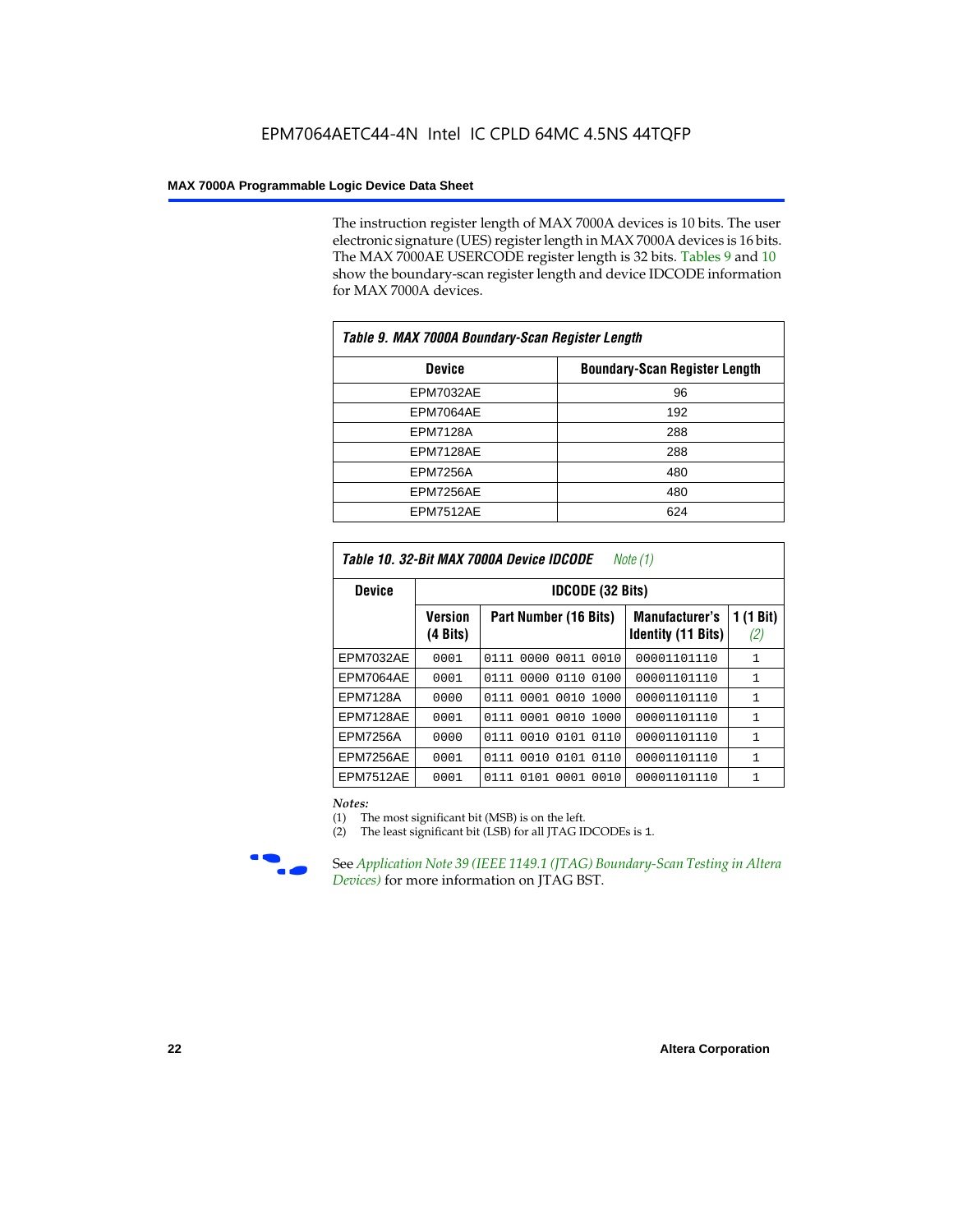Figure 8 shows timing information for the JTAG signals.



*Figure 8. MAX 7000A JTAG Waveforms*

Table 11 shows the JTAG timing parameters and values for MAX 7000A devices.

| Table 11. JTAG Timing Parameters & Values for MAX 7000A Devices Note (1) |                                                |     |            |             |  |  |  |  |  |
|--------------------------------------------------------------------------|------------------------------------------------|-----|------------|-------------|--|--|--|--|--|
| Symbol                                                                   | <b>Parameter</b>                               | Min | <b>Max</b> | <b>Unit</b> |  |  |  |  |  |
| t <sub>JCP</sub>                                                         | TCK clock period                               | 100 |            | ns          |  |  |  |  |  |
| t <sub>JCH</sub>                                                         | TCK clock high time                            | 50  |            | ns          |  |  |  |  |  |
| tjcl                                                                     | TCK clock low time                             | 50  |            | ns          |  |  |  |  |  |
| t <sub>JPSU</sub>                                                        | JTAG port setup time                           | 20  |            | ns          |  |  |  |  |  |
| t <sub>JPH</sub>                                                         | JTAG port hold time                            | 45  |            | ns          |  |  |  |  |  |
| tjpco                                                                    | JTAG port clock to output                      |     | 25         | ns          |  |  |  |  |  |
| t <sub>JPZX</sub>                                                        | JTAG port high impedance to valid output       |     | 25         | ns          |  |  |  |  |  |
| t <sub>JPXZ</sub>                                                        | JTAG port valid output to high impedance       |     | 25         | ns          |  |  |  |  |  |
| tjssu                                                                    | Capture register setup time                    | 20  |            | ns          |  |  |  |  |  |
| $t_{JSH}$                                                                | Capture register hold time                     | 45  |            | ns          |  |  |  |  |  |
| t <sub>JSCO</sub>                                                        | Update register clock to output                |     | 25         | ns          |  |  |  |  |  |
| t <sub>JSZX</sub>                                                        | Update register high impedance to valid output |     | 25         | ns          |  |  |  |  |  |
| t <sub>JSXZ</sub>                                                        | Update register valid output to high impedance |     | 25         | ns          |  |  |  |  |  |

*Note:*

(1) Timing parameters shown in this table apply for all specified VCCIO levels.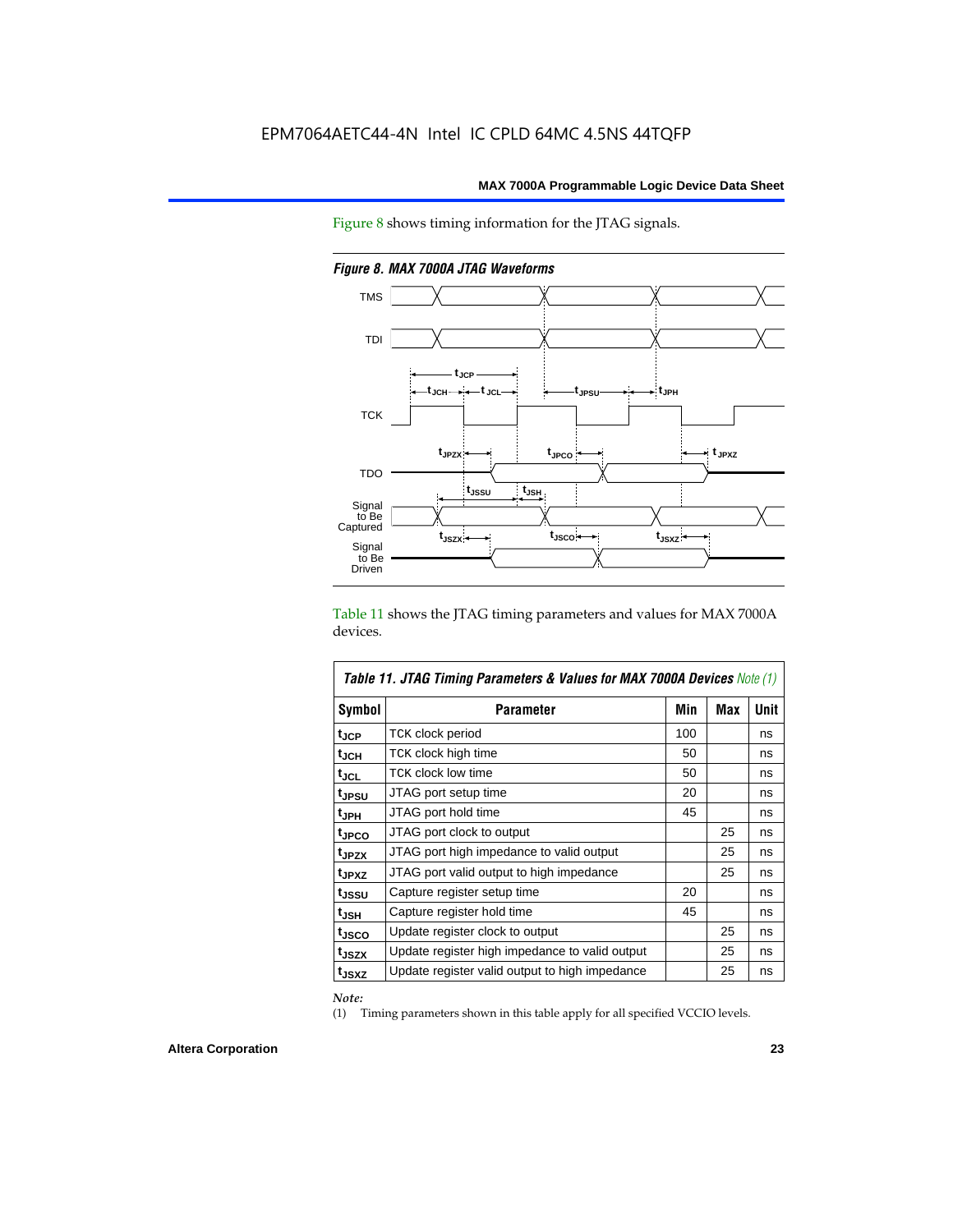### **Programmable Speed/Power Control**

MAX 7000A devices offer a power-saving mode that supports low-power operation across user-defined signal paths or the entire device. This feature allows total power dissipation to be reduced by 50% or more because most logic applications require only a small fraction of all gates to operate at maximum frequency.

The designer can program each individual macrocell in a MAX 7000A device for either high-speed (i.e., with the Turbo  $Bit^{TM}$  option turned on) or low-power operation (i.e., with the Turbo Bit option turned off). As a result, speed-critical paths in the design can run at high speed, while the remaining paths can operate at reduced power. Macrocells that run at low power incur a nominal timing delay adder (*tLPA*) for the *tLAD*, *tLAC*, *tIC*,  $t_{EN}$ ,  $t_{SEXP}$ ,  $t_{ACL}$ , and  $t_{CPPW}$  parameters.

### **Output Configuration**

MAX 7000A device outputs can be programmed to meet a variety of system-level requirements.

### **MultiVolt I/O Interface**

The MAX 7000A device architecture supports the MultiVolt I/O interface feature, which allows MAX 7000A devices to connect to systems with differing supply voltages. MAX 7000A devices in all packages can be set for 2.5-V, 3.3-V, or 5.0-V I/O pin operation. These devices have one set of VCC pins for internal operation and input buffers (VCCINT), and another set for I/O output drivers (VCCIO).

The VCCIO pins can be connected to either a 3.3-V or 2.5-V power supply, depending on the output requirements. When the VCCIO pins are connected to a 2.5-V power supply, the output levels are compatible with 2.5-V systems. When the VCCIO pins are connected to a 3.3-V power supply, the output high is at 3.3 V and is therefore compatible with 3.3-V or 5.0-V systems. Devices operating with  $V_{\text{CCIO}}$  levels lower than 3.0 V incur a slightly greater timing delay of  $t_{OD2}$  instead of  $t_{OD1}$ . Inputs can always be driven by 2.5-V, 3.3-V, or 5.0-V signals.

| Table 12. MAX 7000A MultiVolt I/O Support |     |                  |     |     |                          |     |  |  |
|-------------------------------------------|-----|------------------|-----|-----|--------------------------|-----|--|--|
| V <sub>CCIO</sub> Voltage                 |     | Input Signal (V) |     |     | <b>Output Signal (V)</b> |     |  |  |
|                                           | 2.5 | 3.3              | 5.0 | 2.5 | 3.3                      | 5.0 |  |  |
| 2.5                                       |     |                  |     |     |                          |     |  |  |
| 3.3                                       |     |                  |     |     |                          |     |  |  |

Table 12 describes the MAX 7000A MultiVolt I/O support.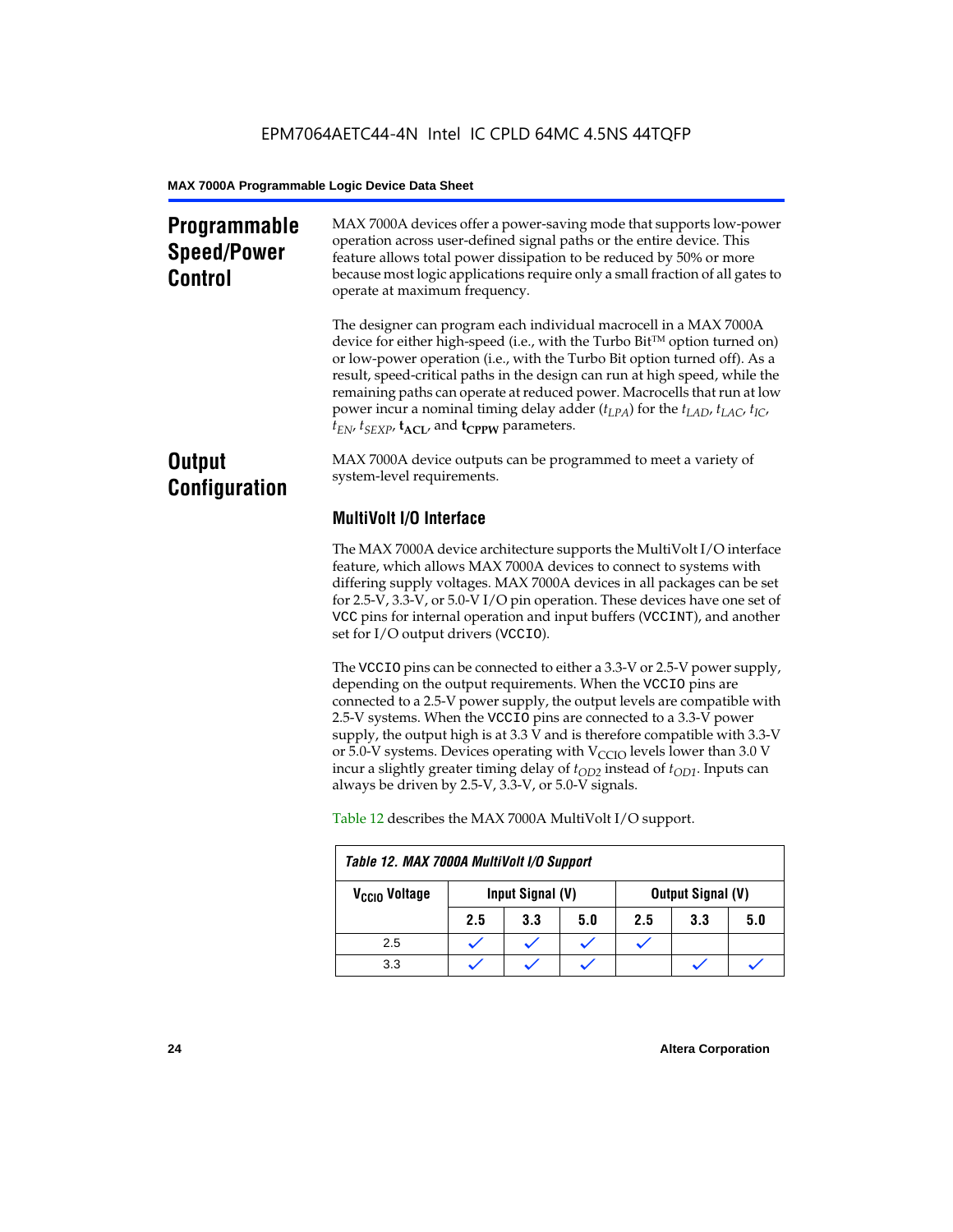#### **Open-Drain Output Option**

MAX 7000A devices provide an optional open-drain (equivalent to open-collector) output for each I/O pin. This open-drain output enables the device to provide system-level control signals (e.g., interrupt and write enable signals) that can be asserted by any of several devices. This output can also provide an additional wired-OR plane.

Open-drain output pins on MAX 7000A devices (with a pull-up resistor to the 5.0-V supply) can drive 5.0-V CMOS input pins that require a high  $V<sub>IH</sub>$ . When the open-drain pin is active, it will drive low. When the pin is inactive, the resistor will pull up the trace to  $5.0$  V to meet CMOS V<sub>OH</sub> requirements. The open-drain pin will only drive low or tri-state; it will never drive high. The rise time is dependent on the value of the pull-up resistor and load impedance. The  $I_{OL}$  current specification should be considered when selecting a pull-up resistor.

#### **Programmable Ground Pins**

Each unused I/O pin on MAX 7000A devices may be used as an additional ground pin. In EPM7128A and EPM7256A devices, utilizing unused I/O pins as additional ground pins requires using the associated macrocell. In MAX 7000AE devices, this programmable ground feature does not require the use of the associated macrocell; therefore, the buried macrocell is still available for user logic.

#### **Slew-Rate Control**

The output buffer for each MAX 7000A I/O pin has an adjustable output slew rate that can be configured for low-noise or high-speed performance. A faster slew rate provides high-speed transitions for high-performance systems. However, these fast transitions may introduce noise transients into the system. A slow slew rate reduces system noise, but adds a nominal delay of 4 to 5 ns. When the configuration cell is turned off, the slew rate is set for low-noise performance. Each I/O pin has an individual EEPROM bit that controls the slew rate, allowing designers to specify the slew rate on a pin-by-pin basis. The slew rate control affects both the rising and falling edges of the output signal.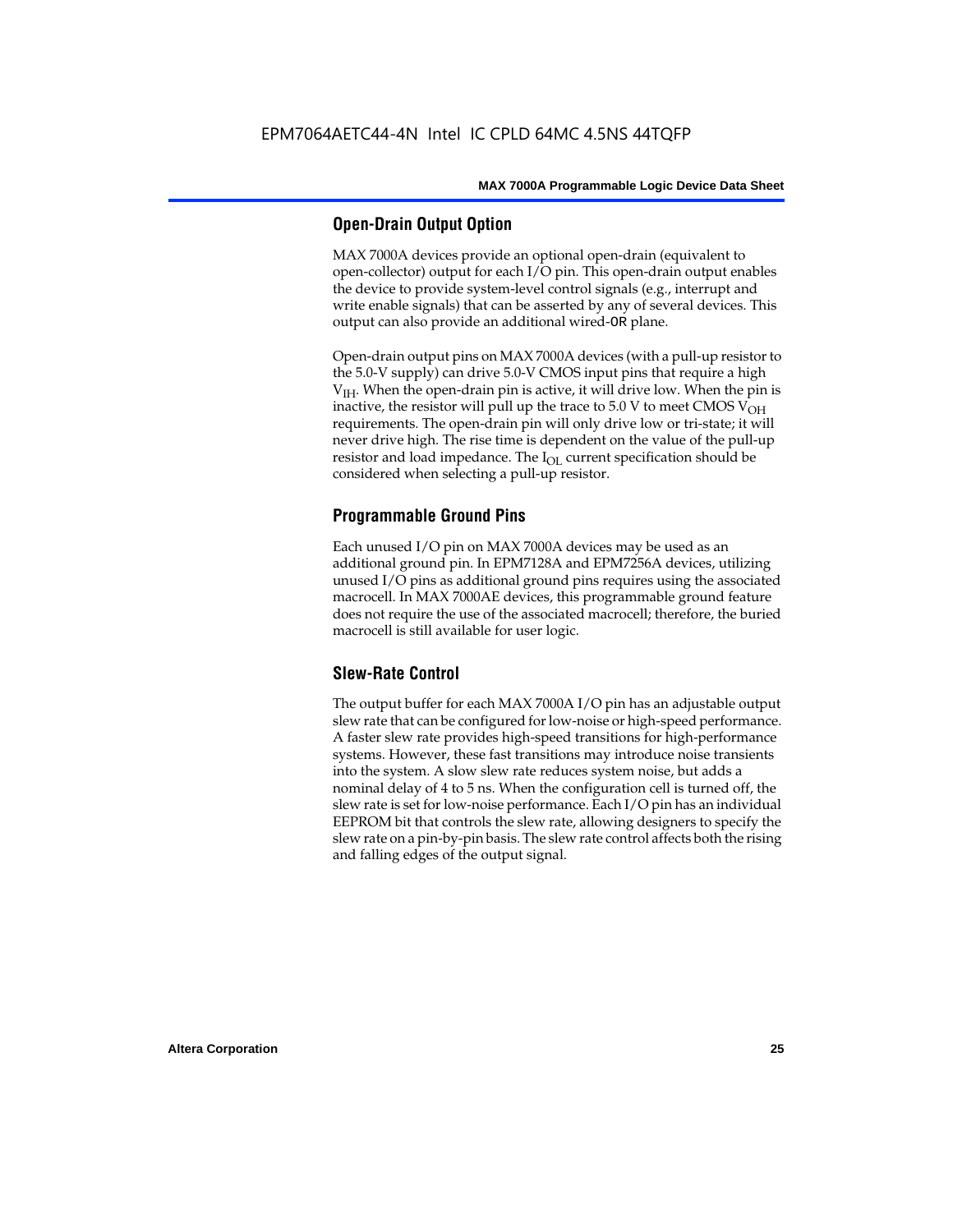| <b>Power</b><br>Sequencing &<br><b>Hot-Socketing</b> | Because MAX 7000A devices can be used in a mixed-voltage environment,<br>they have been designed specifically to tolerate any possible power-up<br>sequence. The $V_{\text{CCIO}}$ and $V_{\text{CCINT}}$ power planes can be powered in any<br>order.                                                                                                                                                                                                                                     |
|------------------------------------------------------|--------------------------------------------------------------------------------------------------------------------------------------------------------------------------------------------------------------------------------------------------------------------------------------------------------------------------------------------------------------------------------------------------------------------------------------------------------------------------------------------|
|                                                      | Signals can be driven into MAX 7000AE devices before and during power-<br>up (and power-down) without damaging the device. Additionally,<br>MAX 7000AE devices do not drive out during power-up. Once operating<br>conditions are reached, MAX 7000AE devices operate as specified by the<br>user.                                                                                                                                                                                         |
|                                                      | MAX 7000AE device I/O pins will not source or sink more than 300 µA of<br>DC current during power-up. All pins can be driven up to 5.75 V during<br>hot-socketing, except the OE1 and GLCRn pins. The OE1 and GLCRn pins<br>can be driven up to 3.6 V during hot-socketing. After $V_{\text{CCINT}}$ and $V_{\text{CCIO}}$<br>reach the recommended operating conditions, these two pins are 5.0-V<br>tolerant.                                                                            |
|                                                      | EPM7128A and EPM7256A devices do not support hot-socketing and may<br>drive out during power-up.                                                                                                                                                                                                                                                                                                                                                                                           |
| <b>Design Security</b>                               | All MAX 7000A devices contain a programmable security bit that controls<br>access to the data programmed into the device. When this bit is<br>programmed, a design implemented in the device cannot be copied or<br>retrieved. This feature provides a high level of design security because<br>programmed data within EEPROM cells is invisible. The security bit that<br>controls this function, as well as all other programmed data, is reset only<br>when the device is reprogrammed. |
| <b>Generic Testing</b>                               | MAX 7000A devices are fully tested. Complete testing of each<br>programmable EEPROM bit and all internal logic elements ensures 100%<br>programming yield. AC test measurements are taken under conditions<br>equivalent to those shown in Figure 9. Test patterns can be used and then<br>erased during early stages of the production flow.                                                                                                                                              |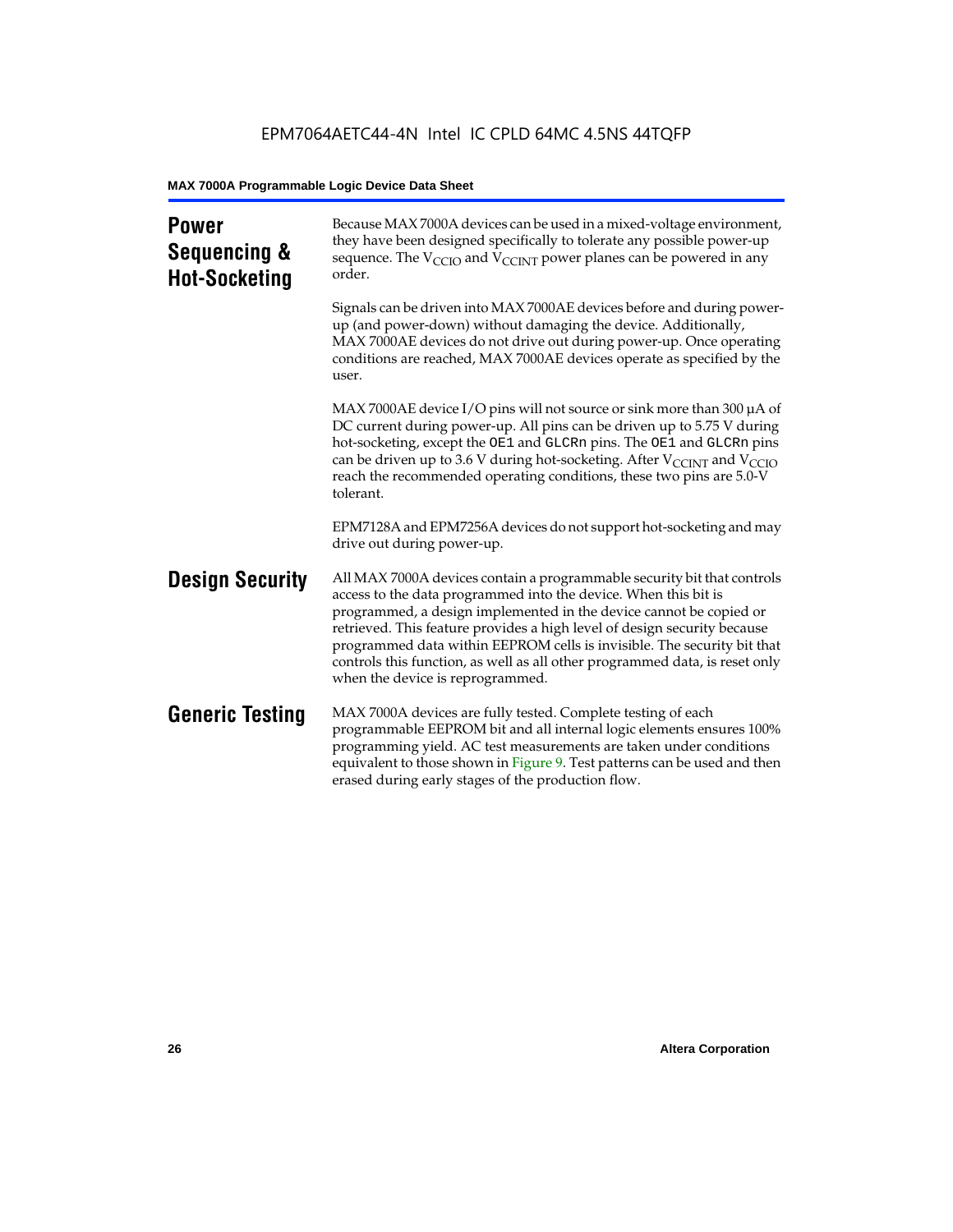#### *Figure 9. MAX 7000A AC Test Conditions*

*3.3-V outputs.*



### **Operating Conditions**

Tables 13 through 16 provide information on absolute maximum ratings, recommended operating conditions, operating conditions, and capacitance for MAX 7000A devices.

| Table 13. MAX 7000A Device Absolute Maximum Ratings<br>Note $(1)$ |                            |                                                           |        |      |              |  |  |  |  |  |
|-------------------------------------------------------------------|----------------------------|-----------------------------------------------------------|--------|------|--------------|--|--|--|--|--|
| Symbol                                                            | <b>Parameter</b>           | Conditions                                                | Min    | Max  | <b>Unit</b>  |  |  |  |  |  |
| $V_{CC}$                                                          | Supply voltage             | With respect to ground $(2)$                              | $-0.5$ | 4.6  | V            |  |  |  |  |  |
| V <sub>1</sub>                                                    | DC input voltage           |                                                           | $-2.0$ | 5.75 | $\vee$       |  |  |  |  |  |
| $I_{OUT}$                                                         | DC output current, per pin |                                                           | $-25$  | 25   | mA           |  |  |  |  |  |
| $T_{STG}$                                                         | Storage temperature        | No bias                                                   | $-65$  | 150  | $^{\circ}$ C |  |  |  |  |  |
| $T_A$                                                             | Ambient temperature        | Under bias                                                | $-65$  | 135  | $^{\circ}$ C |  |  |  |  |  |
| $T_{\rm J}$                                                       | Junction temperature       | BGA, FineLine BGA, PQFP, and<br>TQFP packages, under bias |        | 135  | $^{\circ}$ C |  |  |  |  |  |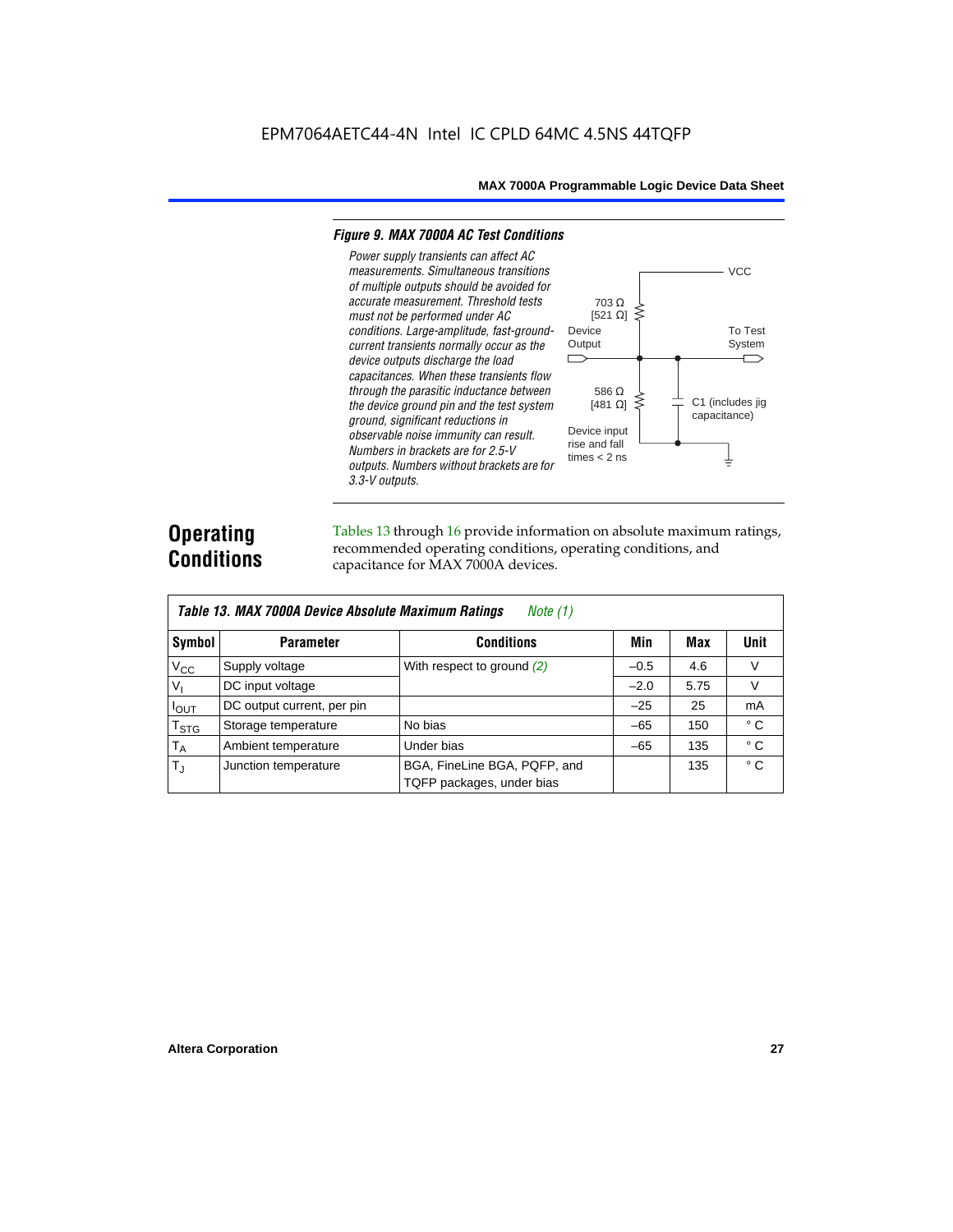### EPM7064AETC44-4N Intel IC CPLD 64MC 4.5NS 44TQFP

|                          | <b>Table 14. MAX 7000A Device Recommended Operating Conditions</b> |                      |          |                   |              |  |  |  |  |  |
|--------------------------|--------------------------------------------------------------------|----------------------|----------|-------------------|--------------|--|--|--|--|--|
| Symbol                   | <b>Parameter</b>                                                   | <b>Conditions</b>    | Min      | Max               | Unit         |  |  |  |  |  |
| <b>V<sub>CCINT</sub></b> | Supply voltage for internal logic<br>and input buffers             | (3), (13)            | 3.0      | 3.6               | $\vee$       |  |  |  |  |  |
| V <sub>CCIO</sub>        | Supply voltage for output<br>drivers, 3.3-V operation              | (3)                  | 3.0      | 3.6               | $\vee$       |  |  |  |  |  |
|                          | Supply voltage for output<br>drivers, 2.5-V operation              | (3)                  | 2.3      | 2.7               | $\vee$       |  |  |  |  |  |
| $V_{\text{CCISP}}$       | Supply voltage during in-<br>system programming                    |                      | 3.0      | 3.6               | $\vee$       |  |  |  |  |  |
| $V_{I}$                  | Input voltage                                                      | (4)                  | $-0.5$   | 5.75              | $\vee$       |  |  |  |  |  |
| $V_{\rm O}$              | Output voltage                                                     |                      | $\Omega$ | V <sub>ccio</sub> | $\vee$       |  |  |  |  |  |
| $T_A$                    | Ambient temperature                                                | Commercial range     | $\Omega$ | 70                | $^{\circ}$ C |  |  |  |  |  |
|                          |                                                                    | Industrial range (5) | $-40$    | 85                | $^{\circ}$ C |  |  |  |  |  |
| $T_{\rm J}$              | Junction temperature                                               | Commercial range     | $\Omega$ | 90                | $^{\circ}$ C |  |  |  |  |  |
|                          |                                                                    | Industrial range (5) | $-40$    | 105               | $^{\circ}$ C |  |  |  |  |  |
|                          |                                                                    | Extended range (5)   | $-40$    | 130               | $^{\circ}$ C |  |  |  |  |  |
| $t_{\mathsf{R}}$         | Input rise time                                                    |                      |          | 40                | ns           |  |  |  |  |  |
| $t_F$                    | Input fall time                                                    |                      |          | 40                | ns           |  |  |  |  |  |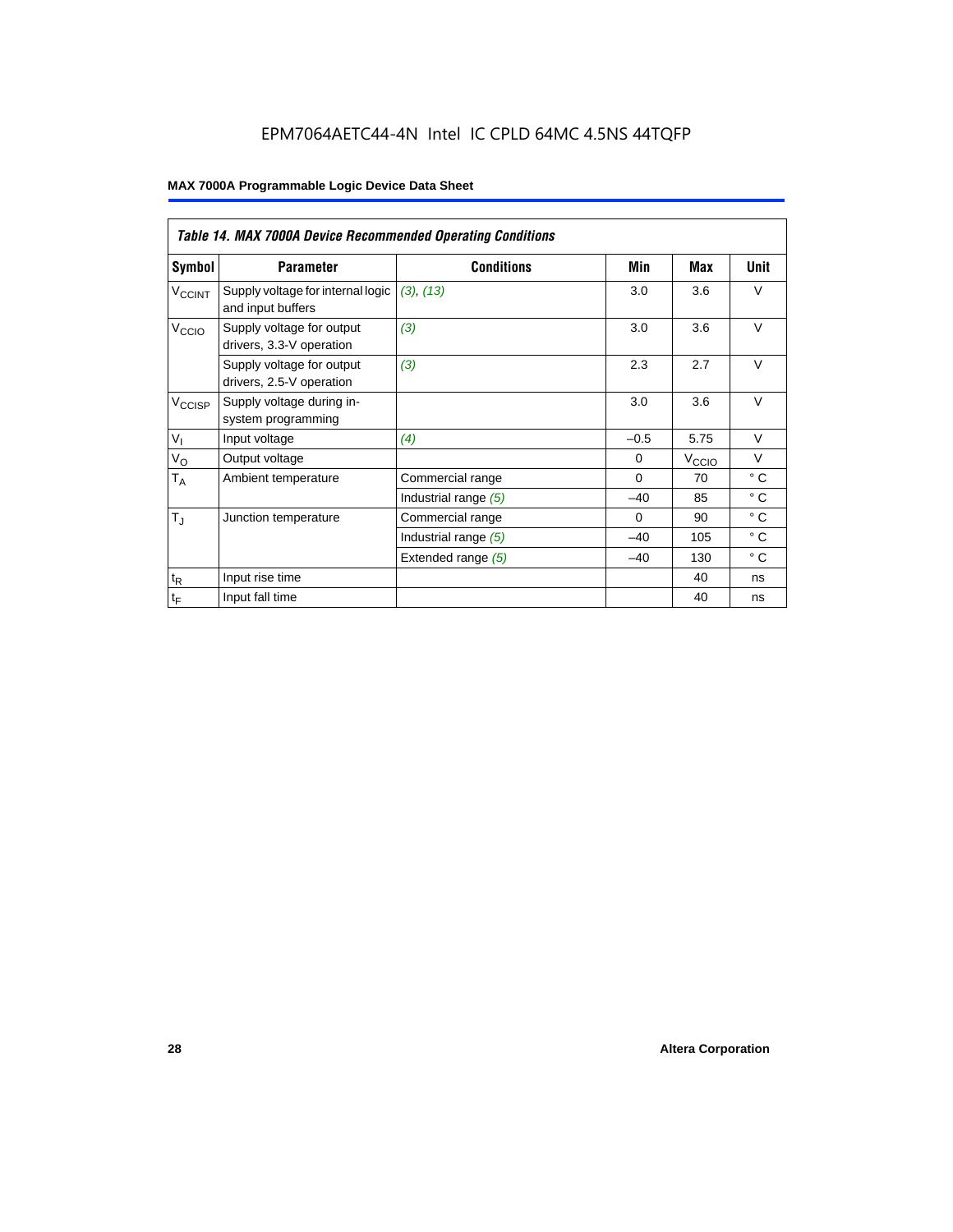|  | MAX 7000A Programmable Logic Device Data Sheet |  |  |  |  |
|--|------------------------------------------------|--|--|--|--|
|--|------------------------------------------------|--|--|--|--|

| <b>Table 15. MAX 7000A Device DC Operating Conditions</b><br><i>Note</i> $(6)$ |                                         |                                                                                        |                  |      |             |  |  |  |  |
|--------------------------------------------------------------------------------|-----------------------------------------|----------------------------------------------------------------------------------------|------------------|------|-------------|--|--|--|--|
| Symbol                                                                         | <b>Parameter</b>                        | <b>Conditions</b>                                                                      | Min              | Max  | <b>Unit</b> |  |  |  |  |
| V <sub>IH</sub>                                                                | High-level input voltage                |                                                                                        | 1.7              | 5.75 | $\vee$      |  |  |  |  |
| $V_{IL}$                                                                       | Low-level input voltage                 |                                                                                        | $-0.5$           | 0.8  | $\vee$      |  |  |  |  |
| $V_{OH}$                                                                       | 3.3-V high-level TTL output<br>voltage  | $I_{OH} = -8$ mA DC, $V_{CClO} = 3.00$ V (7)                                           | 2.4              |      | $\vee$      |  |  |  |  |
|                                                                                | 3.3-V high-level CMOS output<br>voltage | $I_{OH} = -0.1$ mA DC, $V_{CCD} = 3.00$ V<br>(7)                                       | $V_{CClO}$ – 0.2 |      | V           |  |  |  |  |
|                                                                                |                                         | 2.5-V high-level output voltage $ I_{OH} = -100 \mu A DC$ , $V_{CCIO} = 2.30 V$<br>(7) | 2.1              |      | V           |  |  |  |  |
|                                                                                |                                         | $I_{OH} = -1$ mA DC, $V_{CCIO} = 2.30$ V (7)                                           | 2.0              |      | V           |  |  |  |  |
|                                                                                |                                         | $I_{OH} = -2$ mA DC, $V_{CCIO} = 2.30$ V (7)                                           | 1.7              |      | V           |  |  |  |  |
| $V_{OL}$                                                                       | 3.3-V low-level TTL output<br>voltage   | $I_{\text{OI}}$ = 8 mA DC, $V_{\text{CCl}}$ = 3.00 V (8)                               |                  | 0.45 | V           |  |  |  |  |
|                                                                                | 3.3-V low-level CMOS output<br>voltage  | $I_{\text{OI}} = 0.1 \text{ mA DC}$ , $V_{\text{CCl}} = 3.00 \text{ V}$ (8)            |                  | 0.2  | V           |  |  |  |  |
|                                                                                | 2.5-V low-level output voltage          | $I_{OL}$ = 100 µA DC, $V_{CCIO}$ = 2.30 V (8)                                          |                  | 0.2  | $\vee$      |  |  |  |  |
|                                                                                |                                         | $I_{OL}$ = 1 mA DC, $V_{CCIO}$ = 2.30 V (8)                                            |                  | 0.4  | $\vee$      |  |  |  |  |
|                                                                                |                                         | $I_{OL}$ = 2 mA DC, $V_{CCIO}$ = 2.30 V (8)                                            |                  | 0.7  | $\vee$      |  |  |  |  |
| Ч.                                                                             | Input leakage current                   | $V_1 = -0.5$ to 5.5 V (9)                                                              | $-10$            | 10   | μA          |  |  |  |  |
| $I_{OZ}$                                                                       | Tri-state output off-state<br>current   | $V_1 = -0.5$ to 5.5 V (9)                                                              | $-10$            | 10   | μA          |  |  |  |  |
| $R_{\text{ISP}}$                                                               | Value of I/O pin pull-up resistor       | $V_{\text{CCIO}}$ = 3.0 to 3.6 V (10)                                                  | 20               | 50   | $k\Omega$   |  |  |  |  |
|                                                                                | during in-system programming            | $V_{\text{CCIO}}$ = 2.3 to 2.7 V (10)                                                  | 30               | 80   | $k\Omega$   |  |  |  |  |
|                                                                                | or during power-up                      | $V_{\text{CCIO}} = 2.3$ to 3.6 V (11)                                                  | 20               | 74   | $k\Omega$   |  |  |  |  |

|           | Table 16. MAX 7000A Device Capacitance<br><i>Note (12)</i> |                                     |     |     |      |  |  |  |  |
|-----------|------------------------------------------------------------|-------------------------------------|-----|-----|------|--|--|--|--|
| Symbol    | <b>Parameter</b>                                           | <b>Conditions</b>                   | Min | Max | Unit |  |  |  |  |
| $C_{IN}$  | Input pin capacitance                                      | $V_{IN} = 0 V$ , f = 1.0 MHz        |     |     | рF   |  |  |  |  |
| $C_{1/O}$ | I/O pin capacitance                                        | $V_{\text{OUT}} = 0 V, f = 1.0 MHz$ |     |     | рF   |  |  |  |  |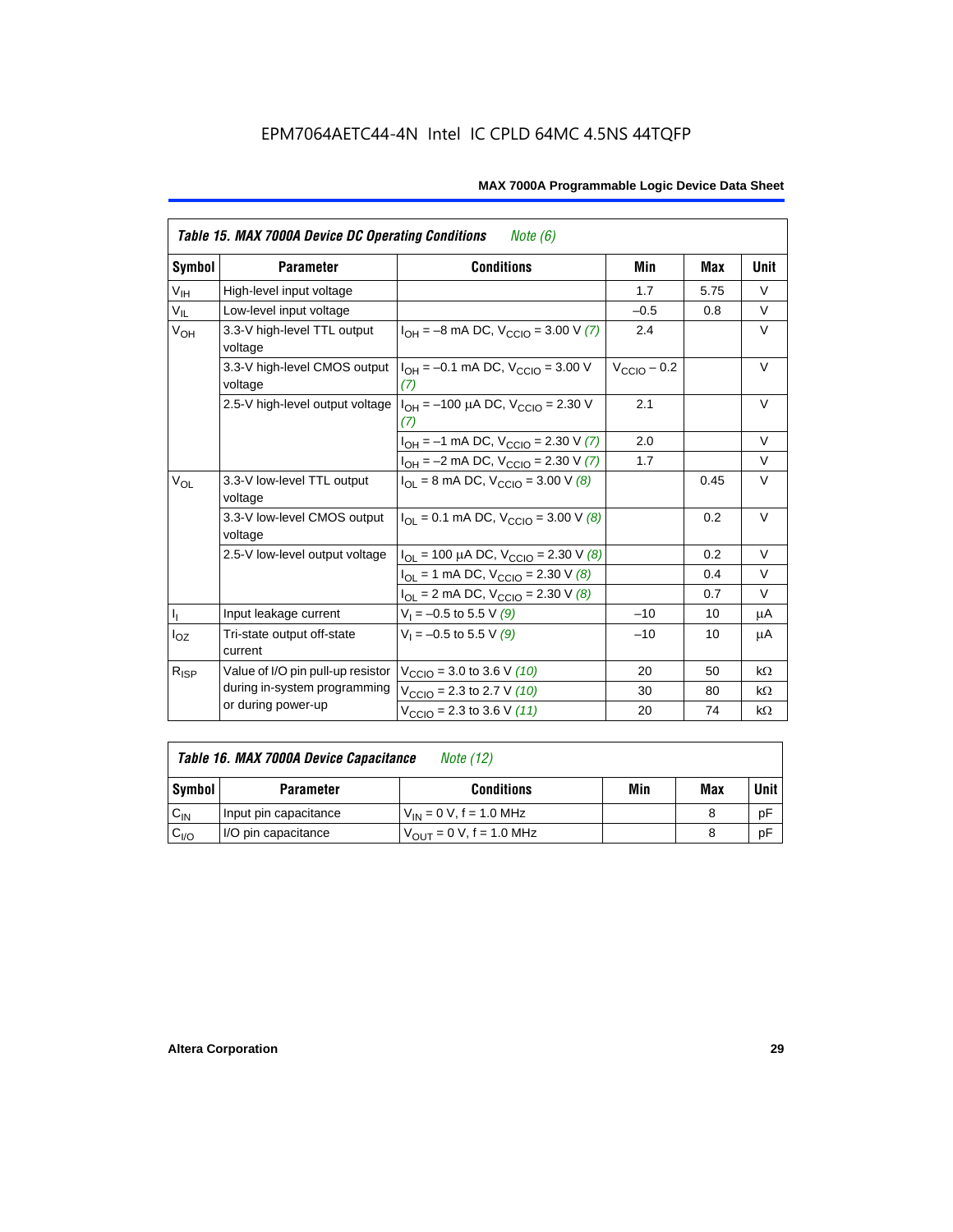#### *Notes to tables:*

- (1) See the *Operating Requirements for Altera Devices Data Sheet.*
- Minimum DC input voltage is –0.5 V. During transitions, the inputs may undershoot to –2.0 V for input currents less than 100 mA and periods shorter than 20 ns.
- (3) For EPM7128A and EPM7256A devices only,  $V_{CC}$  must rise monotonically.
- (4) In MAX 7000AE devices, all pins, including dedicated inputs, I/O pins, and JTAG pins, may be driven before  $V_{\text{CCLNT}}$  and  $V_{\text{CCLO}}$  are powered.
- (5) These devices support in-system programming for –40° to 100° C. For in-system programming support between –40° and 0° C, contact Altera Applications.
- (6) These values are specified under the recommended operating conditions shown in Table 14 on page 28.
- (7) The parameter is measured with 50% of the outputs each sourcing the specified current. The  $I_{OH}$  parameter refers to high-level TTL or CMOS output current.
- (8) The parameter is measured with 50% of the outputs each sinking the specified current. The  $I_{OL}$  parameter refers to low-level TTL or CMOS output current.
- (9) This value is specified for normal device operation. For MAX 7000AE devices, the maximum leakage current during power-up is ±300 µA. For EPM7128A and EPM7256A devices, leakage current during power-up is not specified.
- (10) For EPM7128A and EPM7256A devices, this pull-up exists while a device is programmed in-system.
- (11) For MAX 7000AE devices, this pull-up exists while devices are programmed in-system and in unprogrammed devices during power-up.
- (12) Capacitance is measured at 25 °C and is sample-tested only. The OE1 pin (high-voltage pin during programming) has a maximum capacitance of 20 pF.
- (13) The POR time for MAX 7000AE devices (except MAX 7128A and MAX 7256A devices) does not exceed 100 µs. The sufficient V<sub>CCINT</sub> voltage level for POR is 3.0 V. The device is fully initialized within the POR time after V<sub>CCINT</sub> reaches the sufficient POR voltage level.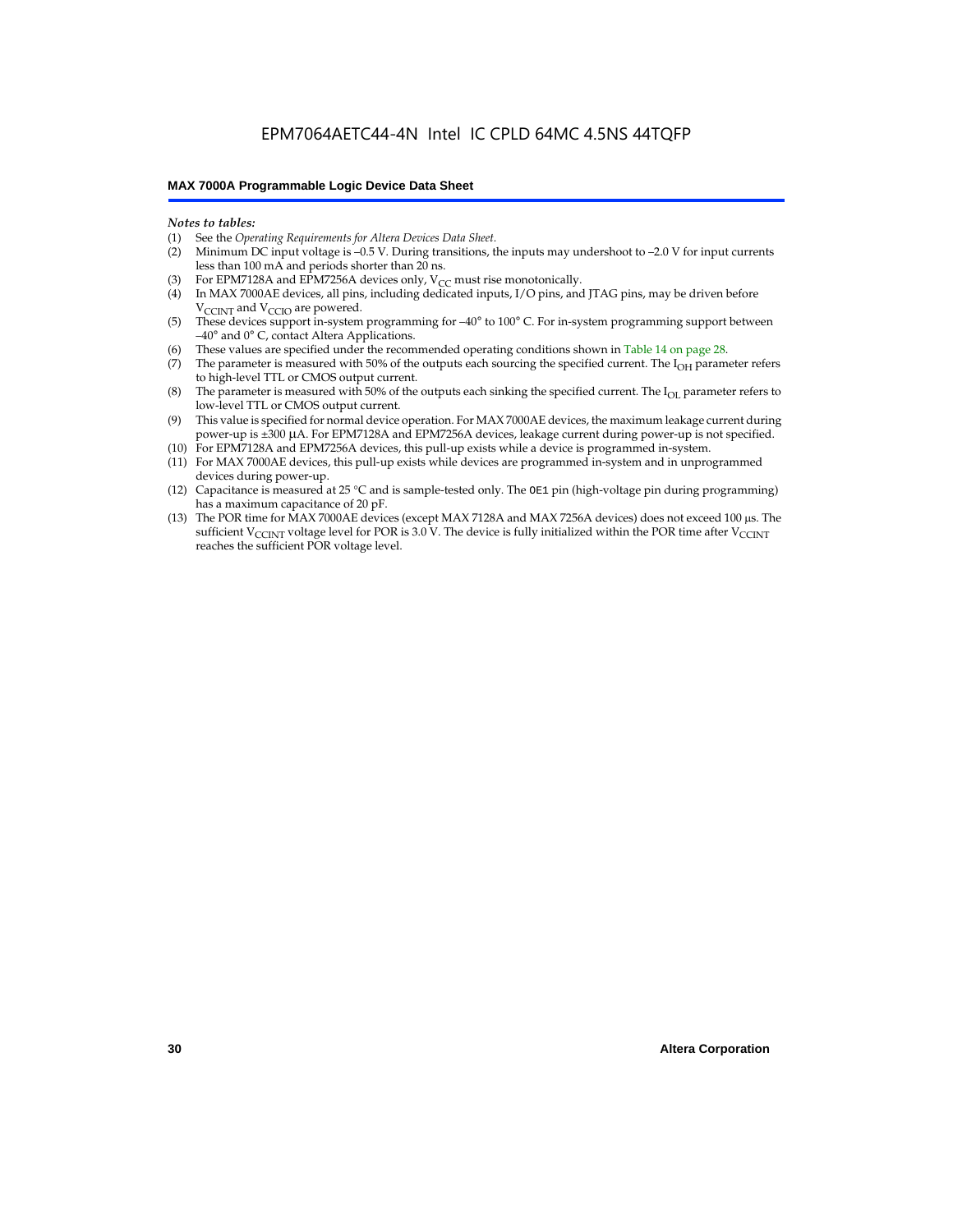Figure 10 shows the typical output drive characteristics of MAX 7000A devices.





**Timing Model** MAX 7000A device timing can be analyzed with the Altera software, a variety of popular industry-standard EDA simulators and timing analyzers, or with the timing model shown in Figure 11. MAX 7000A devices have predictable internal delays that enable the designer to determine the worst-case timing of any design. The software provides timing simulation, point-to-point delay prediction, and detailed timing analysis for device-wide performance evaluation.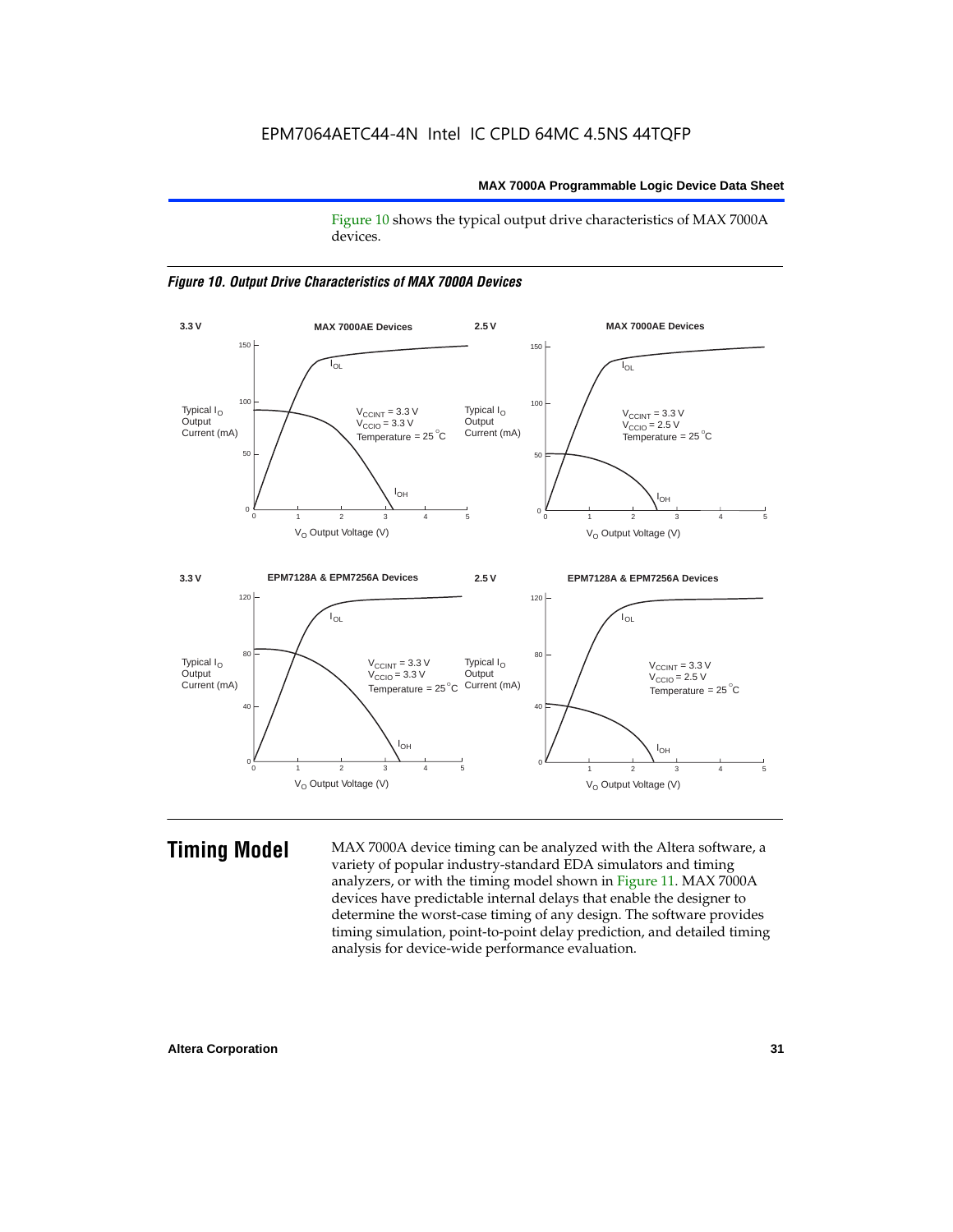



The timing characteristics of any signal path can be derived from the timing model and parameters of a particular device. External timing parameters, which represent pin-to-pin timing delays, can be calculated as the sum of internal parameters. Figure 12 shows the timing relationship between internal and external delay parameters.



f See *Application Note 94 (Understanding MAX 7000 Timing)* for more information.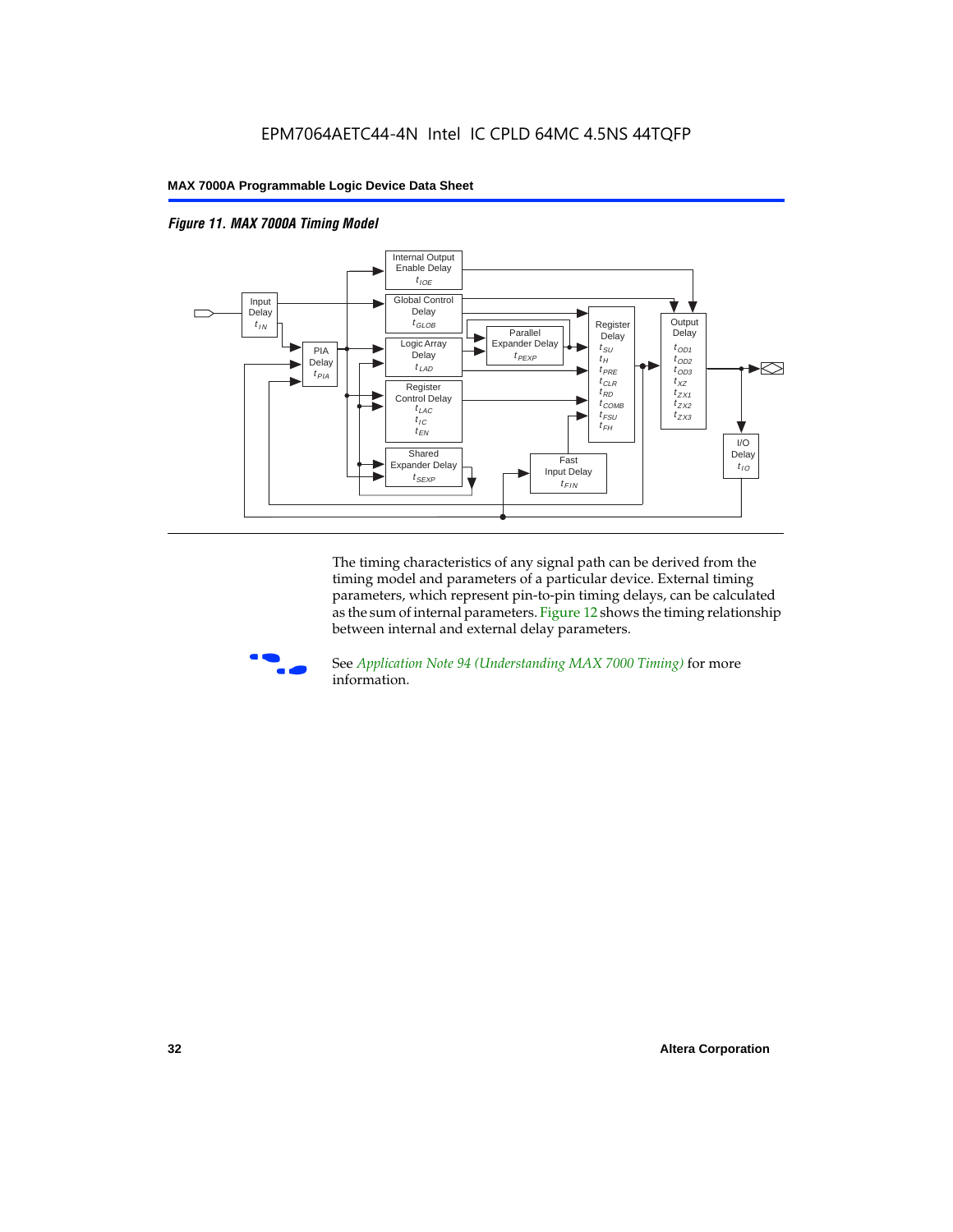#### *Figure 12. MAX 7000A Switching Waveforms*

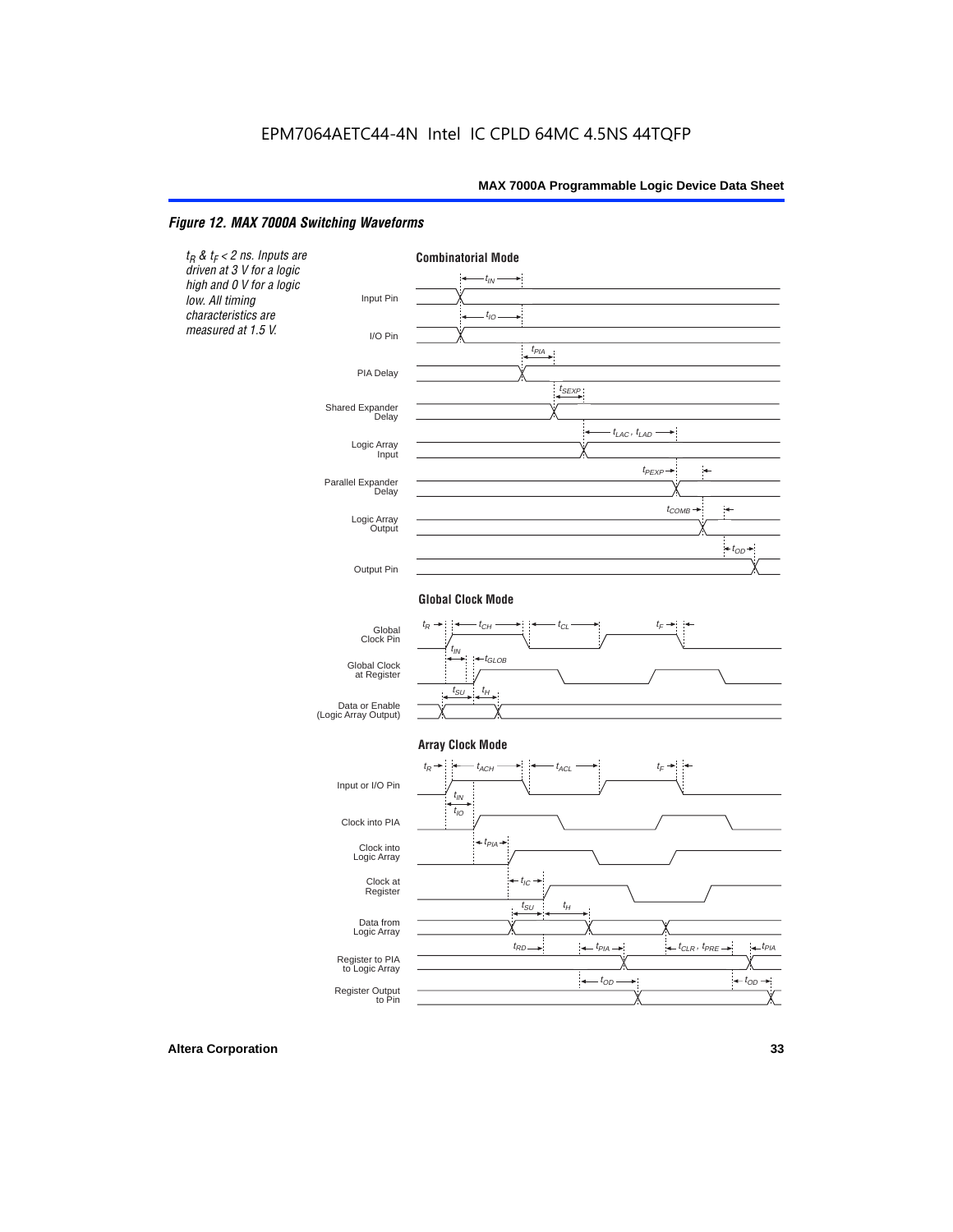Tables 17 through 30 show EPM7032AE, EPM7064AE, EPM7128AE, EPM7256AE, EPM7512AE, EPM7128A, and EPM7256A timing information.

|                         | <b>Table 17. EPM7032AE External Timing Parameters</b><br>Note $(1)$ |                    |       |            |                    |            |       |       |             |
|-------------------------|---------------------------------------------------------------------|--------------------|-------|------------|--------------------|------------|-------|-------|-------------|
| Symbol                  | <b>Parameter</b>                                                    | <b>Conditions</b>  |       |            | <b>Speed Grade</b> |            |       |       | <b>Unit</b> |
|                         |                                                                     |                    |       | $-4$       |                    | $-7$       |       | $-10$ |             |
|                         |                                                                     |                    | Min   | <b>Max</b> | Min                | <b>Max</b> | Min   | Max   |             |
| t <sub>PD1</sub>        | Input to non-registered<br>output                                   | $C1 = 35$ pF $(2)$ |       | 4.5        |                    | 7.5        |       | 10    | ns          |
| $t_{PD2}$               | I/O input to non-registered<br>output                               | $C1 = 35 pF(2)$    |       | 4.5        |                    | 7.5        |       | 10    | ns          |
| $t_{\text{SU}}$         | Global clock setup time                                             | (2)                | 2.9   |            | 4.7                |            | 6.3   |       | ns          |
| $t_H$                   | Global clock hold time                                              | (2)                | 0.0   |            | 0.0                |            | 0.0   |       | ns          |
| t <sub>FSU</sub>        | Global clock setup time of<br>fast input                            |                    | 2.5   |            | 3.0                |            | 3.0   |       | ns          |
| $t_{FH}$                | Global clock hold time of<br>fast input                             |                    | 0.0   |            | 0.0                |            | 0.0   |       | ns          |
| $t_{CO1}$               | Global clock to output delay                                        | $C1 = 35 pF$       | 1.0   | 3.0        | 1.0                | 5.0        | 1.0   | 6.7   | ns          |
| $t_{CH}$                | Global clock high time                                              |                    | 2.0   |            | 3.0                |            | 4.0   |       | ns          |
| $t_{CL}$                | Global clock low time                                               |                    | 2.0   |            | 3.0                |            | 4.0   |       | ns          |
| t <sub>ASU</sub>        | Array clock setup time                                              | (2)                | 1.6   |            | 2.5                |            | 3.6   |       | ns          |
| t <sub>АН</sub>         | Array clock hold time                                               | (2)                | 0.3   |            | 0.5                |            | 0.5   |       | ns          |
| t <sub>ACO1</sub>       | Array clock to output delay                                         | $C1 = 35 pF(2)$    | 1.0   | 4.3        | 1.0                | 7.2        | 1.0   | 9.4   | ns          |
| $t_{ACH}$               | Array clock high time                                               |                    | 2.0   |            | 3.0                |            | 4.0   |       | ns          |
| $t_{ACL}$               | Array clock low time                                                |                    | 2.0   |            | 3.0                |            | 4.0   |       | ns          |
| tcPPW                   | Minimum pulse width for<br>clear and preset                         | (3)                | 2.0   |            | 3.0                |            | 4.0   |       | ns          |
| $t_{CNT}$               | Minimum global clock<br>period                                      | (2)                |       | 4.4        |                    | 7.2        |       | 9.7   | ns          |
| $f_{\mathsf{CNT}}$      | Maximum internal global<br>clock frequency                          | (2), (4)           | 227.3 |            | 138.9              |            | 103.1 |       | <b>MHz</b>  |
| <b>t<sub>ACNT</sub></b> | Minimum array clock period                                          | (2)                |       | 4.4        |                    | 7.2        |       | 9.7   | ns          |
| $f_{ACNT}$              | Maximum internal array<br>clock frequency                           | (2), (4)           | 227.3 |            | 138.9              |            | 103.1 |       | <b>MHz</b>  |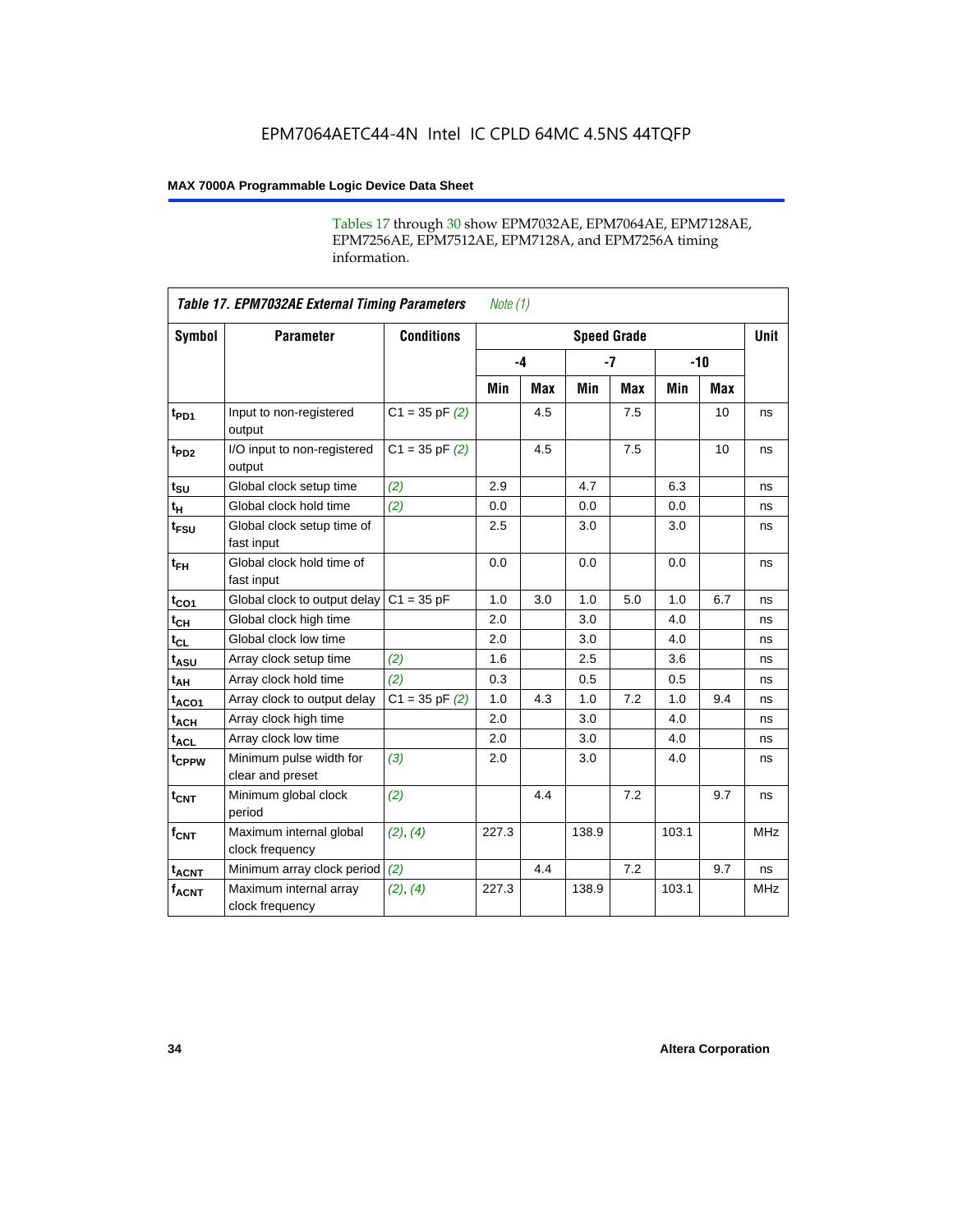|                  | Table 18. EPM7032AE Internal Timing Parameters (Part 1 of 2)<br>Note $(1)$                                   |                     |     |      |     |                    |     |            |             |
|------------------|--------------------------------------------------------------------------------------------------------------|---------------------|-----|------|-----|--------------------|-----|------------|-------------|
| Symbol           | <b>Parameter</b>                                                                                             | <b>Conditions</b>   |     |      |     | <b>Speed Grade</b> |     |            | <b>Unit</b> |
|                  |                                                                                                              |                     |     | $-4$ |     | -7                 |     | $-10$      |             |
|                  |                                                                                                              |                     | Min | Max  | Min | Max                | Min | <b>Max</b> |             |
| $t_{IN}$         | Input pad and buffer delay                                                                                   |                     |     | 0.7  |     | 1.2                |     | 1.5        | ns          |
| $t_{IO}$         | I/O input pad and buffer<br>delay                                                                            |                     |     | 0.7  |     | 1.2                |     | 1.5        | ns          |
| $t_{\sf FIN}$    | Fast input delay                                                                                             |                     |     | 2.3  |     | 2.8                |     | 3.4        | ns          |
| $t_{SEXP}$       | Shared expander delay                                                                                        |                     |     | 1.9  |     | 3.1                |     | 4.0        | ns          |
| $t_{PEXP}$       | Parallel expander delay                                                                                      |                     |     | 0.5  |     | 0.8                |     | 1.0        | ns          |
| $t_{LAD}$        | Logic array delay                                                                                            |                     |     | 1.5  |     | 2.5                |     | 3.3        | ns          |
| $t_{LAC}$        | Logic control array delay                                                                                    |                     |     | 0.6  |     | 1.0                |     | 1.2        | ns          |
| $t_{IOE}$        | Internal output enable delay                                                                                 |                     |     | 0.0  |     | 0.0                |     | 0.0        | ns          |
| $t_{OD1}$        | Output buffer and pad<br>delay, slow slew rate $=$ off<br>$V_{\text{CCIO}} = 3.3 \text{ V}$                  | $C1 = 35 pF$        |     | 0.8  |     | 1.3                |     | 1.8        | ns          |
| $t_{OD2}$        | Output buffer and pad<br>delay, slow slew rate $=$ off<br>$VCCIO = 2.5 V$                                    | $C1 = 35 pF$<br>(5) |     | 1.3  |     | 1.8                |     | 2.3        | ns          |
| $t_{OD3}$        | Output buffer and pad<br>delay, slow slew rate $=$ on<br>$V_{\text{CCIO}} = 2.5 \text{ V or } 3.3 \text{ V}$ | $C1 = 35 pF$        |     | 5.8  |     | 6.3                |     | 6.8        | ns          |
| $t_{ZX1}$        | Output buffer enable delay,<br>slow slew rate $=$ off<br>$V_{\text{CCIO}} = 3.3 \text{ V}$                   | $C1 = 35 pF$        |     | 4.0  |     | 4.0                |     | 5.0        | ns          |
| t <sub>ZX2</sub> | Output buffer enable delay,<br>slow slew rate $=$ off<br>$V_{\text{CCIO}} = 2.5 V$                           | $C1 = 35 pF$<br>(5) |     | 4.5  |     | 4.5                |     | 5.5        | ns          |
| $t_{ZX3}$        | Output buffer enable delay,<br>slow slew rate $=$ on<br>$V_{\text{CCIO}} = 3.3 \text{ V}$                    | $C1 = 35 pF$        |     | 9.0  |     | 9.0                |     | 10.0       | ns          |
| $t_{XZ}$         | Output buffer disable delay                                                                                  | $C1 = 5pF$          |     | 4.0  |     | 4.0                |     | 5.0        | ns          |
| $t_{\text{SU}}$  | Register setup time                                                                                          |                     | 1.3 |      | 2.0 |                    | 2.8 |            | ns          |
| $t_H$            | Register hold time                                                                                           |                     | 0.6 |      | 1.0 |                    | 1.3 |            | ns          |
| $t_{FSU}$        | Register setup time of fast<br>input                                                                         |                     | 1.0 |      | 1.5 |                    | 1.5 |            | ns          |
| $t_{FH}$         | Register hold time of fast<br>input                                                                          |                     | 1.5 |      | 1.5 |                    | 1.5 |            | ns          |
| $t_{RD}$         | Register delay                                                                                               |                     |     | 0.7  |     | 1.2                |     | 1.5        | ns          |
| $t_{COMB}$       | Combinatorial delay                                                                                          |                     |     | 0.6  |     | 1.0                |     | 1.3        | ns          |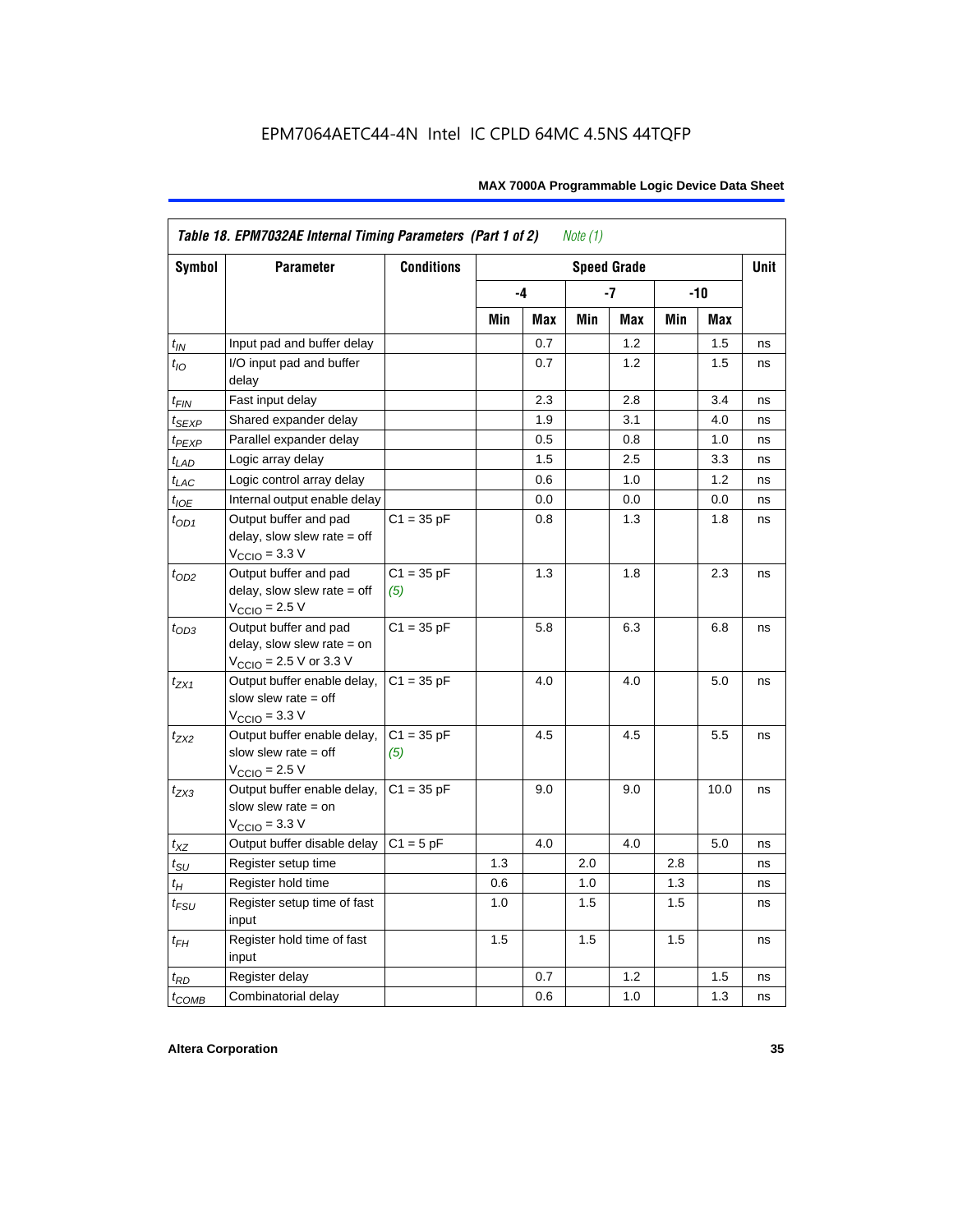| Table 18. EPM7032AE Internal Timing Parameters (Part 2 of 2)<br>Note (1) |                      |                   |                    |            |     |               |     |     |             |
|--------------------------------------------------------------------------|----------------------|-------------------|--------------------|------------|-----|---------------|-----|-----|-------------|
| Symbol                                                                   | <b>Parameter</b>     | <b>Conditions</b> | <b>Speed Grade</b> |            |     |               |     |     | <b>Unit</b> |
|                                                                          |                      |                   |                    | -4         |     | $-7$<br>$-10$ |     |     |             |
|                                                                          |                      |                   | Min                | <b>Max</b> | Min | <b>Max</b>    | Min | Max |             |
| $t_{IC}$                                                                 | Array clock delay    |                   |                    | 1.2        |     | 2.0           |     | 2.5 | ns          |
| $t_{EN}$                                                                 | Register enable time |                   |                    | 0.6        |     | 1.0           |     | 1.2 | ns          |
| $t_{GLOB}$                                                               | Global control delay |                   |                    | 0.8        |     | 1.3           |     | 1.9 | ns          |
| $t_{PRE}$                                                                | Register preset time |                   |                    | 1.2        |     | 1.9           |     | 2.6 | ns          |
| $t_{CLR}$                                                                | Register clear time  |                   |                    | 1.2        |     | 1.9           |     | 2.6 | ns          |
| t <sub>PIA</sub>                                                         | PIA delay            | (2)               |                    | 0.9        |     | 1.5           |     | 2.1 | ns          |
| $t_{LPA}$                                                                | Low-power adder      | (6)               |                    | 2.5        |     | 4.0           |     | 5.0 | ns          |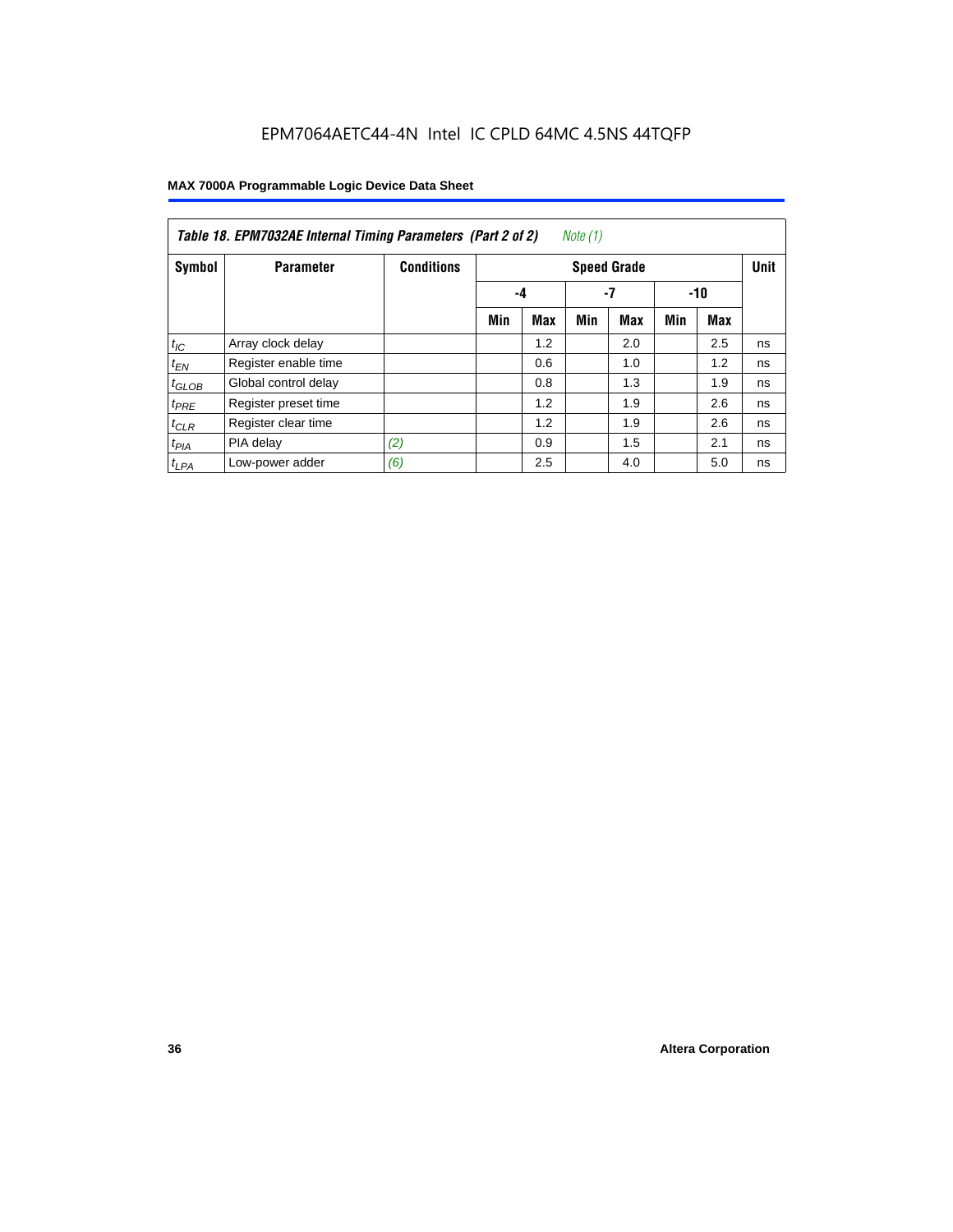| <b>Symbol</b>               | <b>Parameter</b>                            | <b>Conditions</b>   |       |     | <b>Speed Grade</b> |            |       |       | <b>Unit</b> |
|-----------------------------|---------------------------------------------|---------------------|-------|-----|--------------------|------------|-------|-------|-------------|
|                             |                                             |                     | -4    |     |                    | $-7$       |       | $-10$ |             |
|                             |                                             |                     | Min   | Max | Min                | <b>Max</b> | Min   | Max   |             |
| $t_{PD1}$                   | Input to non-<br>registered output          | $C1 = 35 pF$<br>(2) |       | 4.5 |                    | 7.5        |       | 10.0  | ns          |
| $t_{PD2}$                   | I/O input to non-<br>registered output      | $C1 = 35 pF$<br>(2) |       | 4.5 |                    | 7.5        |       | 10.0  | ns          |
| $t_{\scriptstyle\text{SU}}$ | Global clock setup<br>time                  | (2)                 | 2.8   |     | 4.7                |            | 6.2   |       | ns          |
| $t_H$                       | Global clock hold time                      | (2)                 | 0.0   |     | 0.0                |            | 0.0   |       | ns          |
| t <sub>FSU</sub>            | Global clock setup<br>time of fast input    |                     | 2.5   |     | 3.0                |            | 3.0   |       | ns          |
| $t_{FH}$                    | Global clock hold time<br>of fast input     |                     | 0.0   |     | 0.0                |            | 0.0   |       | ns          |
| $t_{CO1}$                   | Global clock to output<br>delay             | $C1 = 35 pF$        | 1.0   | 3.1 | 1.0                | 5.1        | 1.0   | 7.0   | ns          |
| $t_{CH}$                    | Global clock high time                      |                     | 2.0   |     | 3.0                |            | 4.0   |       | ns          |
| $t_{CL}$                    | Global clock low time                       |                     | 2.0   |     | 3.0                |            | 4.0   |       | ns          |
| t <sub>ASU</sub>            | Array clock setup time                      | (2)                 | 1.6   |     | 2.6                |            | 3.6   |       | ns          |
| $t_{AH}$                    | Array clock hold time                       | (2)                 | 0.3   |     | 0.4                |            | 0.6   |       | ns          |
| $t_{ACO1}$                  | Array clock to output<br>delay              | $C1 = 35 pF$<br>(2) | 1.0   | 4.3 | 1.0                | 7.2        | 1.0   | 9.6   | ns          |
| $t_{ACH}$                   | Array clock high time                       |                     | 2.0   |     | 3.0                |            | 4.0   |       | ns          |
| t <sub>ACL</sub>            | Array clock low time                        |                     | 2.0   |     | 3.0                |            | 4.0   |       | ns          |
| t <sub>CPPW</sub>           | Minimum pulse width<br>for clear and preset | (3)                 | 2.0   |     | 3.0                |            | 4.0   |       | ns          |
| $t_{\text{CNT}}$            | Minimum global clock<br>period              | (2)                 |       | 4.5 |                    | 7.4        |       | 10.0  | ns          |
| $f_{CNT}$                   | Maximum internal<br>global clock frequency  | (2), (4)            | 222.2 |     | 135.1              |            | 100.0 |       | <b>MHz</b>  |
| $t_{ACNT}$                  | Minimum array clock<br>period               | (2)                 |       | 4.5 |                    | 7.4        |       | 10.0  | ns          |
| <b>fACNT</b>                | Maximum internal<br>array clock frequency   | (2), (4)            | 222.2 |     | 135.1              |            | 100.0 |       | <b>MHz</b>  |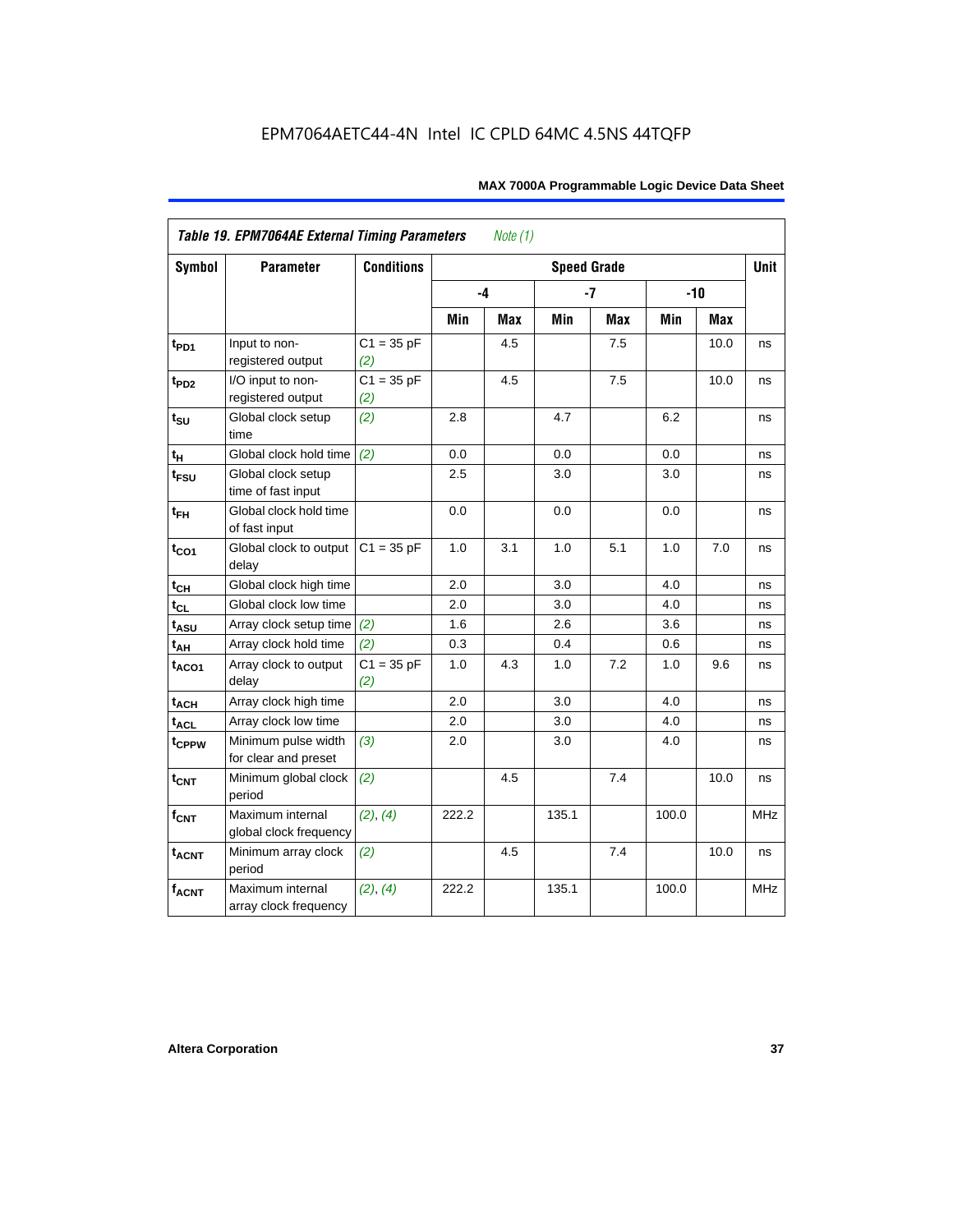|                    | Table 20. EPM7064AE Internal Timing Parameters (Part 1 of 2)<br>Note (1)                                     |                     |     |     |     |                    |     |      |      |  |  |
|--------------------|--------------------------------------------------------------------------------------------------------------|---------------------|-----|-----|-----|--------------------|-----|------|------|--|--|
| <b>Symbol</b>      | Parameter                                                                                                    | <b>Conditions</b>   |     |     |     | <b>Speed Grade</b> |     |      | Unit |  |  |
|                    |                                                                                                              |                     |     | -4  |     | -7                 |     | -10  |      |  |  |
|                    |                                                                                                              |                     | Min | Max | Min | Max                | Min | Max  |      |  |  |
| $t_{IN}$           | Input pad and buffer delay                                                                                   |                     |     | 0.6 |     | 1.1                |     | 1.4  | ns   |  |  |
| $t_{IO}$           | I/O input pad and buffer<br>delay                                                                            |                     |     | 0.6 |     | 1.1                |     | 1.4  | ns   |  |  |
| $t_{\mathsf{FIN}}$ | Fast input delay                                                                                             |                     |     | 2.5 |     | 3.0                |     | 3.7  | ns   |  |  |
| $t_{SEXP}$         | Shared expander delay                                                                                        |                     |     | 1.8 |     | 3.0                |     | 3.9  | ns   |  |  |
| t <sub>PEXP</sub>  | Parallel expander delay                                                                                      |                     |     | 0.4 |     | 0.7                |     | 0.9  | ns   |  |  |
| $t_{LAD}$          | Logic array delay                                                                                            |                     |     | 1.5 |     | 2.5                |     | 3.2  | ns   |  |  |
| $t_{LAC}$          | Logic control array delay                                                                                    |                     |     | 0.6 |     | 1.0                |     | 1.2  | ns   |  |  |
| $t_{IOE}$          | Internal output enable delay                                                                                 |                     |     | 0.0 |     | 0.0                |     | 0.0  | ns   |  |  |
| $t_{OD1}$          | Output buffer and pad<br>delay, slow slew rate = off<br>$VCCIO = 3.3 V$                                      | $C1 = 35 pF$        |     | 0.8 |     | 1.3                |     | 1.8  | ns   |  |  |
| $t_{OD2}$          | Output buffer and pad<br>delay, slow slew rate $=$ off<br>$V_{\rm CClO}$ = 2.5 V                             | $C1 = 35 pF$<br>(5) |     | 1.3 |     | 1.8                |     | 2.3  | ns   |  |  |
| $t_{OD3}$          | Output buffer and pad<br>delay, slow slew rate $=$ on<br>$V_{\text{CCIO}} = 2.5 \text{ V or } 3.3 \text{ V}$ | $C1 = 35 pF$        |     | 5.8 |     | 6.3                |     | 6.8  | ns   |  |  |
| $t_{ZX1}$          | Output buffer enable delay,<br>slow slew rate = off<br>$V_{\rm CClO}$ = 3.3 V                                | $C1 = 35 pF$        |     | 4.0 |     | 4.0                |     | 5.0  | ns   |  |  |
| t <sub>ZX2</sub>   | Output buffer enable delay,<br>slow slew rate $=$ off<br>$VCCIO = 2.5 V$                                     | $C1 = 35 pF$<br>(5) |     | 4.5 |     | 4.5                |     | 5.5  | ns   |  |  |
| $t_{ZX3}$          | Output buffer enable delay,<br>slow slew rate $=$ on<br>$VCCIO = 3.3 V$                                      | $C1 = 35 pF$        |     | 9.0 |     | 9.0                |     | 10.0 | ns   |  |  |
| $t_{XZ}$           | Output buffer disable delay                                                                                  | $C1 = 5pF$          |     | 4.0 |     | 4.0                |     | 5.0  | ns   |  |  |
| $t_{\text{SU}}$    | Register setup time                                                                                          |                     | 1.3 |     | 2.0 |                    | 2.9 |      | ns   |  |  |
| $t_H$              | Register hold time                                                                                           |                     | 0.6 |     | 1.0 |                    | 1.3 |      | ns   |  |  |
| $t_{\mathit{FSU}}$ | Register setup time of fast<br>input                                                                         |                     | 1.0 |     | 1.5 |                    | 1.5 |      | ns   |  |  |
| $t_{FH}$           | Register hold time of fast<br>input                                                                          |                     | 1.5 |     | 1.5 |                    | 1.5 |      | ns   |  |  |
| $t_{RD}$           | Register delay                                                                                               |                     |     | 0.7 |     | 1.2                |     | 1.6  | ns   |  |  |
| $t_{COMB}$         | Combinatorial delay                                                                                          |                     |     | 0.6 |     | 0.9                |     | 1.3  | ns   |  |  |
| $t_{IC}$           | Array clock delay                                                                                            |                     |     | 1.2 |     | 1.9                |     | 2.5  | ns   |  |  |

**38 Altera Corporation**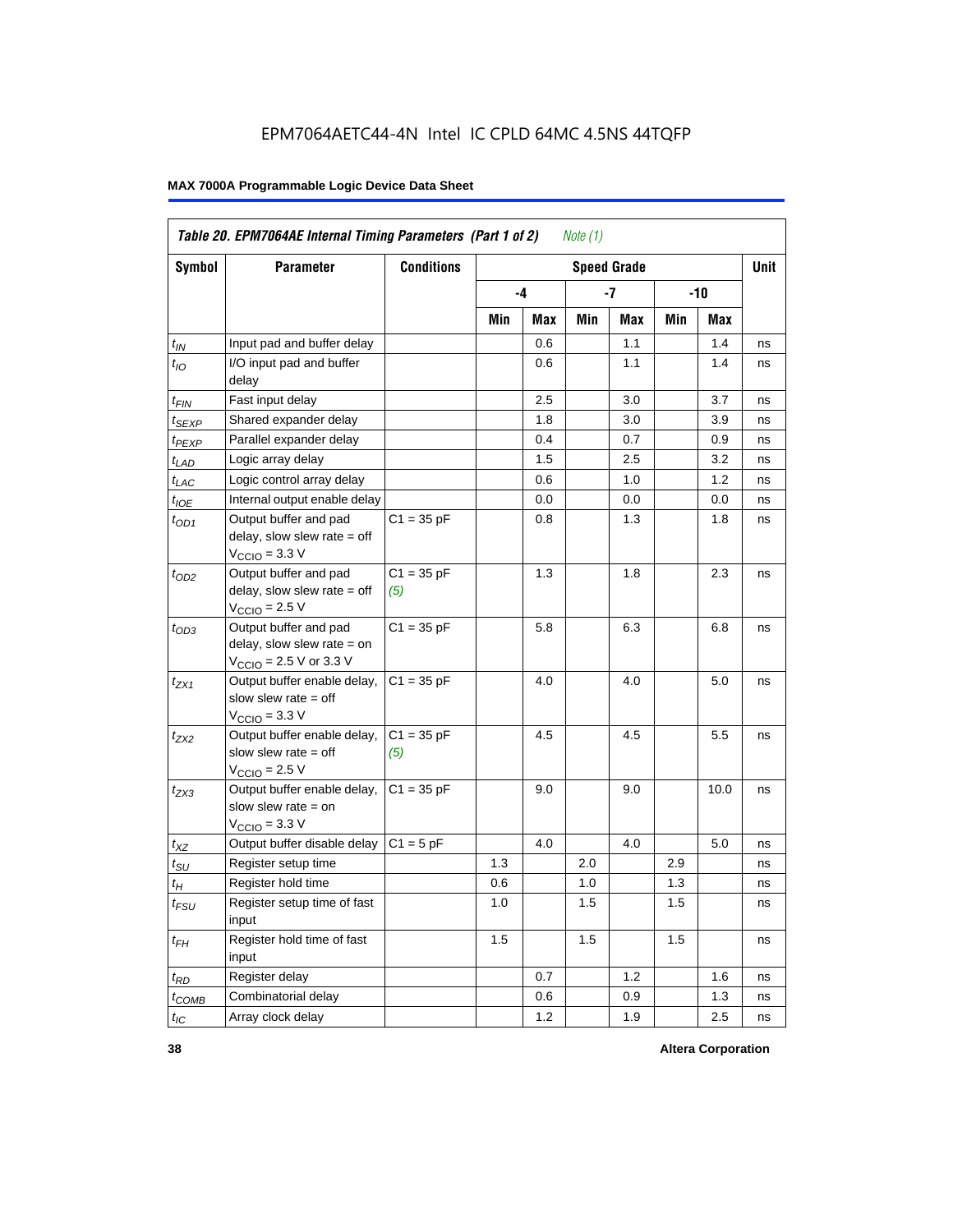| Note $(1)$<br>Table 20. EPM7064AE Internal Timing Parameters (Part 2 of 2) |                      |                   |     |                 |     |                    |     |     |             |  |  |  |
|----------------------------------------------------------------------------|----------------------|-------------------|-----|-----------------|-----|--------------------|-----|-----|-------------|--|--|--|
| Symbol                                                                     | <b>Parameter</b>     | <b>Conditions</b> |     |                 |     | <b>Speed Grade</b> |     |     | <b>Unit</b> |  |  |  |
|                                                                            |                      |                   |     | -7<br>-10<br>-4 |     |                    |     |     |             |  |  |  |
|                                                                            |                      |                   | Min | Max             | Min | <b>Max</b>         | Min | Max |             |  |  |  |
| $t_{EN}$                                                                   | Register enable time |                   |     | 0.6             |     | 1.0                |     | 1.2 | ns          |  |  |  |
| $t_{\text{GLOB}}$                                                          | Global control delay |                   |     | 1.0             |     | 1.5                |     | 2.2 | ns          |  |  |  |
| $t_{PRE}$                                                                  | Register preset time |                   |     | 1.3             |     | 2.1                |     | 2.9 | ns          |  |  |  |
| $t_{CLR}$                                                                  | Register clear time  |                   |     | 1.3             |     | 2.1                |     | 2.9 | ns          |  |  |  |
| $t_{PIA}$                                                                  | PIA delay            | (2)               |     | 1.0             |     | 1.7                |     | 2.3 | ns          |  |  |  |
| $t_{LPA}$                                                                  | Low-power adder      | (6)               |     | 3.5             |     | 4.0                |     | 5.0 | ns          |  |  |  |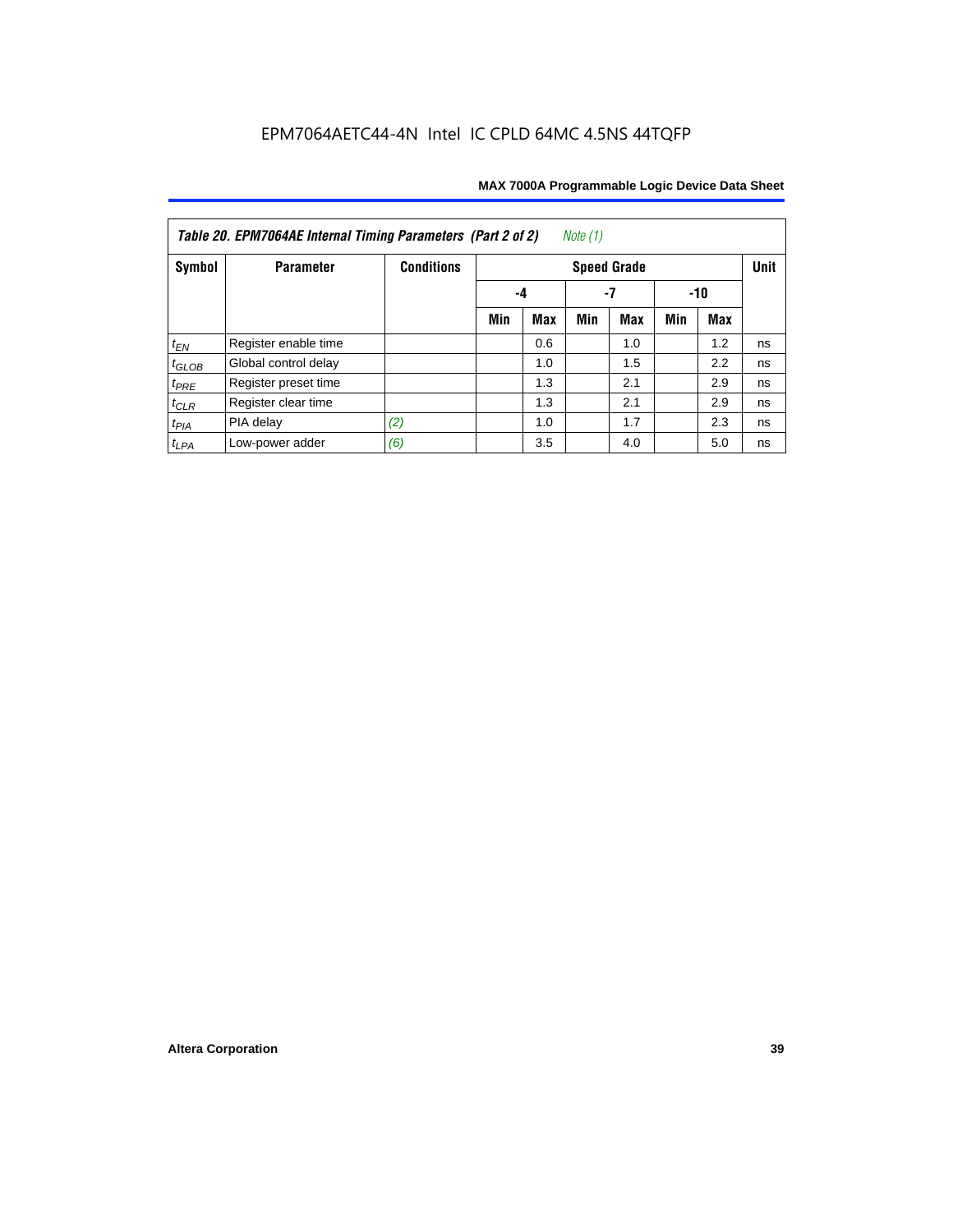| Table 21. EPM7128AE External Timing Parameters<br>Note $(1)$ |                                             |                     |       |            |                    |            |            |            |            |  |
|--------------------------------------------------------------|---------------------------------------------|---------------------|-------|------------|--------------------|------------|------------|------------|------------|--|
| Symbol                                                       | <b>Parameter</b>                            | <b>Conditions</b>   |       |            | <b>Speed Grade</b> |            |            |            | Unit       |  |
|                                                              |                                             |                     | -5    |            |                    | $-7$       |            | $-10$      |            |  |
|                                                              |                                             |                     | Min   | <b>Max</b> | Min                | <b>Max</b> | <b>Min</b> | <b>Max</b> |            |  |
| t <sub>PD1</sub>                                             | Input to non-<br>registered output          | $C1 = 35 pF$<br>(2) |       | 5.0        |                    | 7.5        |            | 10         | ns         |  |
| t <sub>PD2</sub>                                             | I/O input to non-<br>registered output      | $C1 = 35 pF$<br>(2) |       | 5.0        |                    | 7.5        |            | 10         | ns         |  |
| $t_{\text{SU}}$                                              | Global clock setup<br>time                  | (2)                 | 3.3   |            | 4.9                |            | 6.6        |            | ns         |  |
| $t_H$                                                        | Global clock hold time                      | (2)                 | 0.0   |            | 0.0                |            | 0.0        |            | ns         |  |
| t <sub>FSU</sub>                                             | Global clock setup<br>time of fast input    |                     | 2.5   |            | 3.0                |            | 3.0        |            | ns         |  |
| $t_{FH}$                                                     | Global clock hold time<br>of fast input     |                     | 0.0   |            | 0.0                |            | 0.0        |            | ns         |  |
| $t_{CO1}$                                                    | Global clock to output<br>delay             | $C1 = 35 pF$        | 1.0   | 3.4        | 1.0                | 5.0        | 1.0        | 6.6        | ns         |  |
| $t_{CH}$                                                     | Global clock high time                      |                     | 2.0   |            | 3.0                |            | 4.0        |            | ns         |  |
| $t_{CL}$                                                     | Global clock low time                       |                     | 2.0   |            | 3.0                |            | 4.0        |            | ns         |  |
| $t_{ASU}$                                                    | Array clock setup time                      | (2)                 | 1.8   |            | 2.8                |            | 3.8        |            | ns         |  |
| $t_{AH}$                                                     | Array clock hold time                       | (2)                 | 0.2   |            | 0.3                |            | 0.4        |            | ns         |  |
| $t_{ACO1}$                                                   | Array clock to output<br>delay              | $C1 = 35 pF$<br>(2) | 1.0   | 4.9        | 1.0                | 7.1        | 1.0        | 9.4        | ns         |  |
| $t_{ACH}$                                                    | Array clock high time                       |                     | 2.0   |            | 3.0                |            | 4.0        |            | ns         |  |
| t <sub>ACL</sub>                                             | Array clock low time                        |                     | 2.0   |            | 3.0                |            | 4.0        |            | ns         |  |
| t <sub>CPPW</sub>                                            | Minimum pulse width<br>for clear and preset | (3)                 | 2.0   |            | 3.0                |            | 4.0        |            | ns         |  |
| $t_{\text{CNT}}$                                             | Minimum global clock<br>period              | (2)                 |       | 5.2        |                    | 7.7        |            | 10.2       | ns         |  |
| $f_{CNT}$                                                    | Maximum internal<br>global clock frequency  | (2), (4)            | 192.3 |            | 129.9              |            | 98.0       |            | <b>MHz</b> |  |
| $t_{ACNT}$                                                   | Minimum array clock<br>period               | (2)                 |       | 5.2        |                    | 7.7        |            | 10.2       | ns         |  |
| <b>fACNT</b>                                                 | Maximum internal<br>array clock frequency   | (2), (4)            | 192.3 |            | 129.9              |            | 98.0       |            | <b>MHz</b> |  |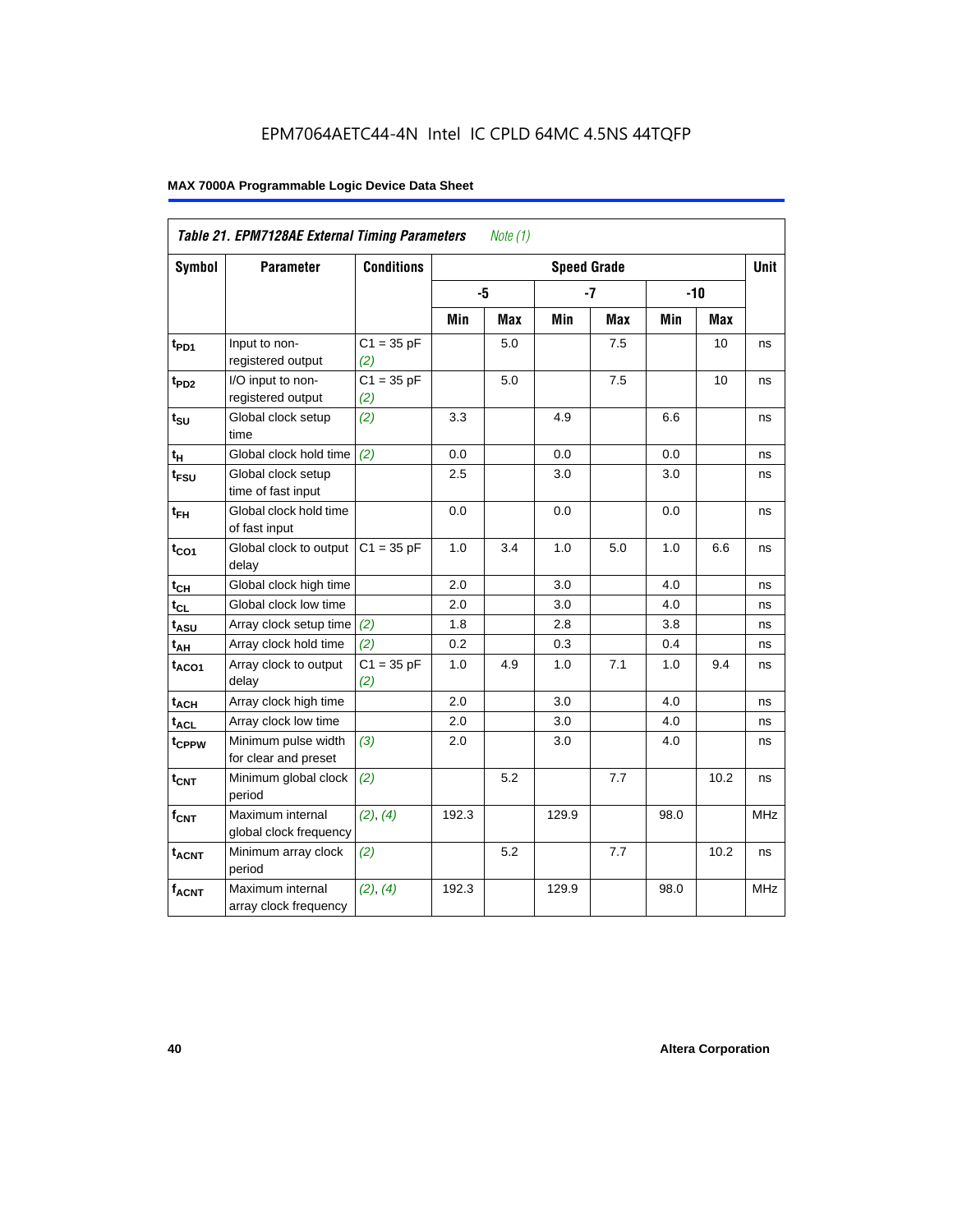|                    | Table 22. EPM7128AE Internal Timing Parameters (Part 1 of 2)<br>Note $(1)$                  |                     |     |     |     |                    |     |       |             |  |  |  |
|--------------------|---------------------------------------------------------------------------------------------|---------------------|-----|-----|-----|--------------------|-----|-------|-------------|--|--|--|
| Symbol             | <b>Parameter</b>                                                                            | <b>Conditions</b>   |     |     |     | <b>Speed Grade</b> |     |       | <b>Unit</b> |  |  |  |
|                    |                                                                                             |                     |     | -5  |     | $-7$               |     | $-10$ |             |  |  |  |
|                    |                                                                                             |                     | Min | Max | Min | Max                | Min | Max   |             |  |  |  |
| $t_{IN}$           | Input pad and buffer delay                                                                  |                     |     | 0.7 |     | 1.0                |     | 1.4   | ns          |  |  |  |
| $t_{IO}$           | I/O input pad and buffer<br>delay                                                           |                     |     | 0.7 |     | $1.0\,$            |     | 1.4   | ns          |  |  |  |
| $t_{\mathsf{FIN}}$ | Fast input delay                                                                            |                     |     | 2.5 |     | 3.0                |     | 3.4   | ns          |  |  |  |
| $t_{SEXP}$         | Shared expander delay                                                                       |                     |     | 2.0 |     | 2.9                |     | 3.8   | ns          |  |  |  |
| $t_{PEXP}$         | Parallel expander delay                                                                     |                     |     | 0.4 |     | 0.7                |     | 0.9   | ns          |  |  |  |
| $t_{LAD}$          | Logic array delay                                                                           |                     |     | 1.6 |     | 2.4                |     | 3.1   | ns          |  |  |  |
| $t_{LAC}$          | Logic control array delay                                                                   |                     |     | 0.7 |     | 1.0                |     | 1.3   | ns          |  |  |  |
| $t_{IOE}$          | Internal output enable delay                                                                |                     |     | 0.0 |     | 0.0                |     | 0.0   | ns          |  |  |  |
| $t_{OD1}$          | Output buffer and pad<br>delay, slow slew rate $=$ off<br>$V_{\text{CCIO}} = 3.3 \text{ V}$ | $C1 = 35 pF$        |     | 0.8 |     | 1.2                |     | 1.6   | ns          |  |  |  |
| $t_{OD2}$          | Output buffer and pad<br>delay, slow slew rate $=$ off<br>$V_{\text{CCIO}}$ = 2.5 V         | $C1 = 35 pF$<br>(5) |     | 1.3 |     | 1.7                |     | 2.1   | ns          |  |  |  |
| $t_{OD3}$          | Output buffer and pad<br>delay, slow slew rate $=$ on<br>$V_{\text{CCIO}}$ = 2.5 V or 3.3 V | $C1 = 35 pF$        |     | 5.8 |     | 6.2                |     | 6.6   | ns          |  |  |  |
| $t_{ZX1}$          | Output buffer enable delay,<br>slow slew rate $=$ off<br>$V_{\text{CCIO}} = 3.3 \text{ V}$  | $C1 = 35 pF$        |     | 4.0 |     | 4.0                |     | 5.0   | ns          |  |  |  |
| $t_{7X2}$          | Output buffer enable delay,<br>slow slew rate $=$ off<br>$V_{\text{CCIO}} = 2.5 V$          | $C1 = 35 pF$<br>(5) |     | 4.5 |     | 4.5                |     | 5.5   | ns          |  |  |  |
| $t_{ZX3}$          | Output buffer enable delay,<br>slow slew rate $=$ on<br>$V_{\text{CCIO}} = 3.3 \text{ V}$   | $C1 = 35 pF$        |     | 9.0 |     | 9.0                |     | 10.0  | ns          |  |  |  |
| $t_{XZ}$           | Output buffer disable delay                                                                 | $C1 = 5pF$          |     | 4.0 |     | 4.0                |     | 5.0   | ns          |  |  |  |
| $t_{\text{SU}}$    | Register setup time                                                                         |                     | 1.4 |     | 2.1 |                    | 2.9 |       | ns          |  |  |  |
| $t_H$              | Register hold time                                                                          |                     | 0.6 |     | 1.0 |                    | 1.3 |       | ns          |  |  |  |
| $t_{FSU}$          | Register setup time of fast<br>input                                                        |                     | 1.1 |     | 1.6 |                    | 1.6 |       | ns          |  |  |  |
| $t_{FH}$           | Register hold time of fast<br>input                                                         |                     | 1.4 |     | 1.4 |                    | 1.4 |       | ns          |  |  |  |
| $t_{RD}$           | Register delay                                                                              |                     |     | 0.8 |     | 1.2                |     | 1.6   | ns          |  |  |  |
| $t_{COMB}$         | Combinatorial delay                                                                         |                     |     | 0.5 |     | 0.9                |     | 1.3   | ns          |  |  |  |
| $t_{IC}$           | Array clock delay                                                                           |                     |     | 1.2 |     | 1.7                |     | 2.2   | ns          |  |  |  |

**Altera Corporation 41**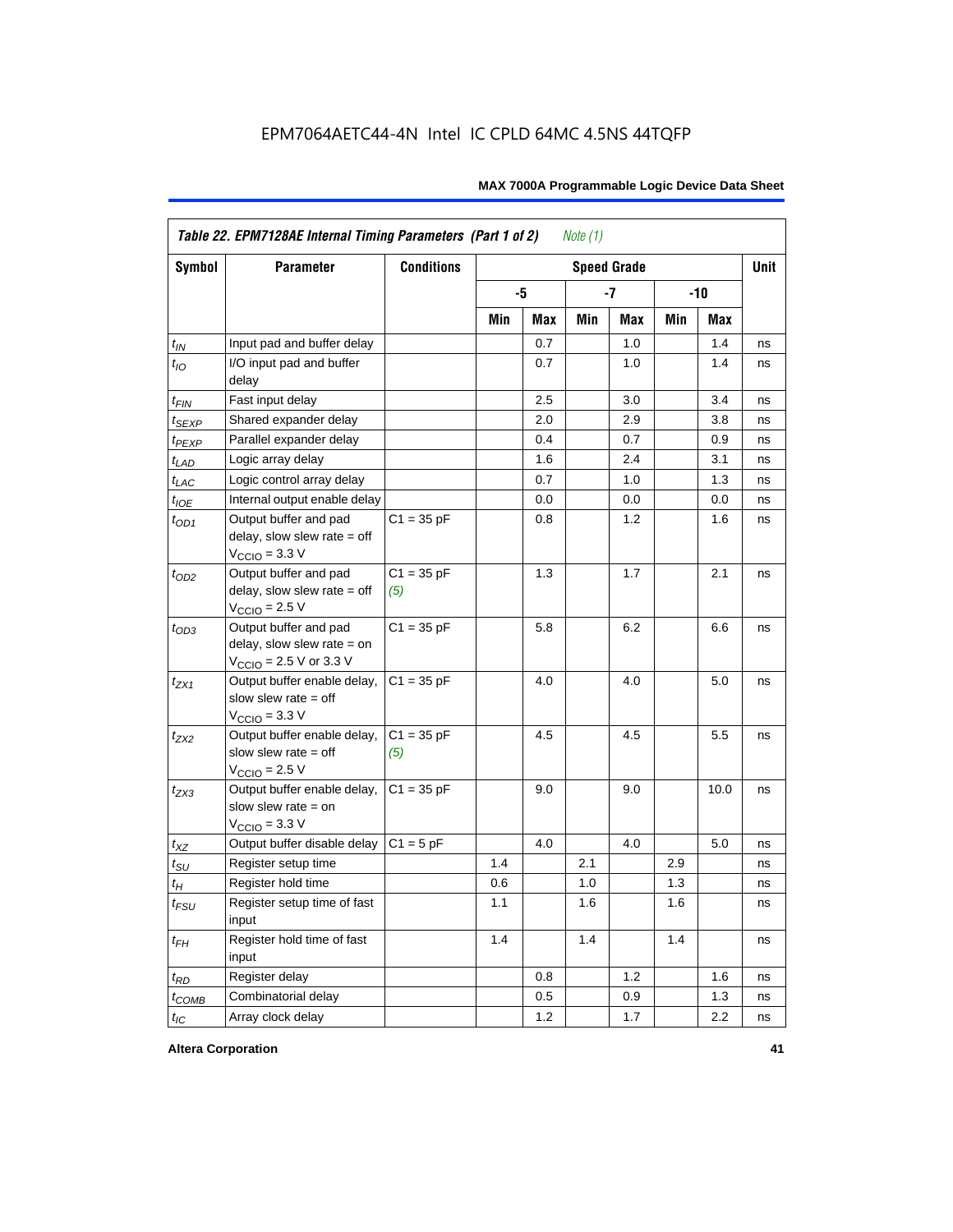| Note (1)<br>Table 22. EPM7128AE Internal Timing Parameters (Part 2 of 2) |                      |                   |     |                 |     |                    |     |            |             |  |  |
|--------------------------------------------------------------------------|----------------------|-------------------|-----|-----------------|-----|--------------------|-----|------------|-------------|--|--|
| Symbol                                                                   | <b>Parameter</b>     | <b>Conditions</b> |     |                 |     | <b>Speed Grade</b> |     |            | <b>Unit</b> |  |  |
|                                                                          |                      |                   |     | -5<br>-7<br>-10 |     |                    |     |            |             |  |  |
|                                                                          |                      |                   | Min | <b>Max</b>      | Min | <b>Max</b>         | Min | <b>Max</b> |             |  |  |
| $t_{EN}$                                                                 | Register enable time |                   |     | 0.7             |     | 1.0                |     | 1.3        | ns          |  |  |
| $t_{GLOB}$                                                               | Global control delay |                   |     | 1.1             |     | 1.6                |     | 2.0        | ns          |  |  |
| $t_{PRE}$                                                                | Register preset time |                   |     | 1.4             |     | 2.0                |     | 2.7        | ns          |  |  |
| $t_{CLR}$                                                                | Register clear time  |                   |     | 1.4             |     | 2.0                |     | 2.7        | ns          |  |  |
| t <sub>PIA</sub>                                                         | PIA delay            | (2)               |     | 1.4             |     | 2.0                |     | 2.6        | ns          |  |  |
| $t_{LPA}$                                                                | Low-power adder      | (6)               |     | 4.0             |     | 4.0                |     | 5.0        | ns          |  |  |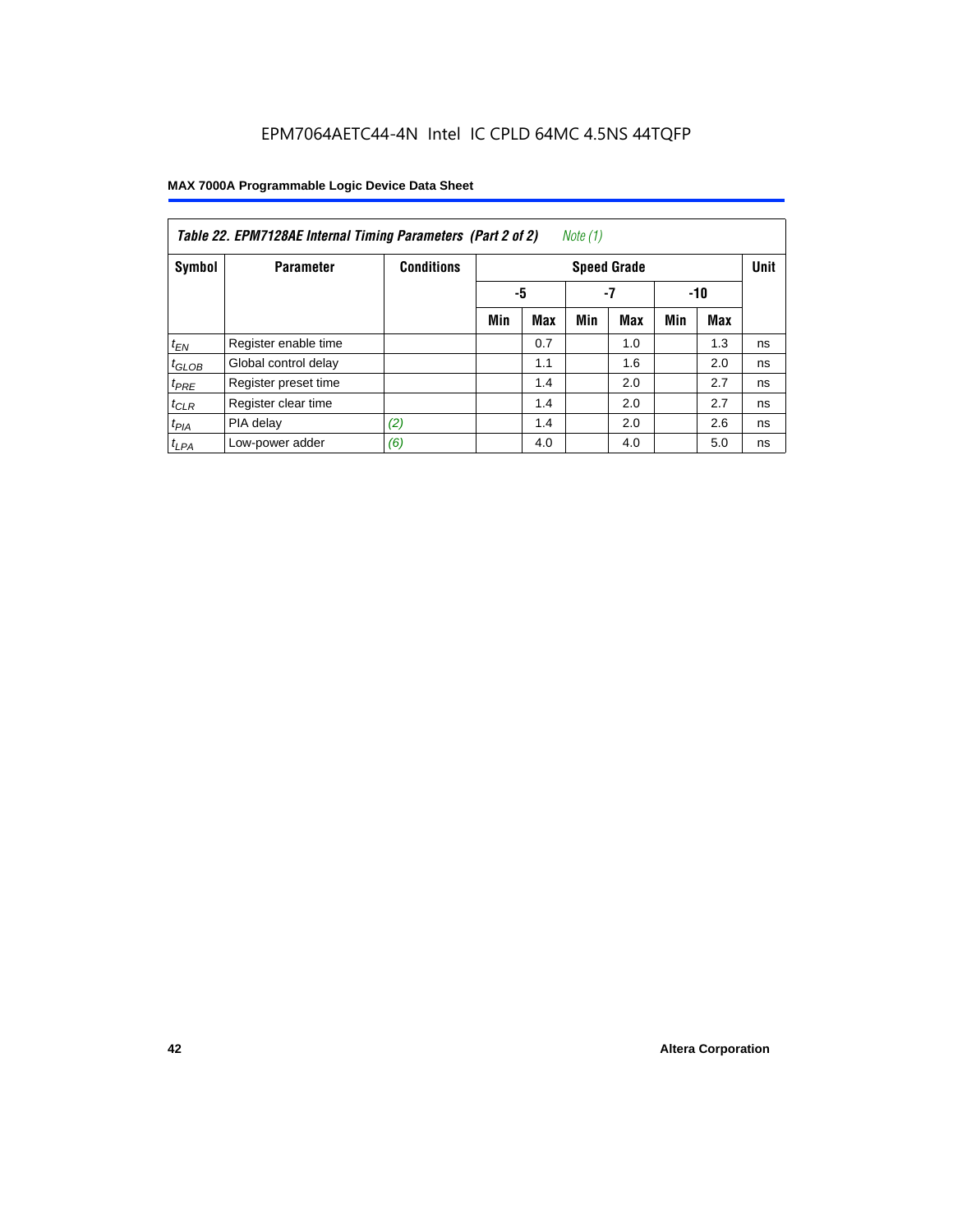| <b>Symbol</b>     | <b>Parameter</b>                            | <b>Conditions</b>   |       |     | <b>Speed Grade</b> |            |      |            | <b>Unit</b> |
|-------------------|---------------------------------------------|---------------------|-------|-----|--------------------|------------|------|------------|-------------|
|                   |                                             |                     | -5    |     |                    | $-7$       |      | $-10$      |             |
|                   |                                             |                     | Min   | Max | Min                | <b>Max</b> | Min  | <b>Max</b> |             |
| $t_{PD1}$         | Input to non-<br>registered output          | $C1 = 35 pF$<br>(2) |       | 5.5 |                    | 7.5        |      | 10         | ns          |
| t <sub>PD2</sub>  | I/O input to non-<br>registered output      | $C1 = 35 pF$<br>(2) |       | 5.5 |                    | 7.5        |      | 10         | ns          |
| $t_{\text{SU}}$   | Global clock setup<br>time                  | (2)                 | 3.9   |     | 5.2                |            | 6.9  |            | ns          |
| t <sub>H</sub>    | Global clock hold time                      | (2)                 | 0.0   |     | $0.0\,$            |            | 0.0  |            | ns          |
| $t_{FSU}$         | Global clock setup<br>time of fast input    |                     | 2.5   |     | 3.0                |            | 3.0  |            | ns          |
| $t_{FH}$          | Global clock hold time<br>of fast input     |                     | 0.0   |     | 0.0                |            | 0.0  |            | ns          |
| $t_{CO1}$         | Global clock to output<br>delay             | $C1 = 35 pF$        | 1.0   | 3.5 | 1.0                | 4.8        | 1.0  | 6.4        | ns          |
| $t_{CH}$          | Global clock high time                      |                     | 2.0   |     | 3.0                |            | 4.0  |            | ns          |
| $t_{CL}$          | Global clock low time                       |                     | 2.0   |     | 3.0                |            | 4.0  |            | ns          |
| t <sub>ASU</sub>  | Array clock setup time                      | (2)                 | 2.0   |     | 2.7                |            | 3.6  |            | ns          |
| $t_{AH}$          | Array clock hold time                       | (2)                 | 0.2   |     | 0.3                |            | 0.5  |            | ns          |
| t <sub>ACO1</sub> | Array clock to output<br>delay              | $C1 = 35 pF$<br>(2) | 1.0   | 5.4 | 1.0                | 7.3        | 1.0  | 9.7        | ns          |
| $t_{ACH}$         | Array clock high time                       |                     | 2.0   |     | 3.0                |            | 4.0  |            | ns          |
| t <sub>ACL</sub>  | Array clock low time                        |                     | 2.0   |     | 3.0                |            | 4.0  |            | ns          |
| tcPPW             | Minimum pulse width<br>for clear and preset | (3)                 | 2.0   |     | 3.0                |            | 4.0  |            | ns          |
| $t_{\text{CNT}}$  | Minimum global clock<br>period              | (2)                 |       | 5.8 |                    | 7.9        |      | 10.5       | ns          |
| $f_{CNT}$         | Maximum internal<br>global clock frequency  | (2), (4)            | 172.4 |     | 126.6              |            | 95.2 |            | <b>MHz</b>  |
| $t_{ACNT}$        | Minimum array clock<br>period               | (2)                 |       | 5.8 |                    | 7.9        |      | 10.5       | ns          |
| <b>fACNT</b>      | Maximum internal<br>array clock frequency   | (2), (4)            | 172.4 |     | 126.6              |            | 95.2 |            | <b>MHz</b>  |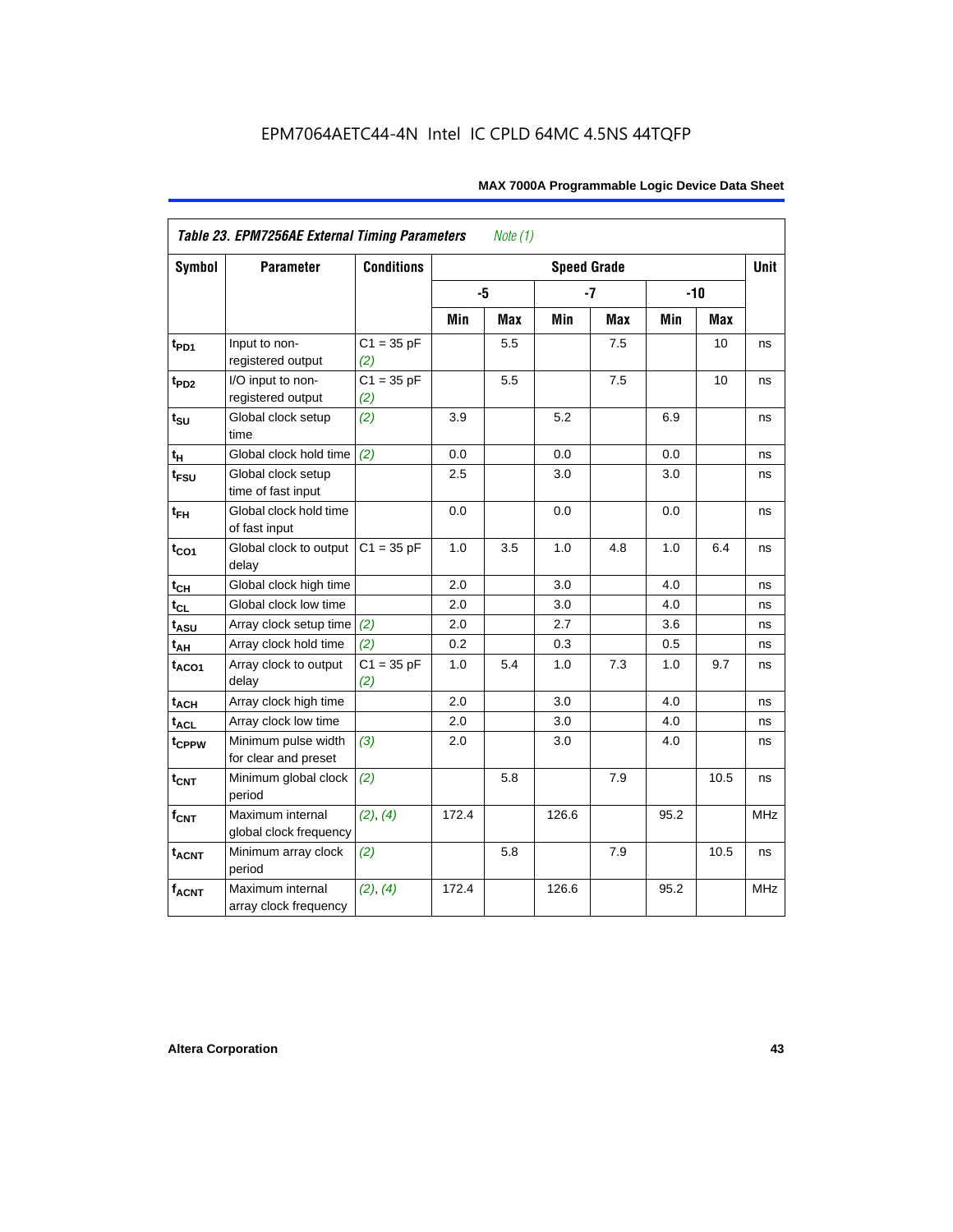|                             |                                                                                                              | <b>Conditions</b>   |     |     |     |                    |     |      |             |
|-----------------------------|--------------------------------------------------------------------------------------------------------------|---------------------|-----|-----|-----|--------------------|-----|------|-------------|
| Symbol                      | <b>Parameter</b>                                                                                             |                     |     |     |     | <b>Speed Grade</b> |     |      | <b>Unit</b> |
|                             |                                                                                                              |                     |     | -5  |     | -7                 |     | -10  |             |
|                             |                                                                                                              |                     | Min | Max | Min | Max                | Min | Max  |             |
| $t_{IN}$                    | Input pad and buffer delay                                                                                   |                     |     | 0.7 |     | 0.9                |     | 1.2  | ns          |
| $t_{IO}$                    | I/O input pad and buffer<br>delay                                                                            |                     |     | 0.7 |     | 0.9                |     | 1.2  | ns          |
| t <sub>FIN</sub>            | Fast input delay                                                                                             |                     |     | 2.4 |     | 2.9                |     | 3.4  | ns          |
| t <sub>SEXP</sub>           | Shared expander delay                                                                                        |                     |     | 2.1 |     | 2.8                |     | 3.7  | ns          |
| t <sub>PEXP</sub>           | Parallel expander delay                                                                                      |                     |     | 0.3 |     | 0.5                |     | 0.6  | ns          |
| $t_{LAD}$                   | Logic array delay                                                                                            |                     |     | 1.7 |     | 2.2                |     | 2.8  | ns          |
| $t_{LAC}$                   | Logic control array delay                                                                                    |                     |     | 0.8 |     | 1.0                |     | 1.3  | ns          |
| $t_{IOE}$                   | Internal output enable delay                                                                                 |                     |     | 0.0 |     | 0.0                |     | 0.0  | ns          |
| $t_{OD1}$                   | Output buffer and pad<br>delay, slow slew rate $=$ off<br>$V_{\text{CCIO}} = 3.3 \text{ V}$                  | $C1 = 35 pF$        |     | 0.9 |     | 1.2                |     | 1.6  | ns          |
| $t_{OD2}$                   | Output buffer and pad<br>delay, slow slew rate $=$ off<br>$V_{\text{CCIO}} = 2.5 V$                          | $C1 = 35 pF$<br>(5) |     | 1.4 |     | 1.7                |     | 2.1  | ns          |
| $t_{OD3}$                   | Output buffer and pad<br>delay, slow slew rate $=$ on<br>$V_{\text{CCIO}} = 2.5 \text{ V or } 3.3 \text{ V}$ | $C1 = 35 pF$        |     | 5.9 |     | 6.2                |     | 6.6  | ns          |
| $t_{ZX1}$                   | Output buffer enable delay,<br>slow slew rate $=$ off<br>$V_{\text{CCIO}} = 3.3 \text{ V}$                   | $C1 = 35 pF$        |     | 4.0 |     | 4.0                |     | 5.0  | ns          |
| t <sub>ZX2</sub>            | Output buffer enable delay,<br>slow slew rate $=$ off<br>$V_{\text{CCIO}} = 2.5 V$                           | $C1 = 35 pF$<br>(5) |     | 4.5 |     | 4.5                |     | 5.5  | ns          |
| t <sub>ZX3</sub>            | Output buffer enable delay,<br>slow slew rate $=$ on<br>$VCCIO = 3.3 V$                                      | $C1 = 35 pF$        |     | 9.0 |     | 9.0                |     | 10.0 | ns          |
| $t_{XZ}$                    | Output buffer disable delay                                                                                  | $C1 = 5pF$          |     | 4.0 |     | 4.0                |     | 5.0  | ns          |
| $t_{\scriptstyle\text{SU}}$ | Register setup time                                                                                          |                     | 1.5 |     | 2.1 |                    | 2.9 |      | ns          |
| $t_{\mathcal{H}}$           | Register hold time                                                                                           |                     | 0.7 |     | 0.9 |                    | 1.2 |      | ns          |
| t <sub>FSU</sub>            | Register setup time of fast<br>input                                                                         |                     | 1.1 |     | 1.6 |                    | 1.6 |      | ns          |
| $t_{FH}$                    | Register hold time of fast<br>input                                                                          |                     | 1.4 |     | 1.4 |                    | 1.4 |      | ns          |
| $t_{RD}$                    | Register delay                                                                                               |                     |     | 0.9 |     | 1.2                |     | 1.6  | ns          |
| $t_{\text{COMB}}$           | Combinatorial delay                                                                                          |                     |     | 0.5 |     | 0.8                |     | 1.2  | ns          |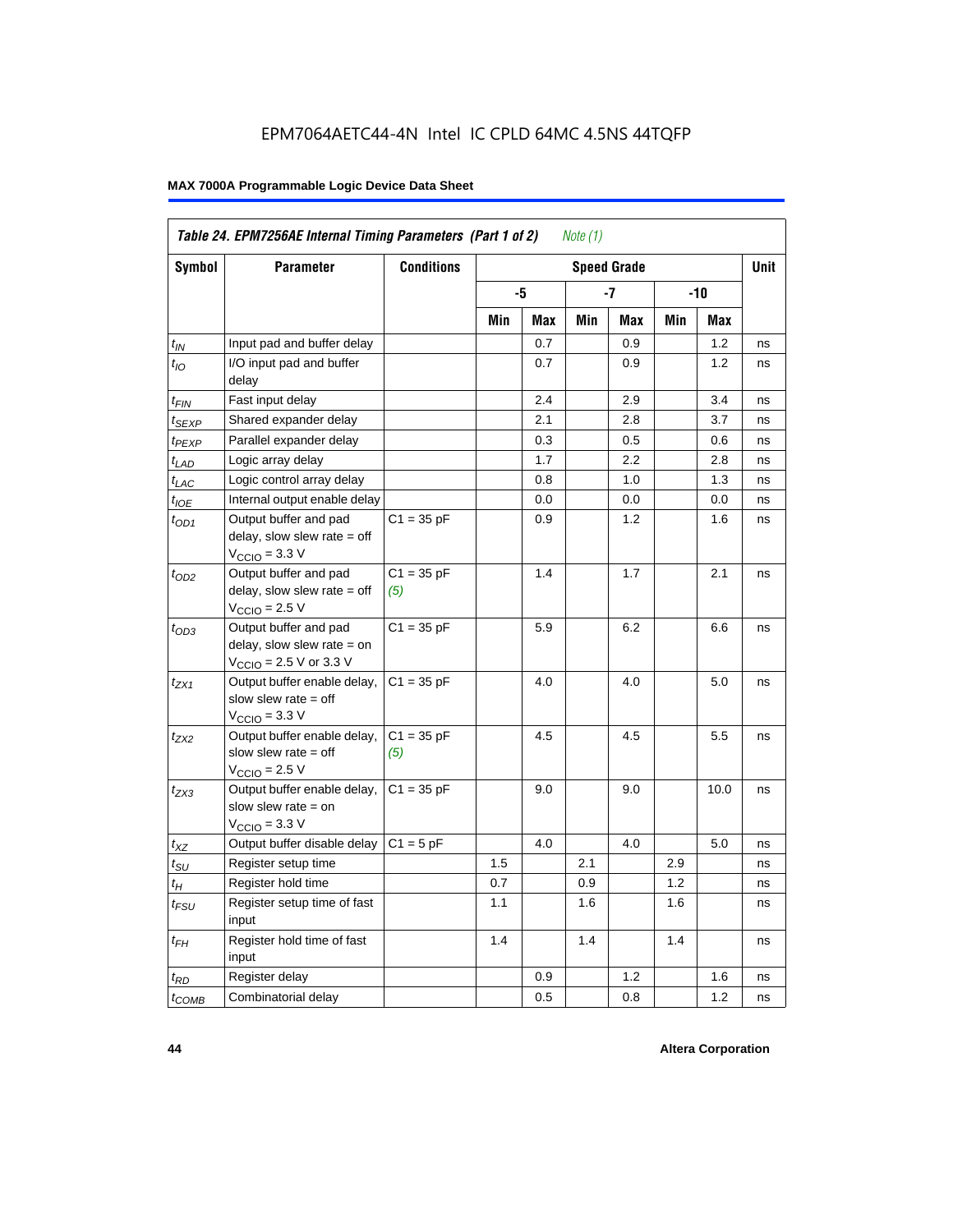| Table 24. EPM7256AE Internal Timing Parameters (Part 2 of 2)<br>Note (1) |                      |                   |     |            |     |                    |     |     |             |  |
|--------------------------------------------------------------------------|----------------------|-------------------|-----|------------|-----|--------------------|-----|-----|-------------|--|
| Symbol                                                                   | <b>Parameter</b>     | <b>Conditions</b> |     |            |     | <b>Speed Grade</b> |     |     | <b>Unit</b> |  |
|                                                                          |                      |                   | -5  |            |     | -7                 |     | -10 |             |  |
|                                                                          |                      |                   | Min | <b>Max</b> | Min | <b>Max</b>         | Min | Max |             |  |
| $t_{\mathit{IC}}$                                                        | Array clock delay    |                   |     | 1.2        |     | 1.6                |     | 2.1 | ns          |  |
| $t_{\mathsf{EN}}$                                                        | Register enable time |                   |     | 0.8        |     | 1.0                |     | 1.3 | ns          |  |
| $t_{GLOB}$                                                               | Global control delay |                   |     | 1.0        |     | 1.5                |     | 2.0 | ns          |  |
| $t_{PRE}$                                                                | Register preset time |                   |     | 1.6        |     | 2.3                |     | 3.0 | ns          |  |
| $t_{CLR}$                                                                | Register clear time  |                   |     | 1.6        |     | 2.3                |     | 3.0 | ns          |  |
| $t_{PIA}$                                                                | PIA delay            | (2)               |     | 1.7        |     | 2.4                |     | 3.2 | ns          |  |
| $t_{LPA}$                                                                | Low-power adder      | (6)               |     | 4.0        |     | 4.0                |     | 5.0 | ns          |  |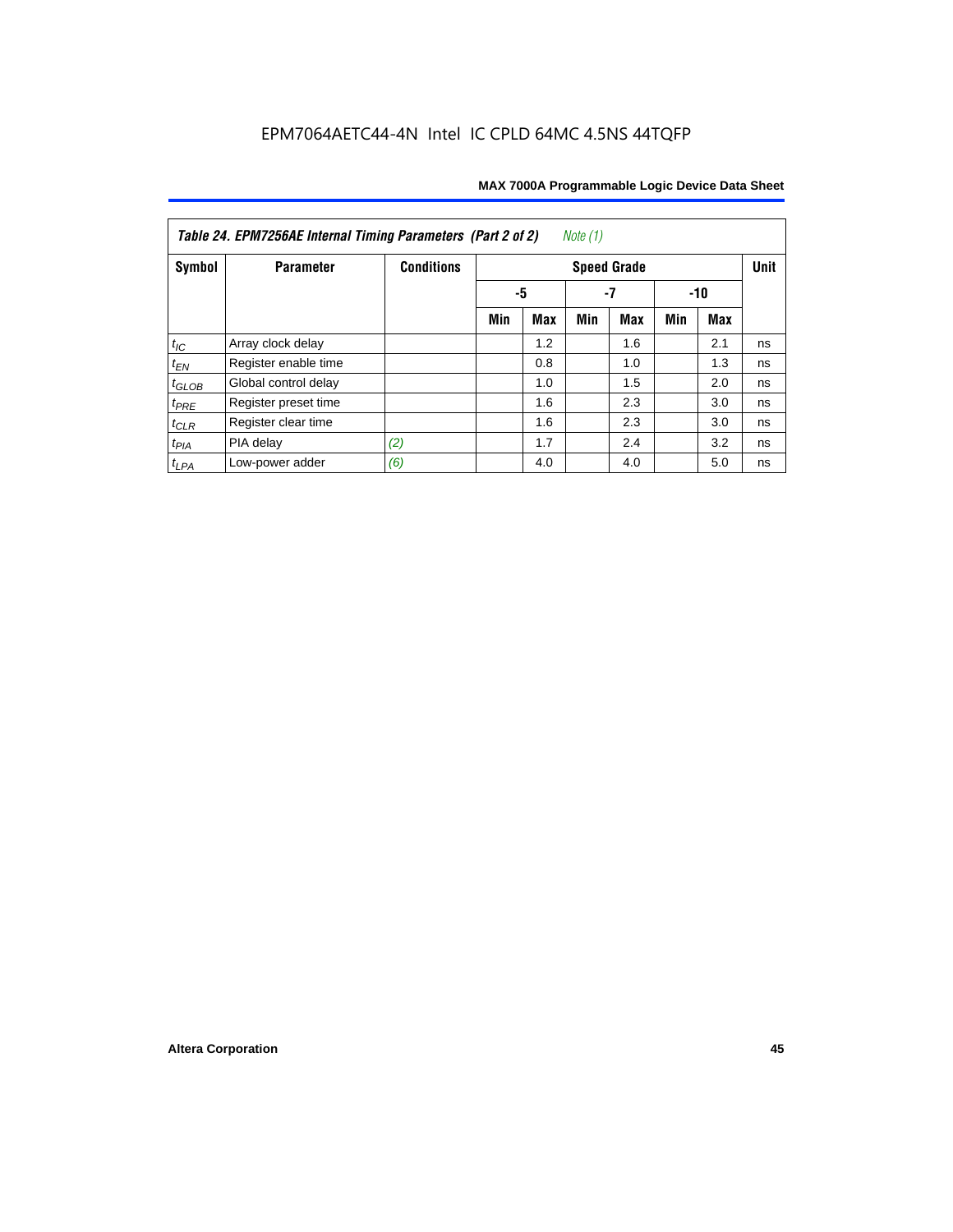| Table 25. EPM7512AE External Timing Parameters<br>Note $(1)$ |                                             |                     |       |            |                    |            |      |            |            |  |  |
|--------------------------------------------------------------|---------------------------------------------|---------------------|-------|------------|--------------------|------------|------|------------|------------|--|--|
| Symbol                                                       | <b>Parameter</b>                            | <b>Conditions</b>   |       |            | <b>Speed Grade</b> |            |      |            | Unit       |  |  |
|                                                              |                                             |                     | $-7$  |            |                    | $-10$      |      | $-12$      |            |  |  |
|                                                              |                                             |                     | Min   | <b>Max</b> | Min                | <b>Max</b> | Min  | <b>Max</b> |            |  |  |
| t <sub>PD1</sub>                                             | Input to non-<br>registered output          | $C1 = 35 pF$<br>(2) |       | 7.5        |                    | 10.0       |      | 12.0       | ns         |  |  |
| t <sub>PD2</sub>                                             | I/O input to non-<br>registered output      | $C1 = 35 pF$<br>(2) |       | 7.5        |                    | 10.0       |      | 12.0       | ns         |  |  |
| $t_{\text{SU}}$                                              | Global clock setup<br>time                  | (2)                 | 5.6   |            | 7.6                |            | 9.1  |            | ns         |  |  |
| tμ                                                           | Global clock hold time                      | (2)                 | 0.0   |            | 0.0                |            | 0.0  |            | ns         |  |  |
| t <sub>FSU</sub>                                             | Global clock setup<br>time of fast input    |                     | 3.0   |            | 3.0                |            | 3.0  |            | ns         |  |  |
| $t_{FH}$                                                     | Global clock hold time<br>of fast input     |                     | 0.0   |            | 0.0                |            | 0.0  |            | ns         |  |  |
| $t_{CO1}$                                                    | Global clock to output<br>delay             | $C1 = 35 pF$        | 1.0   | 4.7        | 1.0                | 6.3        | 1.0  | 7.5        | ns         |  |  |
| $t_{CH}$                                                     | Global clock high time                      |                     | 3.0   |            | 4.0                |            | 5.0  |            | ns         |  |  |
| $t_{CL}$                                                     | Global clock low time                       |                     | 3.0   |            | 4.0                |            | 5.0  |            | ns         |  |  |
| $t_{ASU}$                                                    | Array clock setup time                      | (2)                 | 2.5   |            | 3.5                |            | 4.1  |            | ns         |  |  |
| $t_{AH}$                                                     | Array clock hold time                       | (2)                 | 0.2   |            | 0.3                |            | 0.4  |            | ns         |  |  |
| $t_{ACO1}$                                                   | Array clock to output<br>delay              | $C1 = 35 pF$<br>(2) | 1.0   | 7.8        | 1.0                | 10.4       | 1.0  | 12.5       | ns         |  |  |
| $t_{ACH}$                                                    | Array clock high time                       |                     | 3.0   |            | 4.0                |            | 5.0  |            | ns         |  |  |
| $t_{\text{ACL}}$                                             | Array clock low time                        |                     | 3.0   |            | 4.0                |            | 5.0  |            | ns         |  |  |
| t <sub>CPPW</sub>                                            | Minimum pulse width<br>for clear and preset | (3)                 | 3.0   |            | 4.0                |            | 5.0  |            | ns         |  |  |
| t <sub>CNT</sub>                                             | Minimum global clock<br>period              | (2)                 |       | 8.6        |                    | 11.5       |      | 13.9       | ns         |  |  |
| $f_{CNT}$                                                    | Maximum internal<br>global clock frequency  | (2), (4)            | 116.3 |            | 87.0               |            | 71.9 |            | <b>MHz</b> |  |  |
| $t_{ACNT}$                                                   | Minimum array clock<br>period               | (2)                 |       | 8.6        |                    | 11.5       |      | 13.9       | ns         |  |  |
| <b>fACNT</b>                                                 | Maximum internal<br>array clock frequency   | (2), (4)            | 116.3 |            | 87.0               |            | 71.9 |            | <b>MHz</b> |  |  |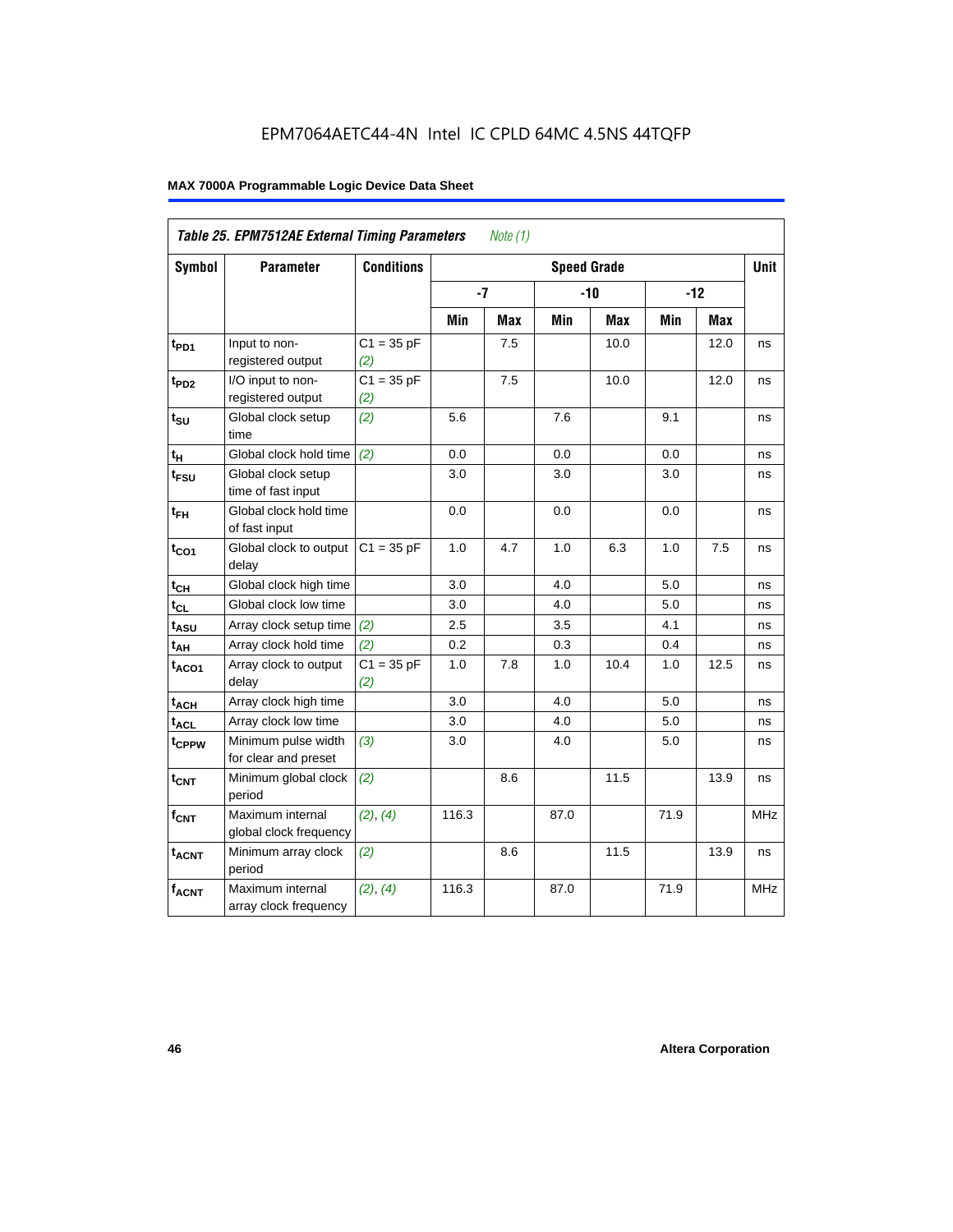|                    | Table 26. EPM7512AE Internal Timing Parameters (Part 1 of 2)<br>Note $(1)$                                   |                     |     |            |     |                    |     |       |             |  |  |
|--------------------|--------------------------------------------------------------------------------------------------------------|---------------------|-----|------------|-----|--------------------|-----|-------|-------------|--|--|
| Symbol             | <b>Parameter</b>                                                                                             | <b>Conditions</b>   |     |            |     | <b>Speed Grade</b> |     |       | <b>Unit</b> |  |  |
|                    |                                                                                                              |                     |     | -7         |     | -10                |     | $-12$ |             |  |  |
|                    |                                                                                                              |                     | Min | <b>Max</b> | Min | Max                | Min | Max   |             |  |  |
| $t_{IN}$           | Input pad and buffer delay                                                                                   |                     |     | 0.7        |     | 0.9                |     | 1.0   | ns          |  |  |
| $t_{IO}$           | I/O input pad and buffer<br>delay                                                                            |                     |     | 0.7        |     | 0.9                |     | 1.0   | ns          |  |  |
| $t_{\sf FIN}$      | Fast input delay                                                                                             |                     |     | 3.1        |     | 3.6                |     | 4.1   | ns          |  |  |
| $t_{SEXP}$         | Shared expander delay                                                                                        |                     |     | 2.7        |     | 3.5                |     | 4.4   | ns          |  |  |
| t <sub>PEXP</sub>  | Parallel expander delay                                                                                      |                     |     | 0.4        |     | 0.5                |     | 0.6   | ns          |  |  |
| $t_{LAD}$          | Logic array delay                                                                                            |                     |     | 2.2        |     | 2.8                |     | 3.5   | ns          |  |  |
| $t_{LAC}$          | Logic control array delay                                                                                    |                     |     | 1.0        |     | 1.3                |     | 1.7   | ns          |  |  |
| $t_{IOE}$          | Internal output enable delay                                                                                 |                     |     | 0.0        |     | 0.0                |     | 0.0   | ns          |  |  |
| $t_{OD1}$          | Output buffer and pad<br>delay, slow slew rate $=$ off<br>$V_{\text{CCIO}} = 3.3 \text{ V}$                  | $C1 = 35 pF$        |     | 1.0        |     | 1.5                |     | 1.7   | ns          |  |  |
| $t_{OD2}$          | Output buffer and pad<br>delay, slow slew rate $=$ off<br>$V_{\text{CCIO}}$ = 2.5 V                          | $C1 = 35 pF$<br>(5) |     | 1.5        |     | 2.0                |     | 2.2   | ns          |  |  |
| $t_{OD3}$          | Output buffer and pad<br>delay, slow slew rate $=$ on<br>$V_{\text{CCIO}} = 2.5 \text{ V or } 3.3 \text{ V}$ | $C1 = 35 pF$        |     | 6.0        |     | 6.5                |     | 6.7   | ns          |  |  |
| $t_{ZX1}$          | Output buffer enable delay,<br>slow slew rate $=$ off<br>$V_{\text{CCIO}} = 3.3 \text{ V}$                   | $C1 = 35 pF$        |     | 4.0        |     | 5.0                |     | 5.0   | ns          |  |  |
| $t_{ZX2}$          | Output buffer enable delay,<br>slow slew rate $=$ off<br>$V_{\text{CCIO}}$ = 2.5 V                           | $C1 = 35 pF$<br>(5) |     | 4.5        |     | 5.5                |     | 5.5   | ns          |  |  |
| $t_{ZX3}$          | Output buffer enable delay,<br>slow slew rate $=$ on<br>$V_{\text{CCIO}} = 3.3 \text{ V}$                    | $C1 = 35 pF$        |     | 9.0        |     | 10.0               |     | 10.0  | ns          |  |  |
| $t_{\mathsf{XZ}}$  | Output buffer disable delay                                                                                  | $C1 = 5pF$          |     | 4.0        |     | 5.0                |     | 5.0   | ns          |  |  |
| $t_{\text{SU}}$    | Register setup time                                                                                          |                     | 2.1 |            | 3.0 |                    | 3.5 |       | ns          |  |  |
| $t_H$              | Register hold time                                                                                           |                     | 0.6 |            | 0.8 |                    | 1.0 |       | ns          |  |  |
| $t_{\mathit{FSU}}$ | Register setup time of fast<br>input                                                                         |                     | 1.6 |            | 1.6 |                    | 1.6 |       | ns          |  |  |
| $t_{FH}$           | Register hold time of fast<br>input                                                                          |                     | 1.4 |            | 1.4 |                    | 1.4 |       | ns          |  |  |
| $t_{RD}$           | Register delay                                                                                               |                     |     | 1.3        |     | 1.7                |     | 2.1   | ns          |  |  |
| $t_{COMB}$         | Combinatorial delay                                                                                          |                     |     | 0.6        |     | 0.8                |     | 1.0   | ns          |  |  |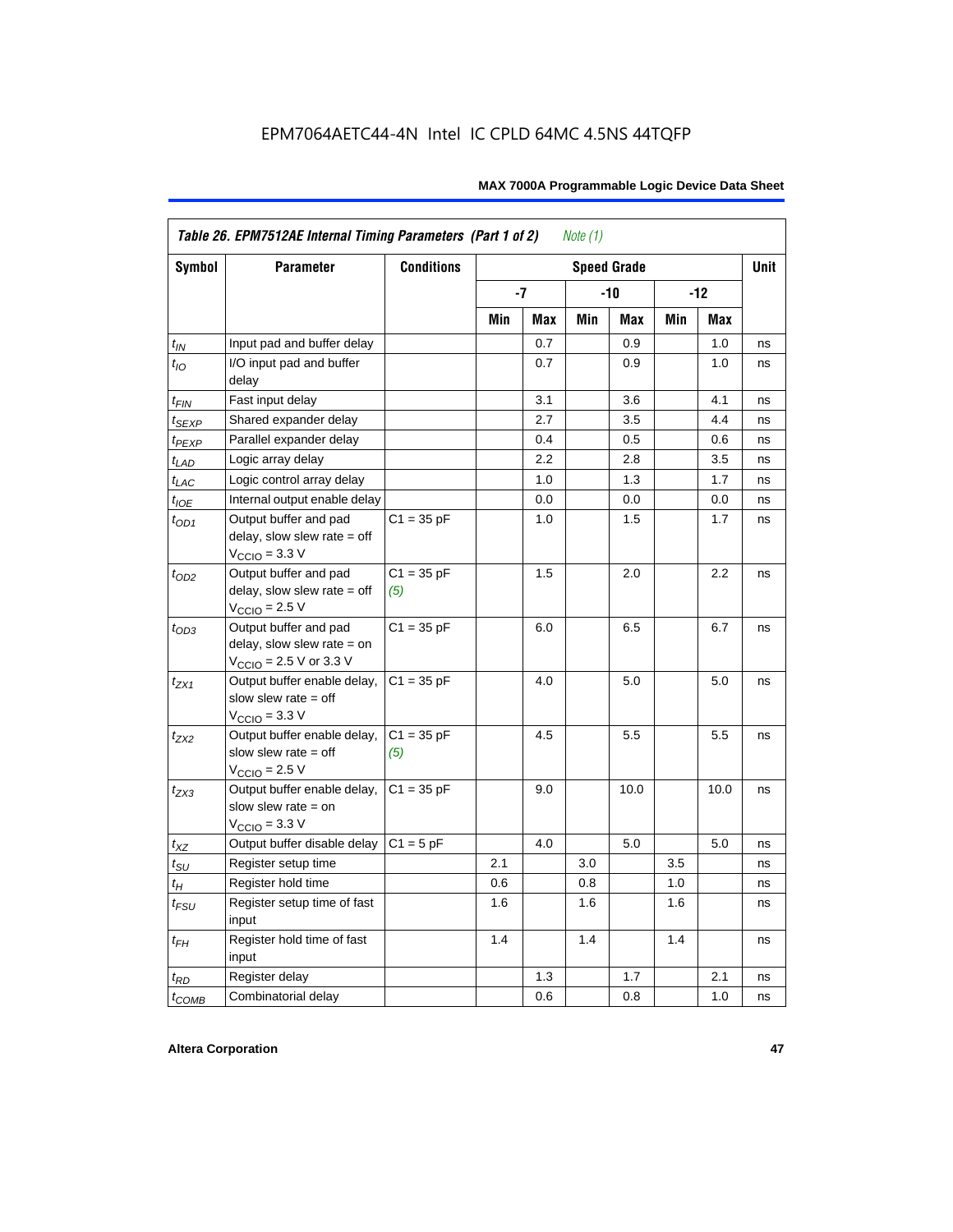| Note (1)<br>Table 26. EPM7512AE Internal Timing Parameters (Part 2 of 2) |                      |                   |     |                    |     |            |     |       |    |  |  |
|--------------------------------------------------------------------------|----------------------|-------------------|-----|--------------------|-----|------------|-----|-------|----|--|--|
| Symbol                                                                   | <b>Parameter</b>     | <b>Conditions</b> |     | <b>Speed Grade</b> |     |            |     |       |    |  |  |
|                                                                          |                      |                   | -7  |                    |     | $-10$      |     | $-12$ |    |  |  |
|                                                                          |                      |                   | Min | <b>Max</b>         | Min | <b>Max</b> | Min | Max   |    |  |  |
| $t_{IC}$                                                                 | Array clock delay    |                   |     | 1.8                |     | 2.3        |     | 2.9   | ns |  |  |
| $t_{EN}$                                                                 | Register enable time |                   |     | 1.0                |     | 1.3        |     | 1.7   | ns |  |  |
| $t_{GLOB}$                                                               | Global control delay |                   |     | 1.7                |     | 2.2        |     | 2.7   | ns |  |  |
| $t_{PRE}$                                                                | Register preset time |                   |     | 1.0                |     | 1.4        |     | 1.7   | ns |  |  |
| $t_{CLR}$                                                                | Register clear time  |                   |     | 1.0                |     | 1.4        |     | 1.7   | ns |  |  |
| t <sub>PIA</sub>                                                         | PIA delay            | (2)               |     | 3.0                |     | 4.0        |     | 4.8   | ns |  |  |
| $t_{LPA}$                                                                | Low-power adder      | (6)               |     | 4.5                |     | 5.0        |     | 5.0   | ns |  |  |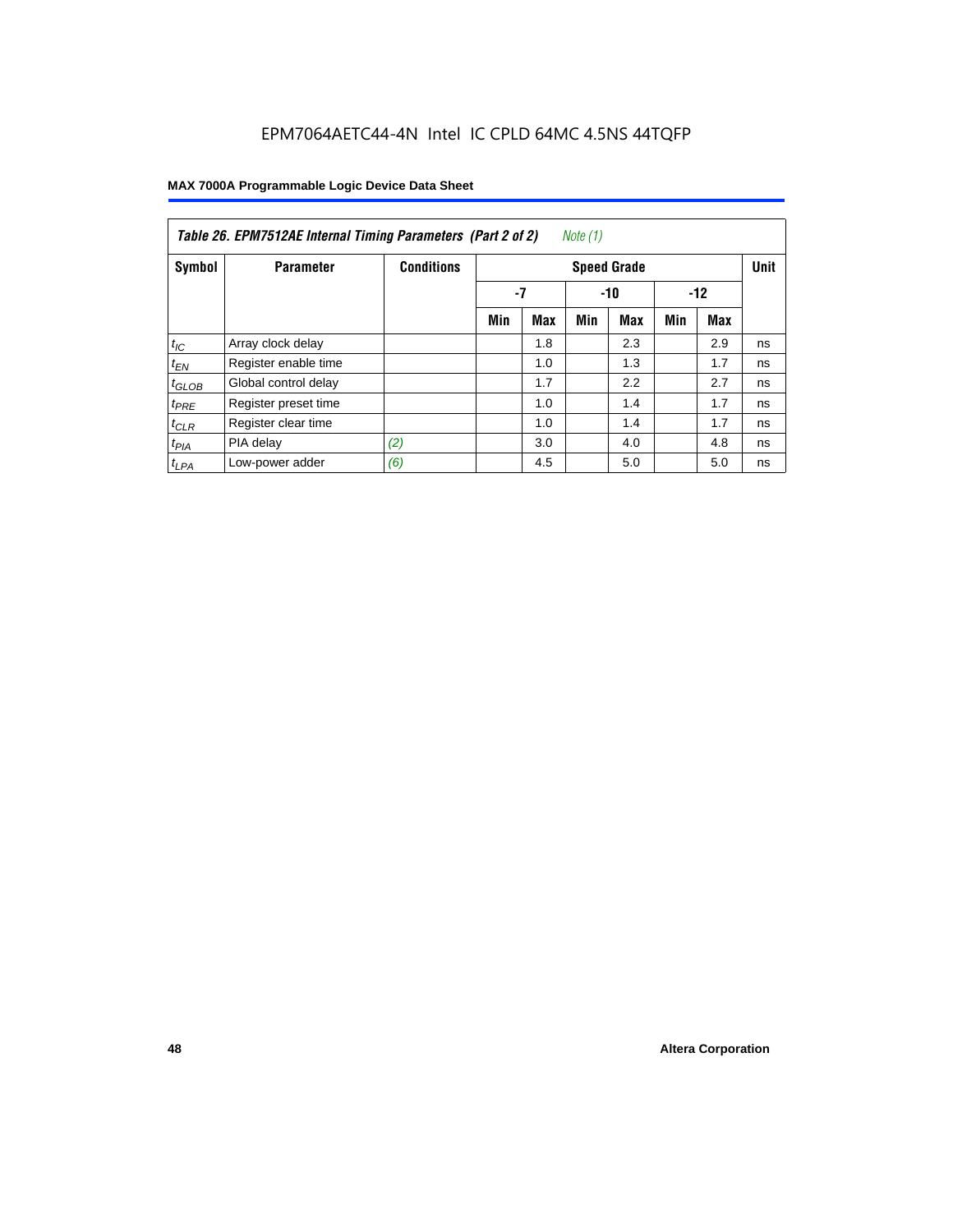| <b>Table 27. EPM7128A External Timing Parameters</b><br>Note (1) |                                             |                     |       |            |       |            |                    |            |      |       |             |
|------------------------------------------------------------------|---------------------------------------------|---------------------|-------|------------|-------|------------|--------------------|------------|------|-------|-------------|
| <b>Symbol</b>                                                    | <b>Parameter</b>                            | <b>Conditions</b>   |       |            |       |            | <b>Speed Grade</b> |            |      |       | <b>Unit</b> |
|                                                                  |                                             |                     |       | -6         | $-7$  |            |                    | $-10$      |      | $-12$ |             |
|                                                                  |                                             |                     | Min   | <b>Max</b> | Min   | <b>Max</b> | Min                | <b>Max</b> | Min  | Max   |             |
| t <sub>PD1</sub>                                                 | Input to non-registered<br>output           | $C1 = 35 pF$<br>(2) |       | 6.0        |       | 7.5        |                    | 10.0       |      | 12.0  | ns          |
| t <sub>PD2</sub>                                                 | I/O input to non-<br>registered output      | $C1 = 35 pF$<br>(2) |       | 6.0        |       | 7.5        |                    | 10.0       |      | 12.0  | ns          |
| $t_{\text{SU}}$                                                  | Global clock setup time                     | (2)                 | 4.2   |            | 5.3   |            | 7.0                |            | 8.5  |       | ns          |
| t <sub>H</sub>                                                   | Global clock hold time                      | (2)                 | 0.0   |            | 0.0   |            | 0.0                |            | 0.0  |       | ns          |
| t <sub>FSU</sub>                                                 | Global clock setup time<br>of fast input    |                     | 2.5   |            | 3.0   |            | 3.0                |            | 3.0  |       | ns          |
| $t_{FH}$                                                         | Global clock hold time of<br>fast input     |                     | 0.0   |            | 0.0   |            | 0.0                |            | 0.0  |       | ns          |
| $t_{CO1}$                                                        | Global clock to output<br>delay             | $C1 = 35 pF$        | 1.0   | 3.7        | 1.0   | 4.6        | 1.0                | 6.1        | 1.0  | 7.3   | ns          |
| $t_{\mathsf{CH}}$                                                | Global clock high time                      |                     | 3.0   |            | 3.0   |            | 4.0                |            | 5.0  |       | ns          |
| $t_{CL}$                                                         | Global clock low time                       |                     | 3.0   |            | 3.0   |            | 4.0                |            | 5.0  |       | ns          |
| t <sub>ASU</sub>                                                 | Array clock setup time                      | (2)                 | 1.9   |            | 2.4   |            | 3.1                |            | 3.8  |       | ns          |
| t <sub>АН</sub>                                                  | Array clock hold time                       | (2)                 | 1.5   |            | 2.2   |            | 3.3                |            | 4.3  |       | ns          |
| t <sub>ACO1</sub>                                                | Array clock to output<br>delay              | $C1 = 35 pF$<br>(2) | 1.0   | 6.0        | 1.0   | 7.5        | 1.0                | 10.0       | 1.0  | 12.0  | ns          |
| $t_{ACH}$                                                        | Array clock high time                       |                     | 3.0   |            | 3.0   |            | 4.0                |            | 5.0  |       | ns          |
| t <sub>ACL</sub>                                                 | Array clock low time                        |                     | 3.0   |            | 3.0   |            | 4.0                |            | 5.0  |       | ns          |
| t <sub>CPPW</sub>                                                | Minimum pulse width for<br>clear and preset | (3)                 | 3.0   |            | 3.0   |            | 4.0                |            | 5.0  |       | ns          |
| $t_{\text{CNT}}$                                                 | Minimum global clock<br>period              | (2)                 |       | 6.9        |       | 8.6        |                    | 11.5       |      | 13.8  | ns          |
| $f_{\text{CNT}}$                                                 | Maximum internal global<br>clock frequency  | (2), (4)            | 144.9 |            | 116.3 |            | 87.0               |            | 72.5 |       | <b>MHz</b>  |
| $t_{ACNT}$                                                       | Minimum array clock<br>period               | (2)                 |       | 6.9        |       | 8.6        |                    | 11.5       |      | 13.8  | ns          |
| <b>fACNT</b>                                                     | Maximum internal array<br>clock frequency   | (2), (4)            | 144.9 |            | 116.3 |            | 87                 |            | 72.5 |       | <b>MHz</b>  |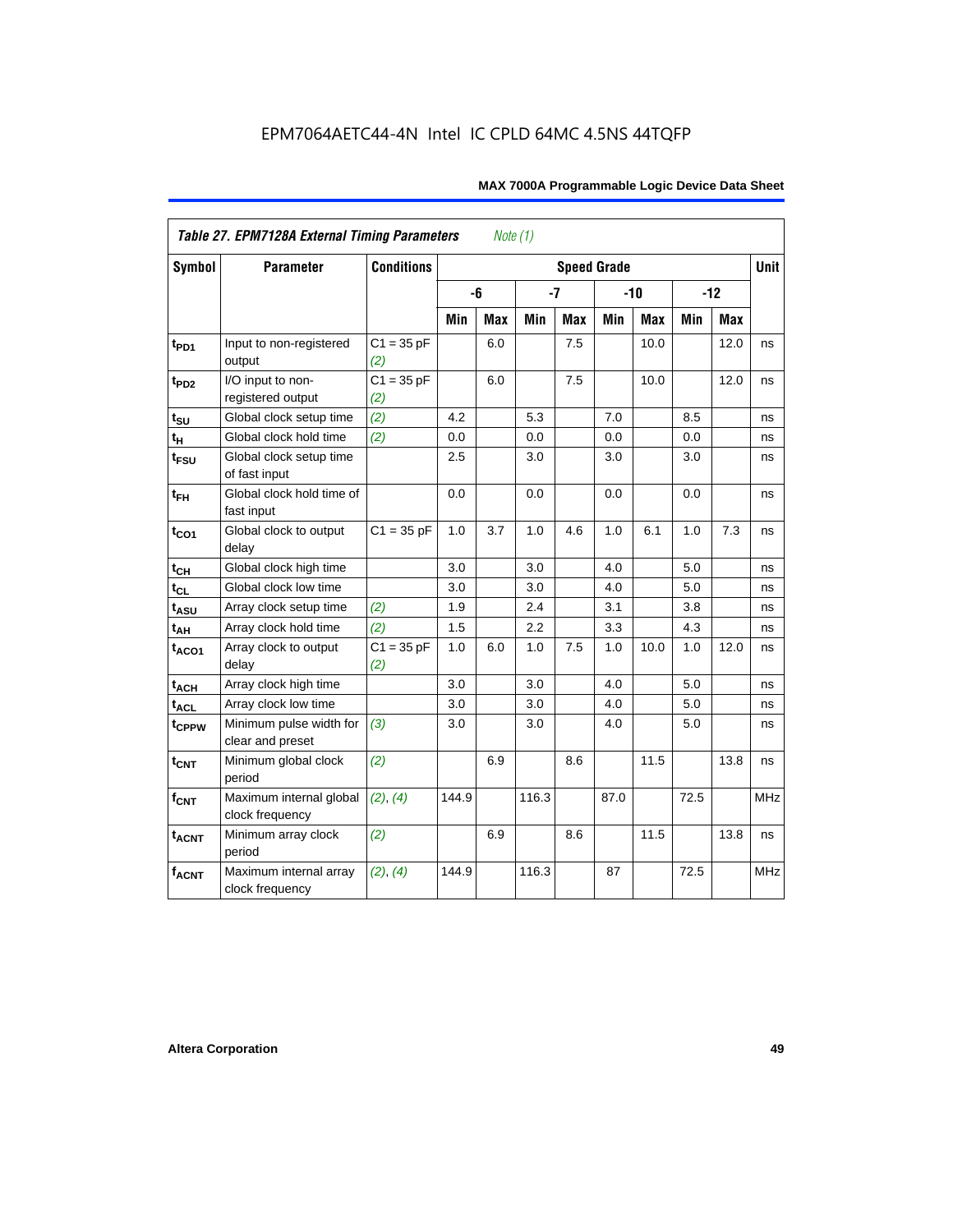| Table 28. EPM7128A Internal Timing Parameters (Part 1 of 2)<br>Note (1) |                                                                                                            |                     |     |     |     |     |     |      |       |            |    |
|-------------------------------------------------------------------------|------------------------------------------------------------------------------------------------------------|---------------------|-----|-----|-----|-----|-----|------|-------|------------|----|
| <b>Symbol</b>                                                           | <b>Parameter</b>                                                                                           | <b>Speed Grade</b>  |     |     |     |     |     |      |       |            |    |
|                                                                         |                                                                                                            |                     |     | -6  |     | -7  | -10 |      | $-12$ |            |    |
|                                                                         |                                                                                                            |                     | Min | Max | Min | Max | Min | Max  | Min   | <b>Max</b> |    |
| $t_{IN}$                                                                | Input pad and buffer delay                                                                                 |                     |     | 0.6 |     | 0.7 |     | 0.9  |       | 1.1        | ns |
| $t_{IO}$                                                                | I/O input pad and buffer<br>delay                                                                          |                     |     | 0.6 |     | 0.7 |     | 0.9  |       | 1.1        | ns |
| t <sub>FIN</sub>                                                        | Fast input delay                                                                                           |                     |     | 2.7 |     | 3.1 |     | 3.6  |       | 3.9        | ns |
| t <sub>SEXP</sub>                                                       | Shared expander delay                                                                                      |                     |     | 2.5 |     | 3.2 |     | 4.3  |       | 5.1        | ns |
| t <sub>PEXP</sub>                                                       | Parallel expander delay                                                                                    |                     |     | 0.7 |     | 0.8 |     | 1.1  |       | 1.3        | ns |
| $t_{LAD}$                                                               | Logic array delay                                                                                          |                     |     | 2.4 |     | 3.0 |     | 4.1  |       | 4.9        | ns |
| $t_{LAC}$                                                               | Logic control array delay                                                                                  |                     |     | 2.4 |     | 3.0 |     | 4.1  |       | 4.9        | ns |
| $t_{\text{IOE}}$                                                        | Internal output enable<br>delay                                                                            |                     |     | 0.0 |     | 0.0 |     | 0.0  |       | 0.0        | ns |
| $t_{OD1}$                                                               | Output buffer and pad<br>delay, slow slew rate = off<br>$VCCIO = 3.3 V$                                    | $C1 = 35 pF$        |     | 0.4 |     | 0.6 |     | 0.7  |       | 0.9        | ns |
| $t_{OD2}$                                                               | Output buffer and pad<br>delay, slow slew rate $=$ off<br>$VCCIO = 2.5 V$                                  | $C1 = 35 pF$<br>(5) |     | 0.9 |     | 1.1 |     | 1.2  |       | 1.4        | ns |
| $t_{OD3}$                                                               | Output buffer and pad<br>delay, slow slew rate = on<br>$V_{\text{CCIO}} = 2.5 \text{ V or } 3.3 \text{ V}$ | $C1 = 35 pF$        |     | 5.4 |     | 5.6 |     | 5.7  |       | 5.9        | ns |
| t <sub>ZX1</sub>                                                        | Output buffer enable<br>$delay$ , slow slew rate = off<br>$VCCIO = 3.3 V$                                  | $C1 = 35 pF$        |     | 4.0 |     | 4.0 |     | 5.0  |       | 5.0        | ns |
| $t_{ZX2}$                                                               | Output buffer enable<br>$delay$ , slow slew rate = off<br>$VCCIO = 2.5 V$                                  | $C1 = 35 pF$<br>(5) |     | 4.5 |     | 4.5 |     | 5.5  |       | 5.5        | ns |
| t <sub>ZX3</sub>                                                        | Output buffer enable<br>delay, slow slew rate = on<br>$VCCIO = 3.3 V$                                      | $C1 = 35 pF$        |     | 9.0 |     | 9.0 |     | 10.0 |       | 10.0       | ns |
| $t_{XZ}$                                                                | Output buffer disable<br>delay                                                                             | $C1 = 5$ pF         |     | 4.0 |     | 4.0 |     | 5.0  |       | 5.0        | ns |
| $t_{\scriptstyle\text{SU}}$                                             | Register setup time                                                                                        |                     | 1.9 |     | 2.4 |     | 3.1 |      | 3.8   |            | ns |
| $t_{\mathcal{H}}$                                                       | Register hold time                                                                                         |                     | 1.5 |     | 2.2 |     | 3.3 |      | 4.3   |            | ns |
| $t_{\mathsf{FSU}}$                                                      | Register setup time of fast<br>input                                                                       |                     | 0.8 |     | 1.1 |     | 1.1 |      | 1.1   |            | ns |
| $t_{FH}$                                                                | Register hold time of fast<br>input                                                                        |                     | 1.7 |     | 1.9 |     | 1.9 |      | 1.9   |            | ns |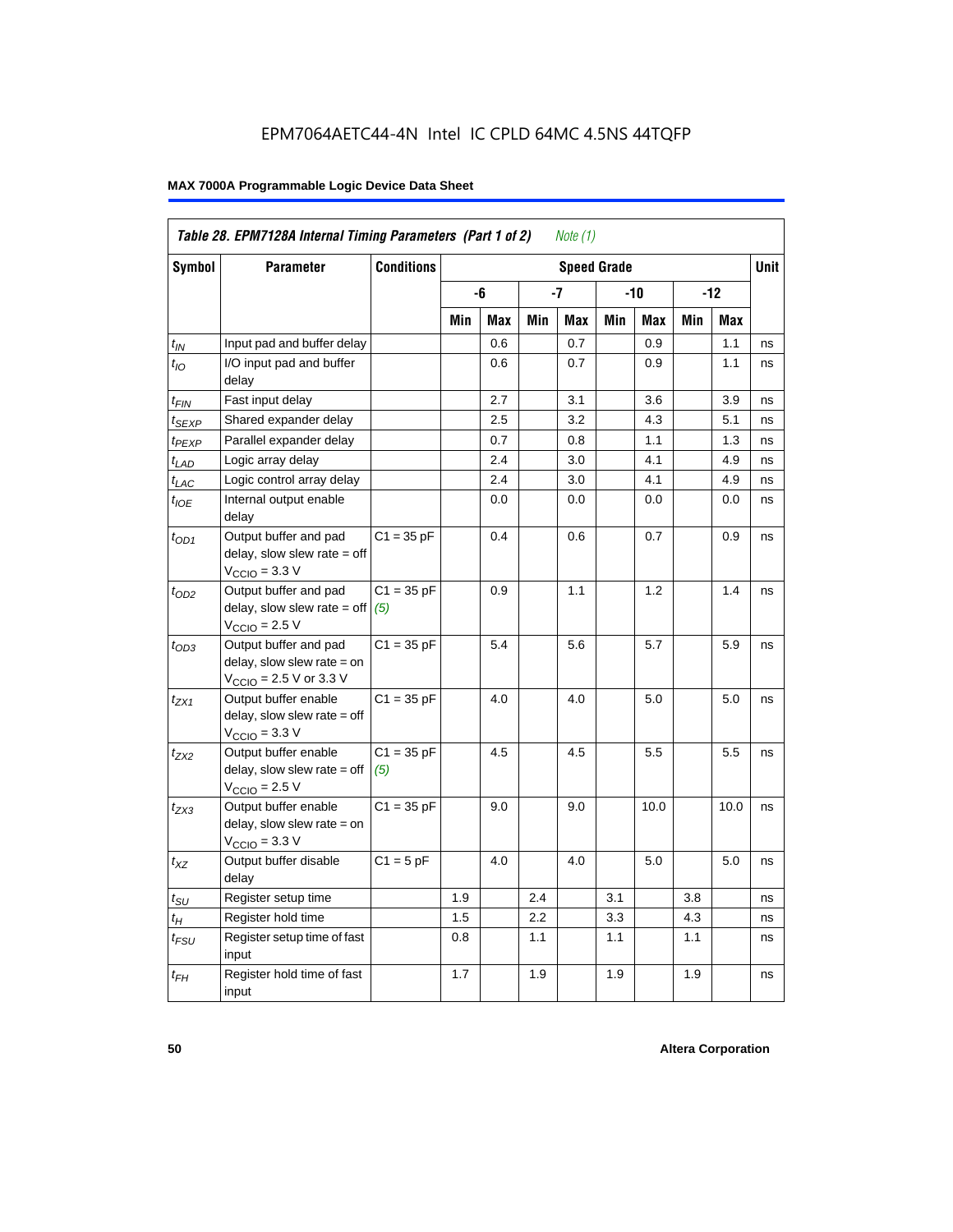| MAX 7000A Programmable Logic Device Data Sheet |  |  |  |
|------------------------------------------------|--|--|--|
|------------------------------------------------|--|--|--|

| Table 28. EPM7128A Internal Timing Parameters (Part 2 of 2)<br>Note (1) |                      |                   |     |            |     |                    |     |            |     |            |             |
|-------------------------------------------------------------------------|----------------------|-------------------|-----|------------|-----|--------------------|-----|------------|-----|------------|-------------|
| Symbol                                                                  | <b>Parameter</b>     | <b>Conditions</b> |     |            |     | <b>Speed Grade</b> |     |            |     |            | <b>Unit</b> |
|                                                                         |                      |                   |     | -6         |     | $-7$               |     | $-10$      |     | $-12$      |             |
|                                                                         |                      |                   | Min | <b>Max</b> | Min | Max                | Min | <b>Max</b> | Min | <b>Max</b> |             |
| $t_{RD}$                                                                | Register delay       |                   |     | 1.7        |     | 2.1                |     | 2.8        |     | 3.3        | ns          |
| $t_{COMB}$                                                              | Combinatorial delay  |                   |     | 1.7        |     | 2.1                |     | 2.8        |     | 3.3        | ns          |
| $t_{IC}$                                                                | Array clock delay    |                   |     | 2.4        |     | 3.0                |     | 4.1        |     | 4.9        | ns          |
| $t_{EN}$                                                                | Register enable time |                   |     | 2.4        |     | 3.0                |     | 4.1        |     | 4.9        | ns          |
| $t_{\text{GLOB}}$                                                       | Global control delay |                   |     | 1.0        |     | 1.2                |     | 1.7        |     | 2.0        | ns          |
| $t_{PRE}$                                                               | Register preset time |                   |     | 3.1        |     | 3.9                |     | 5.2        |     | 6.2        | ns          |
| $t_{CLR}$                                                               | Register clear time  |                   |     | 3.1        |     | 3.9                |     | 5.2        |     | 6.2        | ns          |
| $t_{PIA}$                                                               | PIA delay            | (2)               |     | 0.9        |     | 1.1                |     | 1.5        |     | 1.8        | ns          |
| $t_{LPA}$                                                               | Low-power adder      | (6)               |     | 11.0       |     | 10.0               |     | 10.0       |     | 10.0       | ns          |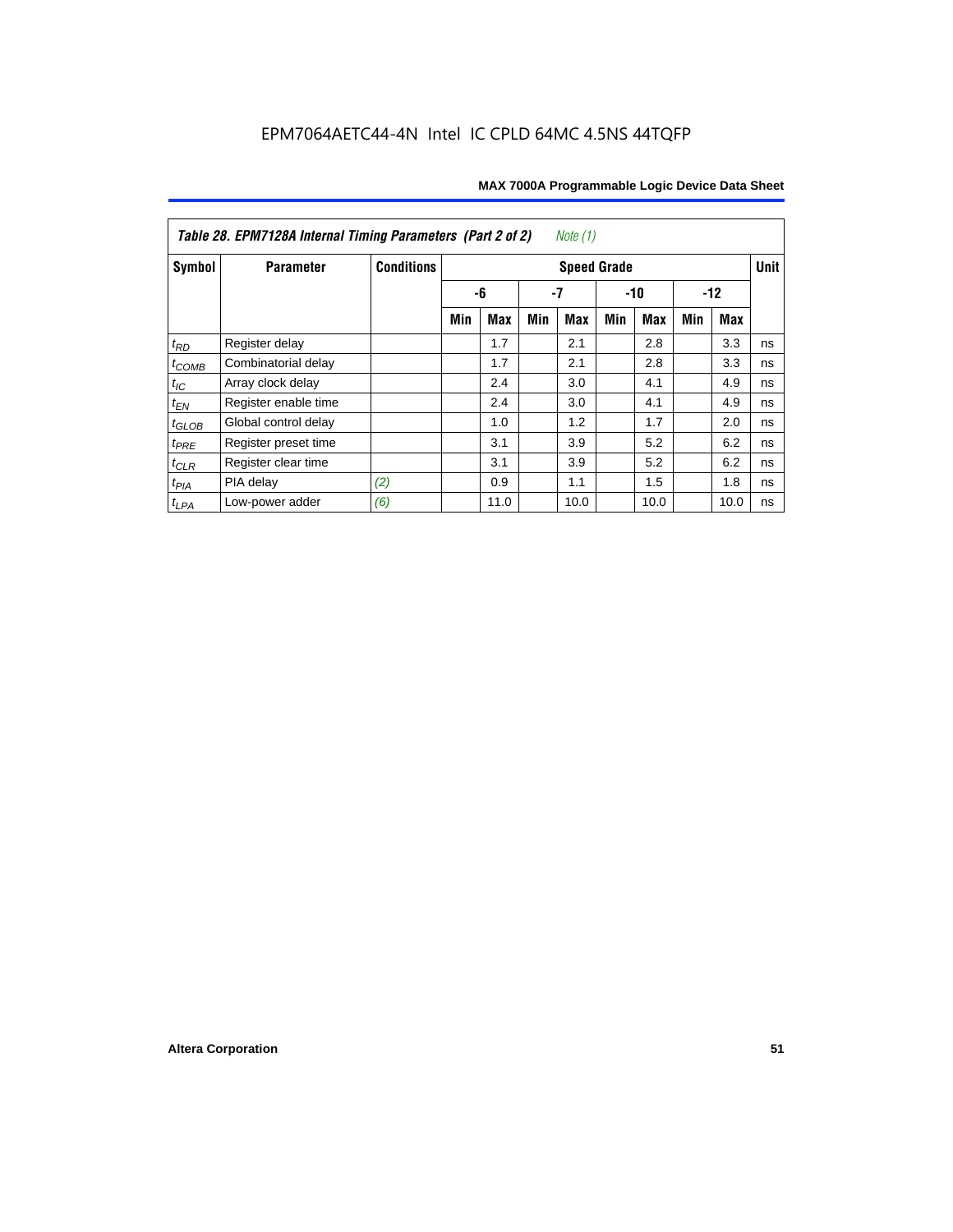| Table 29. EPM7256A External Timing Parameters<br>Note $(1)$ |                                             |                     |                    |     |       |            |      |            |      |       |             |
|-------------------------------------------------------------|---------------------------------------------|---------------------|--------------------|-----|-------|------------|------|------------|------|-------|-------------|
| Symbol                                                      | <b>Parameter</b>                            | <b>Conditions</b>   | <b>Speed Grade</b> |     |       |            |      |            |      |       | <b>Unit</b> |
|                                                             |                                             |                     |                    | -6  | $-7$  |            |      | $-10$      |      | $-12$ |             |
|                                                             |                                             |                     | Min                | Max | Min   | <b>Max</b> | Min  | <b>Max</b> | Min  | Max   |             |
| t <sub>PD1</sub>                                            | Input to non-registered<br>output           | $C1 = 35 pF$<br>(2) |                    | 6.0 |       | 7.5        |      | 10.0       |      | 12.0  | ns          |
| t <sub>PD2</sub>                                            | I/O input to non-<br>registered output      | $C1 = 35 pF$<br>(2) |                    | 6.0 |       | 7.5        |      | 10.0       |      | 12.0  | ns          |
| $t_{\text{SU}}$                                             | Global clock setup time                     | (2)                 | 3.7                |     | 4.6   |            | 6.2  |            | 7.4  |       | ns          |
| $t_H$                                                       | Global clock hold time                      | (2)                 | 0.0                |     | 0.0   |            | 0.0  |            | 0.0  |       | ns          |
| $t_{\text{FSU}}$                                            | Global clock setup time<br>of fast input    |                     | 2.5                |     | 3.0   |            | 3.0  |            | 3.0  |       | ns          |
| $t_{FH}$                                                    | Global clock hold time of<br>fast input     |                     | 0.0                |     | 0.0   |            | 0.0  |            | 0.0  |       | ns          |
| $t_{CO1}$                                                   | Global clock to output<br>delay             | $C1 = 35 pF$        | 1.0                | 3.3 | 1.0   | 4.2        | 1.0  | 5.5        | 1.0  | 6.6   | ns          |
| $t_{CH}$                                                    | Global clock high time                      |                     | 3.0                |     | 3.0   |            | 4.0  |            | 4.0  |       | ns          |
| $t_{CL}$                                                    | Global clock low time                       |                     | 3.0                |     | 3.0   |            | 4.0  |            | 4.0  |       | ns          |
| t <sub>ASU</sub>                                            | Array clock setup time                      | (2)                 | 0.8                |     | 1.0   |            | 1.4  |            | 1.6  |       | ns          |
| $t_{AH}$                                                    | Array clock hold time                       | (2)                 | 1.9                |     | 2.7   |            | 4.0  |            | 5.1  |       | ns          |
| $t_{ACO1}$                                                  | Array clock to output<br>delay              | $C1 = 35 pF$<br>(2) | 1.0                | 6.2 | 1.0   | 7.8        | 1.0  | 10.3       | 1.0  | 12.4  | ns          |
| $t_{ACH}$                                                   | Array clock high time                       |                     | 3.0                |     | 3.0   |            | 4.0  |            | 4.0  |       | ns          |
| $t_{\text{ACL}}$                                            | Array clock low time                        |                     | 3.0                |     | 3.0   |            | 4.0  |            | 4.0  |       | ns          |
| t <sub>CPPW</sub>                                           | Minimum pulse width for<br>clear and preset | (3)                 | 3.0                |     | 3.0   |            | 4.0  |            | 4.0  |       | ns          |
| $t_{\text{CNT}}$                                            | Minimum global clock<br>period              | (2)                 |                    | 6.4 |       | 8.0        |      | 10.7       |      | 12.8  | ns          |
| $f_{CNT}$                                                   | Maximum internal global<br>clock frequency  | (2), (4)            | 156.3              |     | 125.0 |            | 93.5 |            | 78.1 |       | <b>MHz</b>  |
| t <sub>ACNT</sub>                                           | Minimum array clock<br>period               | (2)                 |                    | 6.4 |       | 8.0        |      | 10.7       |      | 12.8  | ns          |
| <b>fACNT</b>                                                | Maximum internal array<br>clock frequency   | (2), (4)            | 156.3              |     | 125.0 |            | 93.5 |            | 78.1 |       | <b>MHz</b>  |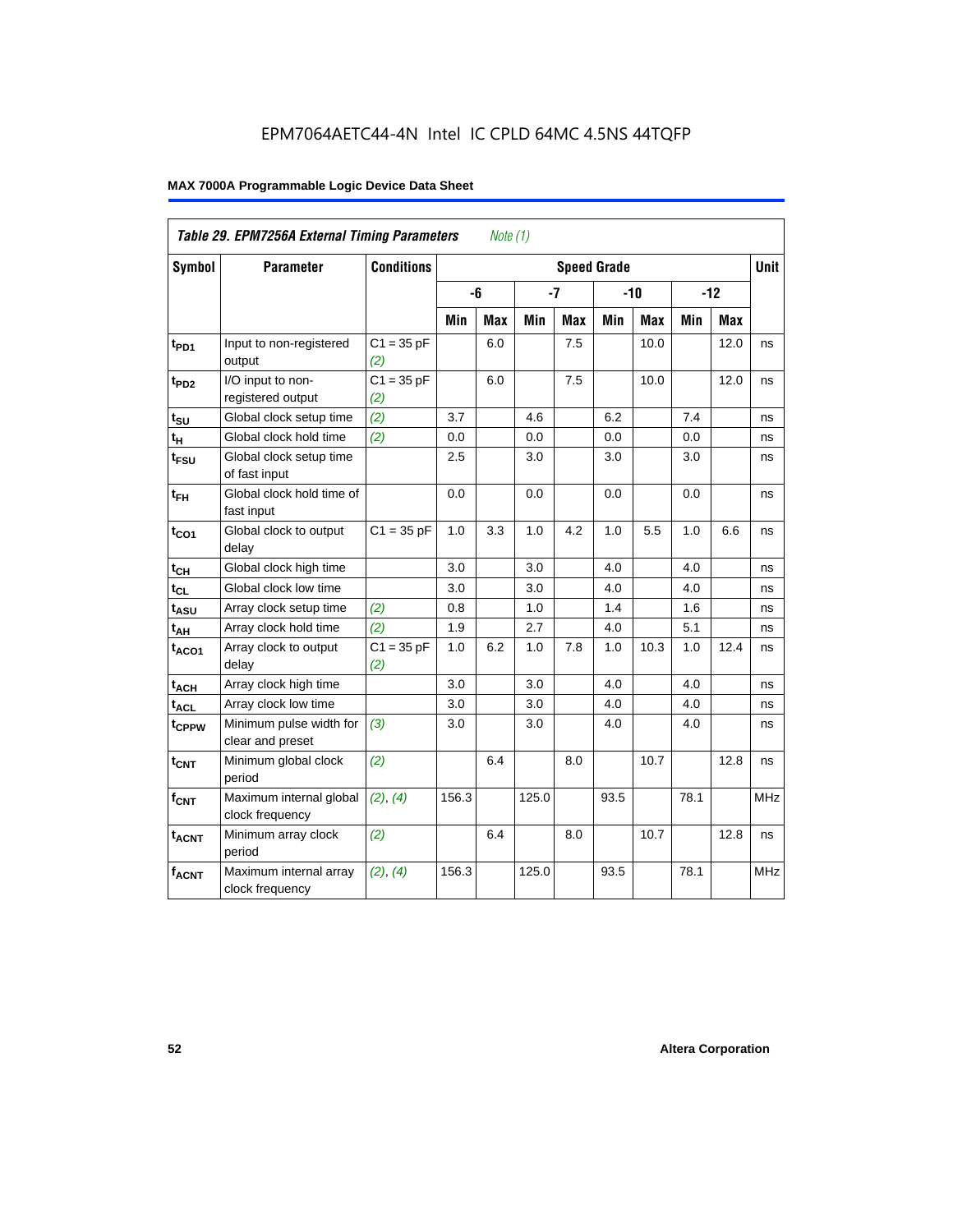| <b>Symbol</b>     | <b>Parameter</b>                                                                                           | <b>Conditions</b>   |            |     |     |            | <b>Speed Grade</b> |      |     |            | <b>Unit</b> |
|-------------------|------------------------------------------------------------------------------------------------------------|---------------------|------------|-----|-----|------------|--------------------|------|-----|------------|-------------|
|                   |                                                                                                            |                     | -6<br>$-7$ |     |     |            | -10                |      |     | $-12$      |             |
|                   |                                                                                                            |                     | Min        | Max | Min | <b>Max</b> | Min                | Max  | Min | <b>Max</b> |             |
| $t_{\mathit{IN}}$ | Input pad and buffer delay                                                                                 |                     |            | 0.3 |     | 0.4        |                    | 0.5  |     | 0.6        | ns          |
| $t_{IO}$          | I/O input pad and buffer<br>delay                                                                          |                     |            | 0.3 |     | 0.4        |                    | 0.5  |     | 0.6        | ns          |
| t <sub>FIN</sub>  | Fast input delay                                                                                           |                     |            | 2.4 |     | 3.0        |                    | 3.4  |     | 3.8        | ns          |
| <sup>t</sup> SEXP | Shared expander delay                                                                                      |                     |            | 2.8 |     | 3.5        |                    | 4.7  |     | 5.6        | ns          |
| t <sub>PEXP</sub> | Parallel expander delay                                                                                    |                     |            | 0.5 |     | 0.6        |                    | 0.8  |     | 1.0        | ns          |
| $t_{LAD}$         | Logic array delay                                                                                          |                     |            | 2.5 |     | 3.1        |                    | 4.2  |     | 5.0        | ns          |
| $t_{LAC}$         | Logic control array delay                                                                                  |                     |            | 2.5 |     | 3.1        |                    | 4.2  |     | 5.0        | ns          |
| $t_{IOE}$         | Internal output enable<br>delay                                                                            |                     |            | 0.2 |     | 0.3        |                    | 0.4  |     | 0.5        | ns          |
| $t_{OD1}$         | Output buffer and pad<br>delay, slow slew rate $=$ off<br>$V_{\text{CCIO}} = 3.3 \text{ V}$                | $C1 = 35 pF$        |            | 0.3 |     | 0.4        |                    | 0.5  |     | 0.6        | ns          |
| $t_{OD2}$         | Output buffer and pad<br>$delay$ , slow slew rate = off<br>$VCCIO = 2.5 V$                                 | $C1 = 35 pF$<br>(5) |            | 0.8 |     | 0.9        |                    | 1.0  |     | 1.1        | ns          |
| $t_{OD3}$         | Output buffer and pad<br>delay slow slew rate $=$ on<br>$V_{\text{CCIO}}$ = 2.5 V or 3.3 V                 | $C1 = 35 pF$        |            | 5.3 |     | 5.4        |                    | 5.5  |     | 5.6        | ns          |
| tzx1              | Output buffer enable<br>delay slow slew rate $=$ off<br>$VCCIO = 3.3 V$                                    | $C1 = 35 pF$        |            | 4.0 |     | 4.0        |                    | 5.0  |     | 5.0        | ns          |
| $t_{ZX2}$         | Output buffer enable<br>delay slow slew rate $=$ off<br>$VCCIO = 2.5 V$                                    | $C1 = 35 pF$<br>(5) |            | 4.5 |     | 4.5        |                    | 5.5  |     | 5.5        | ns          |
| t <sub>ZX3</sub>  | Output buffer enable<br>delay slow slew rate $=$ on<br>$V_{\text{CCIO}} = 2.5 \text{ V or } 3.3 \text{ V}$ | $C1 = 35 pF$        |            | 9.0 |     | 9.0        |                    | 10.0 |     | 10.0       | ns          |
| $t_{XZ}$          | Output buffer disable<br>delay                                                                             | $C1 = 5$ pF         |            | 4.0 |     | 4.0        |                    | 5.0  |     | 5.0        | ns          |
| $t_{\text{SU}}$   | Register setup time                                                                                        |                     | 1.0        |     | 1.3 |            | 1.7                |      | 2.0 |            | ns          |
| $t_{H}$           | Register hold time                                                                                         |                     | 1.7        |     | 2.4 |            | 3.7                |      | 4.7 |            | ns          |
| $t_{FSU}$         | Register setup time of fast<br>input                                                                       |                     | 1.2        |     | 1.4 |            | 1.4                |      | 1.4 |            | ns          |
| $t_{FH}$          | Register hold time of fast<br>input                                                                        |                     | 1.3        |     | 1.6 |            | 1.6                |      | 1.6 |            | ns          |
| $t_{RD}$          | Register delay                                                                                             |                     |            | 1.6 |     | 2.0        |                    | 2.7  |     | 3.2        | ns          |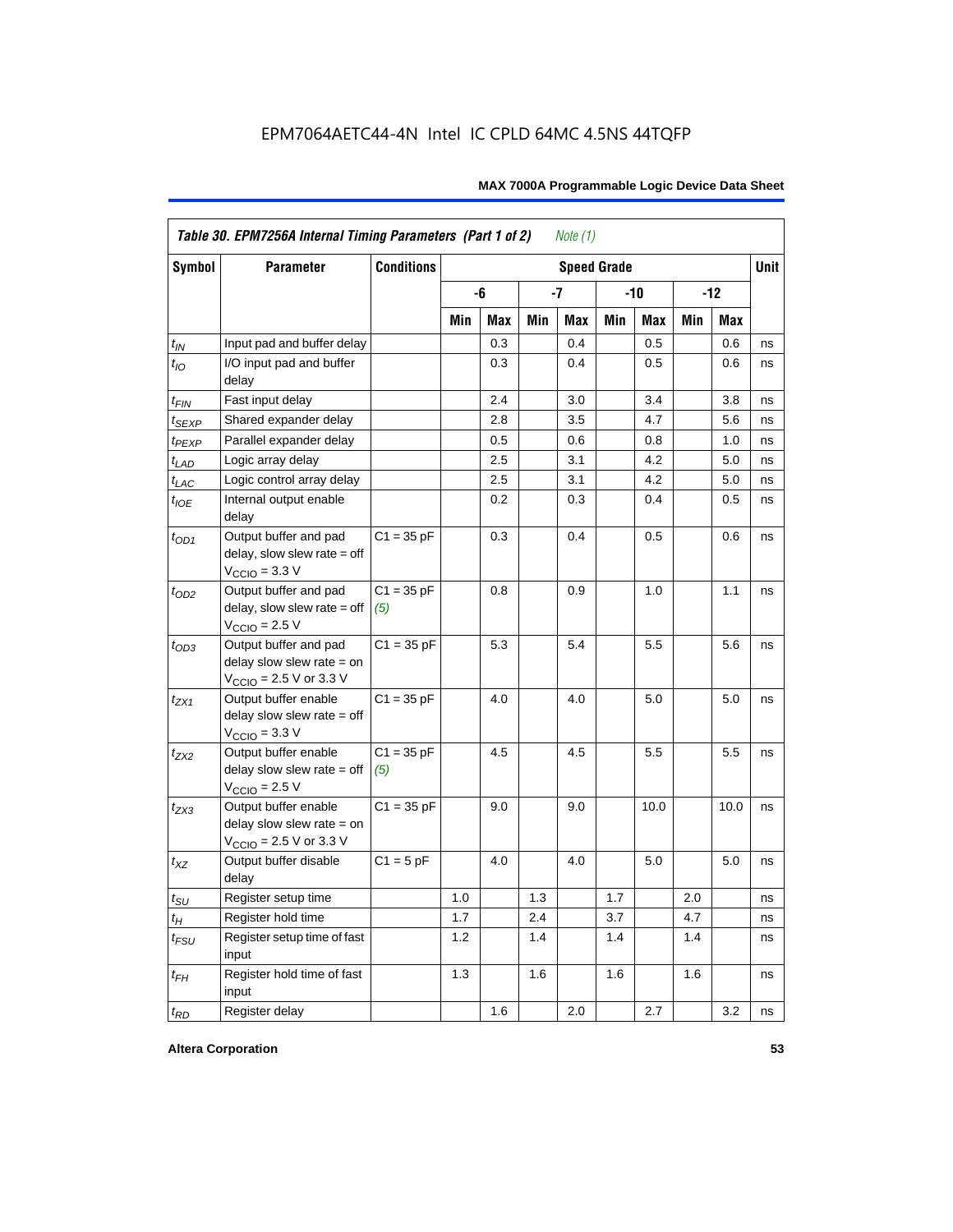| Table 30. EPM7256A Internal Timing Parameters (Part 2 of 2)<br>Note (1) |                      |                   |     |            |     |                    |     |            |     |       |             |
|-------------------------------------------------------------------------|----------------------|-------------------|-----|------------|-----|--------------------|-----|------------|-----|-------|-------------|
| Symbol                                                                  | <b>Parameter</b>     | <b>Conditions</b> |     |            |     | <b>Speed Grade</b> |     |            |     |       | <b>Unit</b> |
|                                                                         |                      |                   |     | -6         |     | -7                 |     | $-10$      |     | $-12$ |             |
|                                                                         |                      |                   | Min | <b>Max</b> | Min | Max                | Min | <b>Max</b> | Min | Max   |             |
| $t_{COMB}$                                                              | Combinatorial delay  |                   |     | 1.6        |     | 2.0                |     | 2.7        |     | 3.2   | ns          |
| $t_{IC}$                                                                | Array clock delay    |                   |     | 2.7        |     | 3.4                |     | 4.5        |     | 5.4   | ns          |
| $t_{EN}$                                                                | Register enable time |                   |     | 2.5        |     | 3.1                |     | 4.2        |     | 5.0   | ns          |
| $t_{GLOB}$                                                              | Global control delay |                   |     | 1.1        |     | 1.4                |     | 1.8        |     | 2.2   | ns          |
| $t_{PRE}$                                                               | Register preset time |                   |     | 2.3        |     | 2.9                |     | 3.8        |     | 4.6   | ns          |
| $t_{CLR}$                                                               | Register clear time  |                   |     | 2.3        |     | 2.9                |     | 3.8        |     | 4.6   | ns          |
| t <sub>PIA</sub>                                                        | PIA delay            | (2)               |     | 1.3        |     | 1.6                |     | 2.1        |     | 2.6   | ns          |
| $t_{LPA}$                                                               | Low-power adder      | (6)               |     | 11.0       |     | 10.0               |     | 10.0       |     | 10.0  | ns          |

#### *Notes to tables:*

(1) These values are specified under the recommended operating conditions shown in Table 14 on page 28. See Figure 12 for more information on switching waveforms.

- (2) These values are specified for a PIA fan-out of one LAB (16 macrocells). For each additional LAB fan-out in these devices, add an additional 0.1 ns to the PIA timing value.
- (3) This minimum pulse width for preset and clear applies for both global clear and array controls. The  $t_{LPA}$  parameter must be added to this minimum width if the clear or reset signal incorporates the  $t_{LAD}$  parameter into the signal path.
- (4) This parameter is measured with a 16-bit loadable, enabled, up/down counter programmed into each LAB.
- (5) Operating conditions:  $V_{\text{CCIO}} = 2.5 \pm 0.2 \text{ V}$  for commercial and industrial use.<br>(6) The  $t_{I}$  parameter must be added to the  $t_{I}$  AD,  $t_{I}$  ac,  $t_{\text{IC}}$ ,  $t_{\text{EN}}$ ,  $t_{\text{SVP}}$ ,  $t_{\text{ACI}}$ , and
- The  $t_{LPA}$  parameter must be added to the  $t_{LAD}$ ,  $t_{LAC}$ ,  $t_{IC}$ ,  $t_{EN}$ ,  $t_{SEXP}$ ,  $t_{ACL}$  and  $t_{CPPW}$  parameters for macrocells running in low-power mode.

### **Power Consumption**

Supply power (P) versus frequency  $(f_{MAX}$ , in MHz) for MAX 7000A devices is calculated with the following equation:

 $P = P_{INT} + P_{IO} = I_{CCINT} \times V_{CC} + P_{IO}$ 

The  $P_{IO}$  value, which depends on the device output load characteristics and switching frequency, can be calculated using the guidelines given in *Application Note 74 (Evaluating Power for Altera Devices)*.

The  $I_{\text{CUNT}}$  value depends on the switching frequency and the application logic. The  $I_{\text{CCINT}}$  value is calculated with the following equation:

 $I_{\text{CCMT}} =$ 

 $(A \times MC_{TON}) + [B \times (MC_{DEV} - MC_{TON})] + (C \times MC_{LISED} \times f_{MAX} \times tog_{LC})$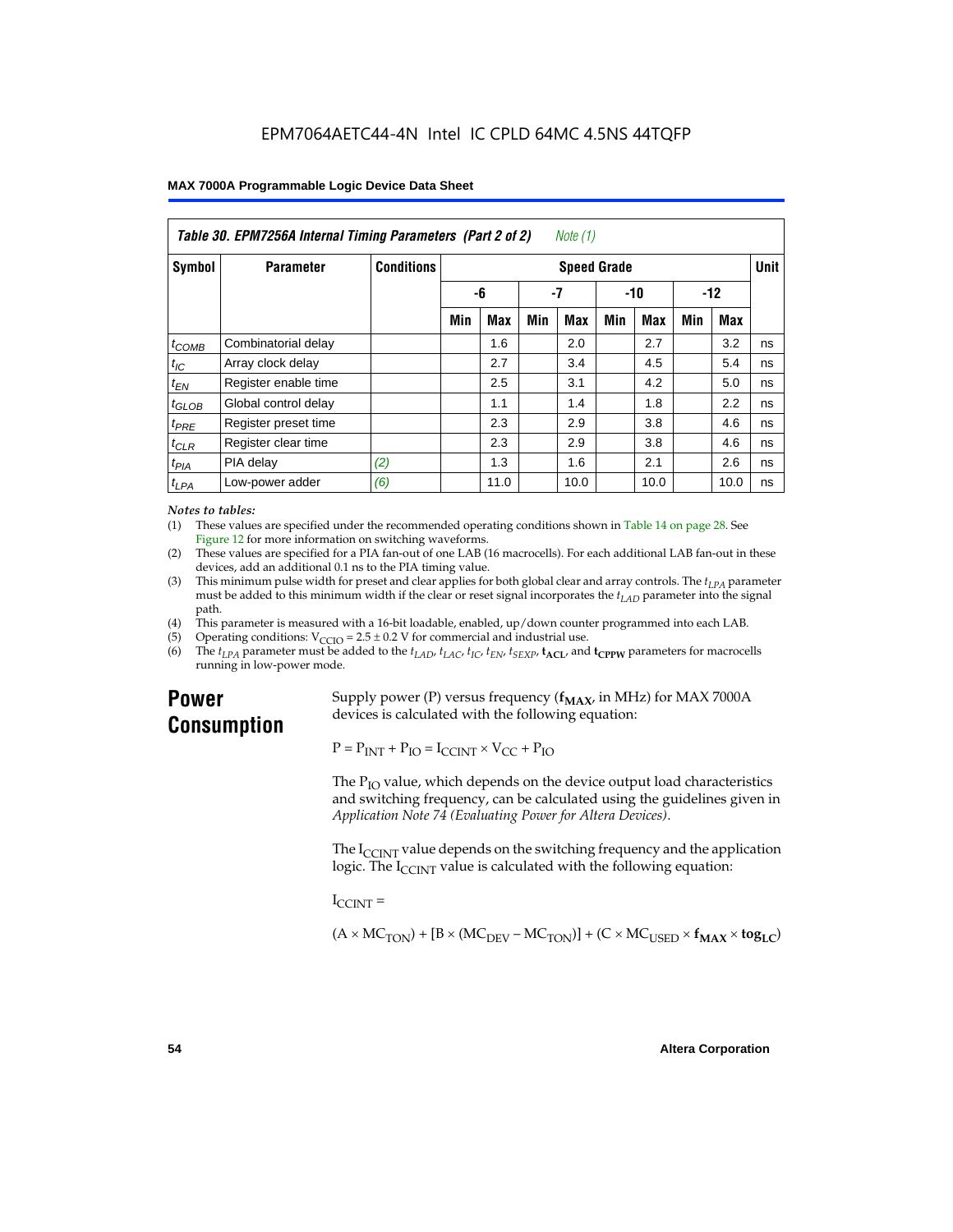The parameters in this equation are:

| MC <sub>TON</sub> | = Number of macrocells with the Turbo Bit option turned<br>on, as reported in the MAX+PLUS II Report File (.rpt) |
|-------------------|------------------------------------------------------------------------------------------------------------------|
| MC <sub>DFV</sub> | = Number of macrocells in the device                                                                             |
| $MC_{LISED}$      | = Total number of macrocells in the design, as reported in                                                       |
|                   | the Report File                                                                                                  |
| $f_{MAX}$         | = Highest clock frequency to the device                                                                          |
| $tog_{LC}$        | = Average percentage of logic cells toggling at each clock                                                       |
|                   | (typically 12.5%)                                                                                                |
| A, B, C           | = Constants, shown in Table 31                                                                                   |

| Table 31. MAX 7000A I <sub>CC</sub> Equation Constants |      |      |       |  |  |  |  |
|--------------------------------------------------------|------|------|-------|--|--|--|--|
| <b>Device</b>                                          | A    | B    | C     |  |  |  |  |
| EPM7032AE                                              | 0.71 | 0.30 | 0.014 |  |  |  |  |
| EPM7064AE                                              | 0.71 | 0.30 | 0.014 |  |  |  |  |
| <b>EPM7128A</b>                                        | 0.71 | 0.30 | 0.014 |  |  |  |  |
| EPM7128AE                                              | 0.71 | 0.30 | 0.014 |  |  |  |  |
| <b>EPM7256A</b>                                        | 0.71 | 0.30 | 0.014 |  |  |  |  |
| EPM7256AE                                              | 0.71 | 0.30 | 0.014 |  |  |  |  |
| EPM7512AE                                              | 0.71 | 0.30 | 0.014 |  |  |  |  |

This calculation provides an  $I_{CC}$  estimate based on typical conditions using a pattern of a 16-bit, loadable, enabled, up/down counter in each LAB with no output load. Actual  $I_{CC}$  should be verified during operation because this measurement is sensitive to the actual pattern in the device and the environmental operating conditions.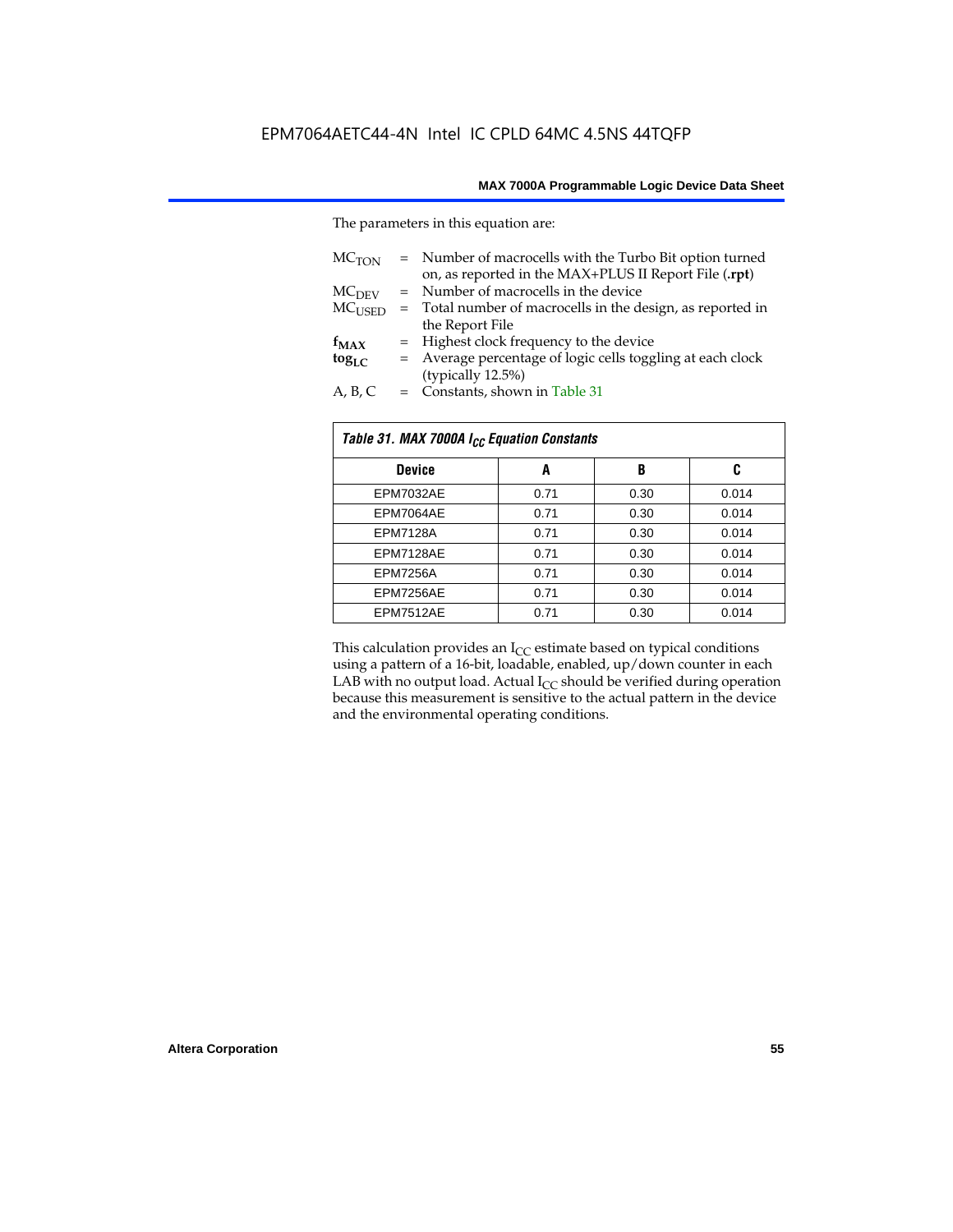Figure 13 shows the typical supply current versus frequency for MAX 7000A devices.

#### *Figure 13. I<sub>CC</sub> vs. Frequency for MAX 7000A Devices (Part 1 of 2)*



#### **EPM7128A & EPM7128AE**

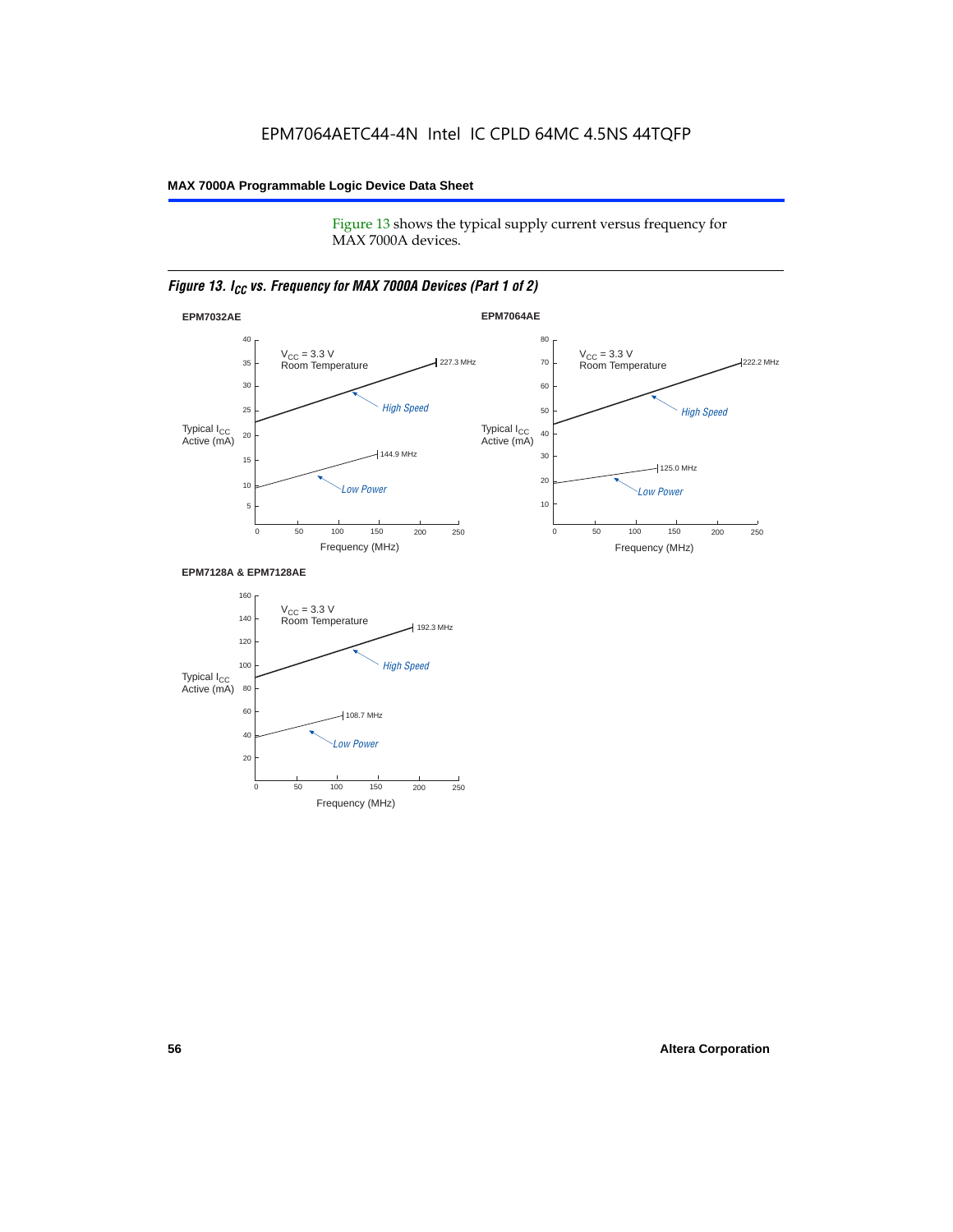



### **Device Pin-Outs**

See the Altera web site (**http://www.altera.com**) or the *Altera Digital Library* for pin-out information.

Figures 14 through 23 show the package pin-out diagrams for MAX 7000A devices.

#### *Figure 14. 44-Pin PLCC/TQFP Package Pin-Out Diagram*

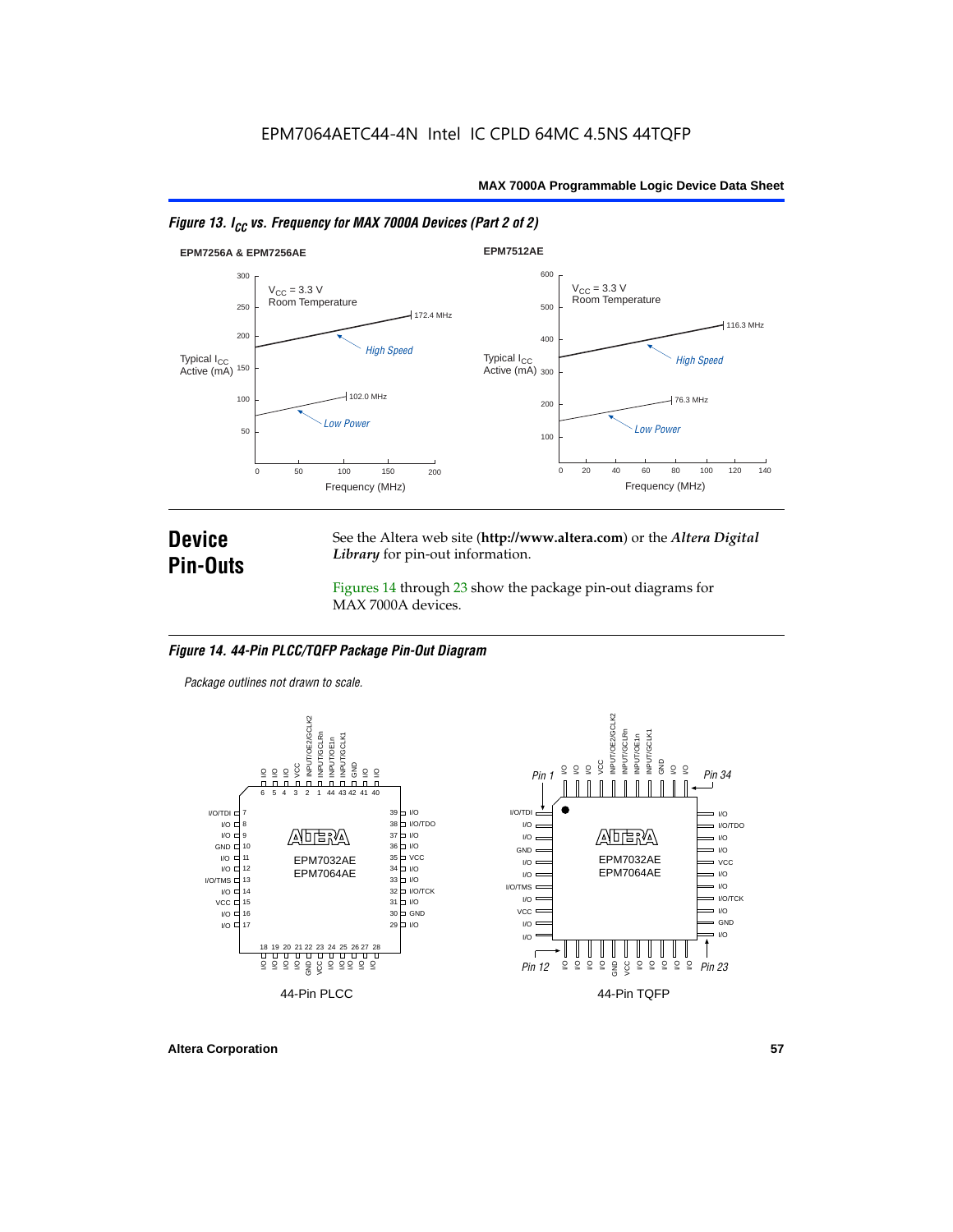#### *Figure 15. 49-Pin Ultra FineLine BGA Package Pin-Out Diagram*

*Package outlines not drawn to scale.*



#### *Figure 16. 84-Pin PLCC Package Pin-Out Diagram*

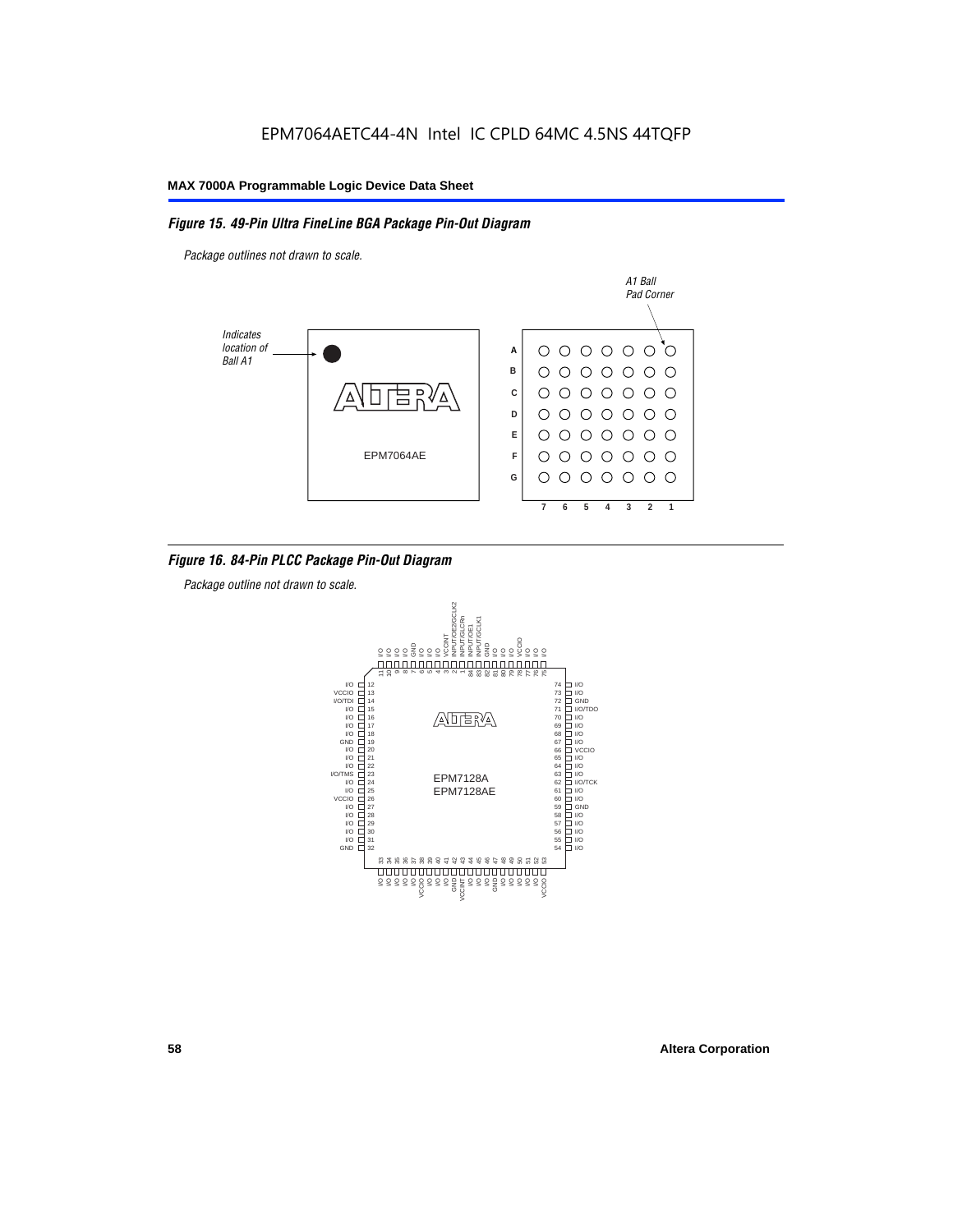#### *Figure 17. 100-Pin TQFP Package Pin-Out Diagram*



*Figure 18. 100-Pin FineLine BGA Package Pin-Out Diagram*

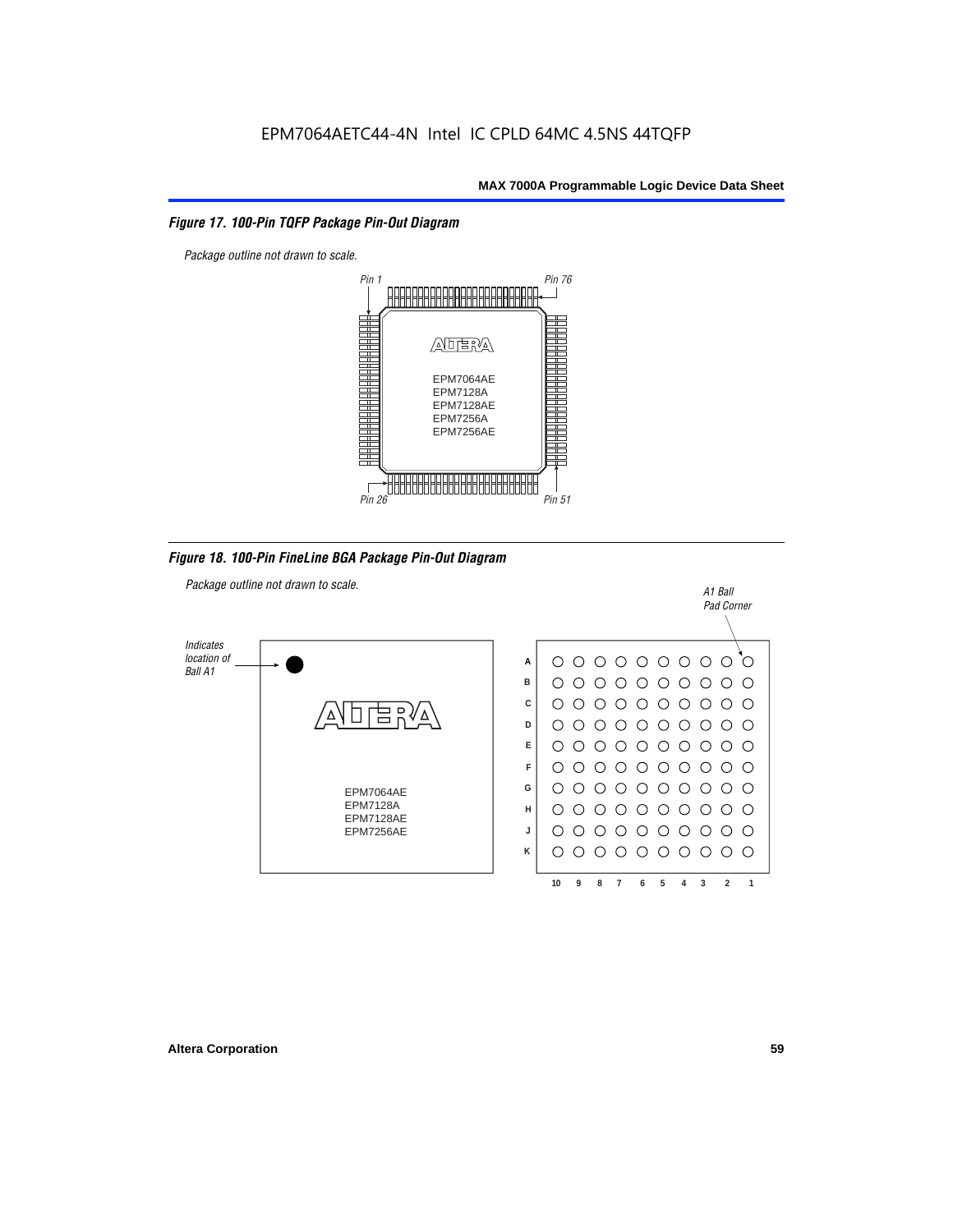#### *Figure 19. 144-Pin TQFP Package Pin-Out Diagram*

*Package outline not drawn to scale*.



*Figure 20. 169-Pin Ultra FineLine BGA Package Pin-Out Diagram*

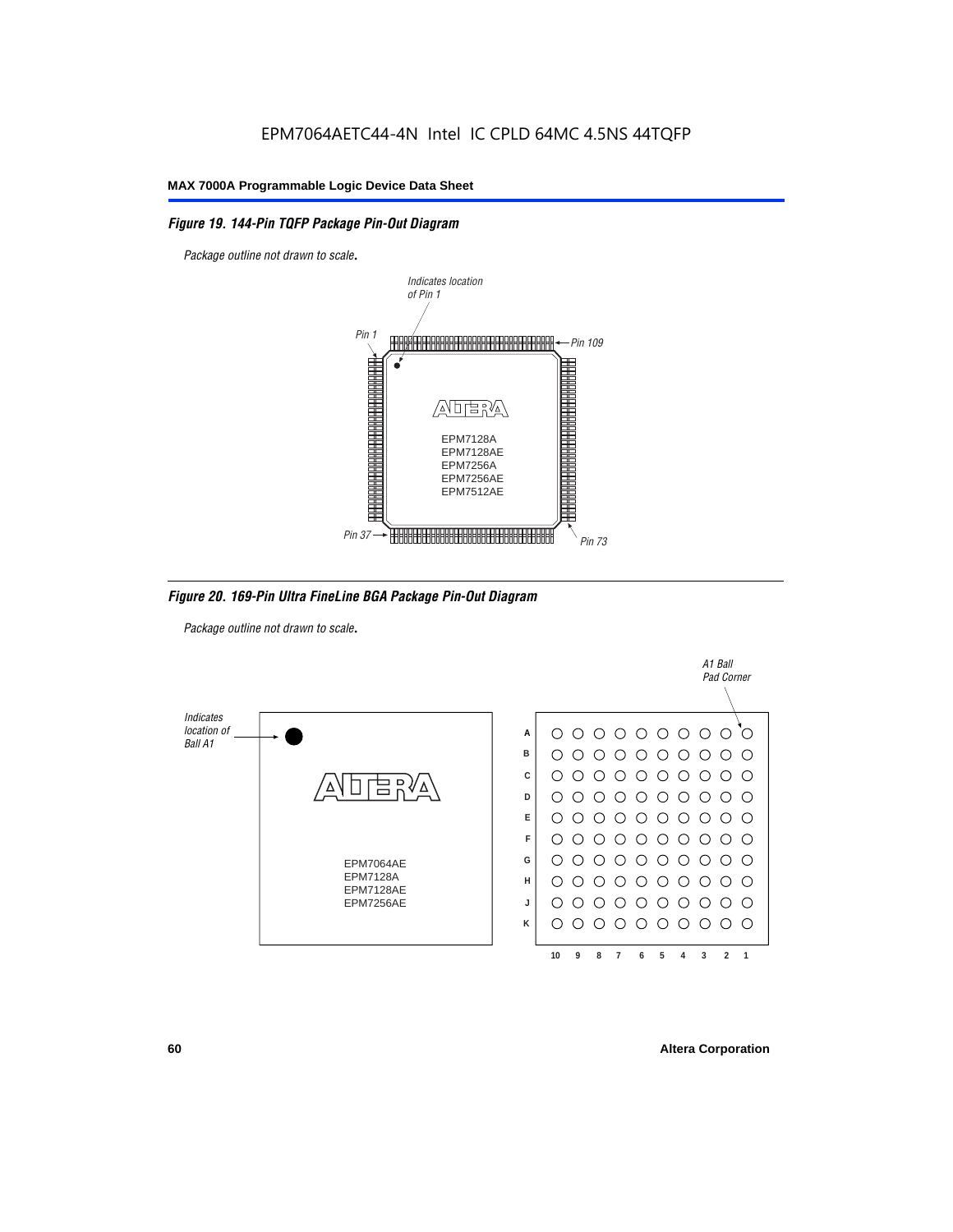#### *Figure 21. 208-Pin PQFP Package Pin-Out Diagram*

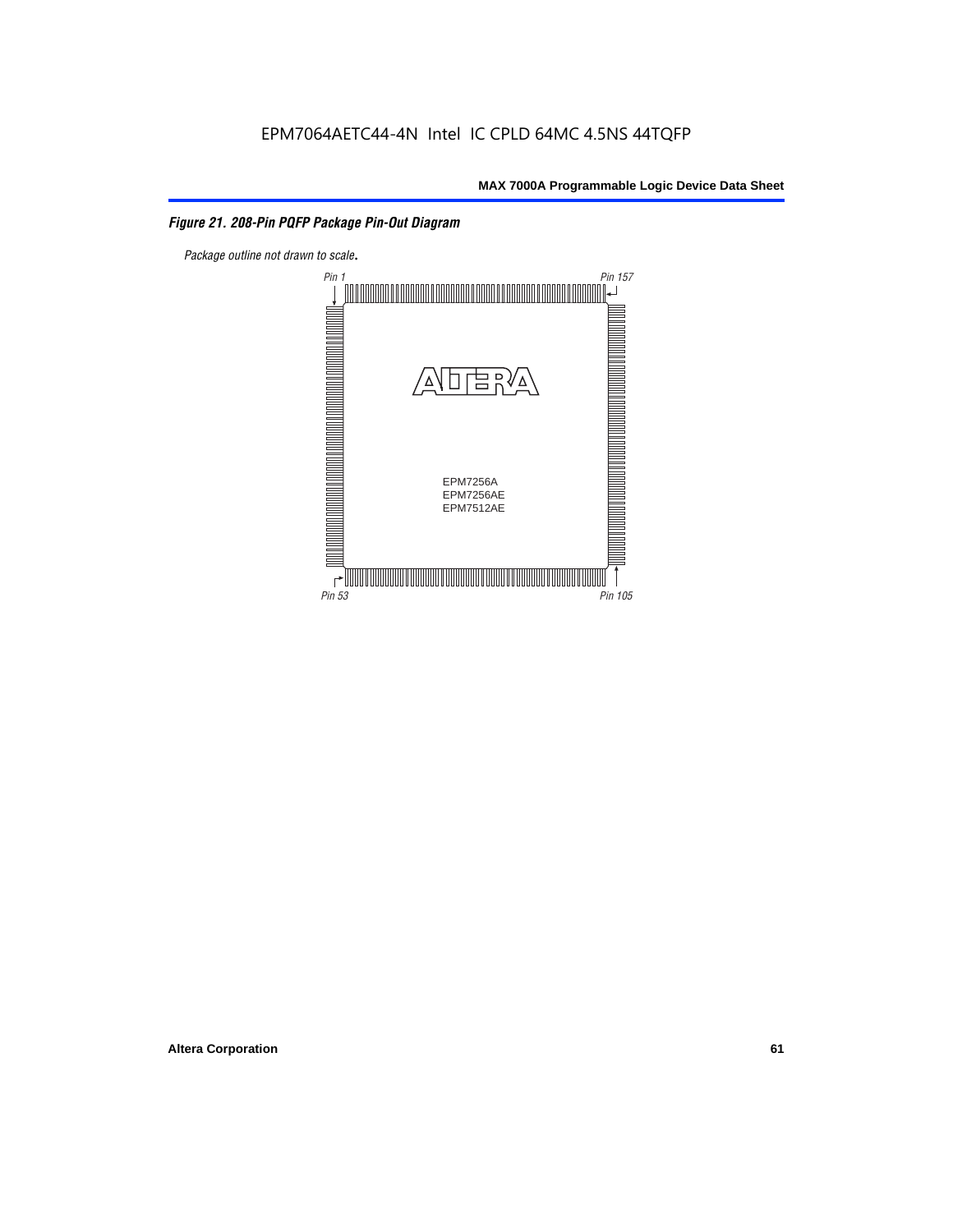#### *Figure 22. 256-Pin BGA Package Pin-Out Diagram*

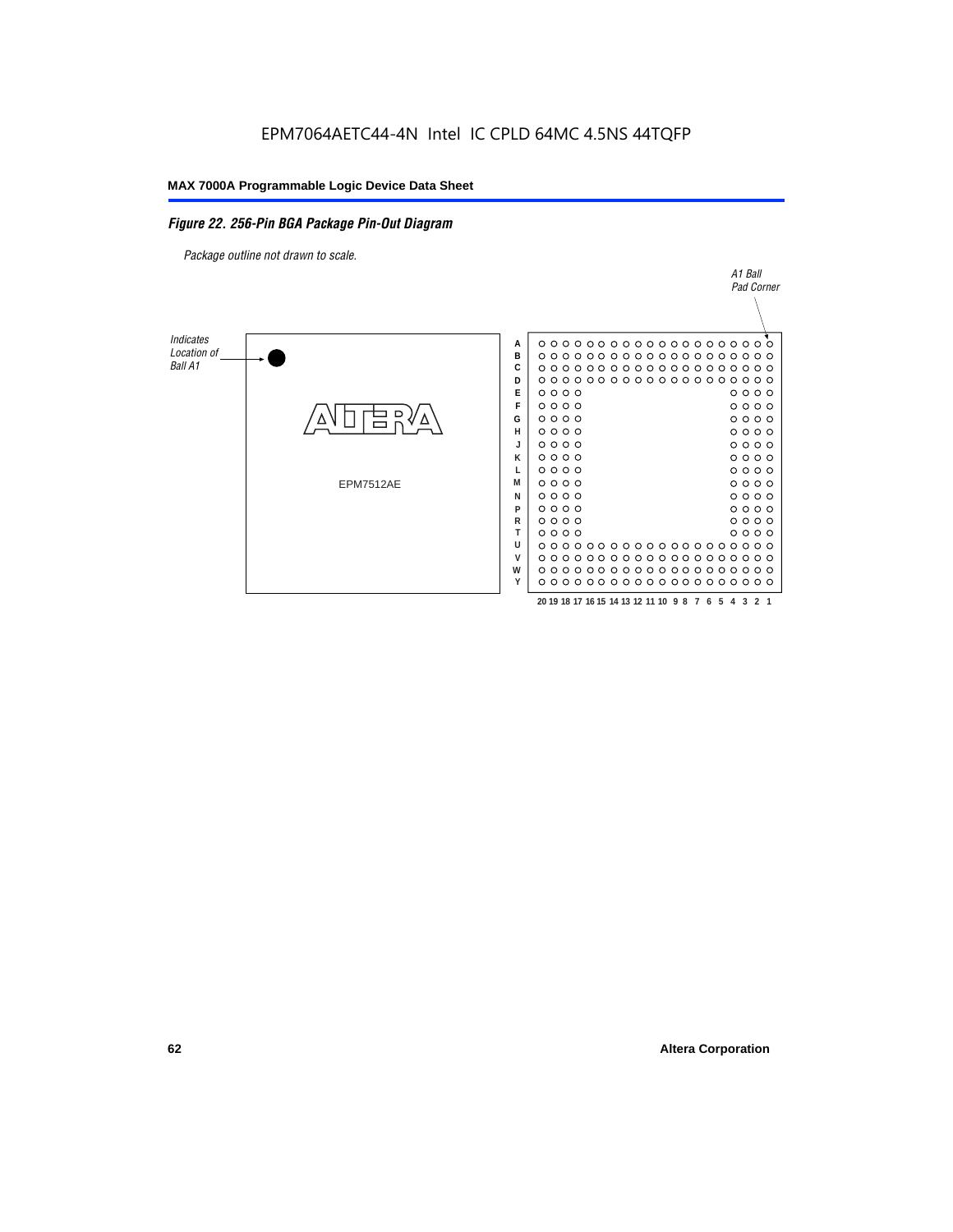#### *Figure 23. 256-Pin FineLine BGA Package Pin-Out Diagram*

*Package outline not drawn to scale*.



### **Revision History**

The information contained in the *MAX 7000A Programmable Logic Device Data Sheet* version 4.5 supersedes information published in previous versions.

#### **Version 4.5**

The following changes were made in the *MAX 7000A Programmable Logic Device Data Sheet* version 4.5:

Updated text in the "Power Sequencing & Hot-Socketing" section.

#### **Version 4.4**

The following changes were made in the *MAX 7000A Programmable Logic Device Data Sheet* version 4.4:

- Added Tables 5 through 7.
	- Added "Programming Sequence" on page 17 and "Programming Times" on page 18.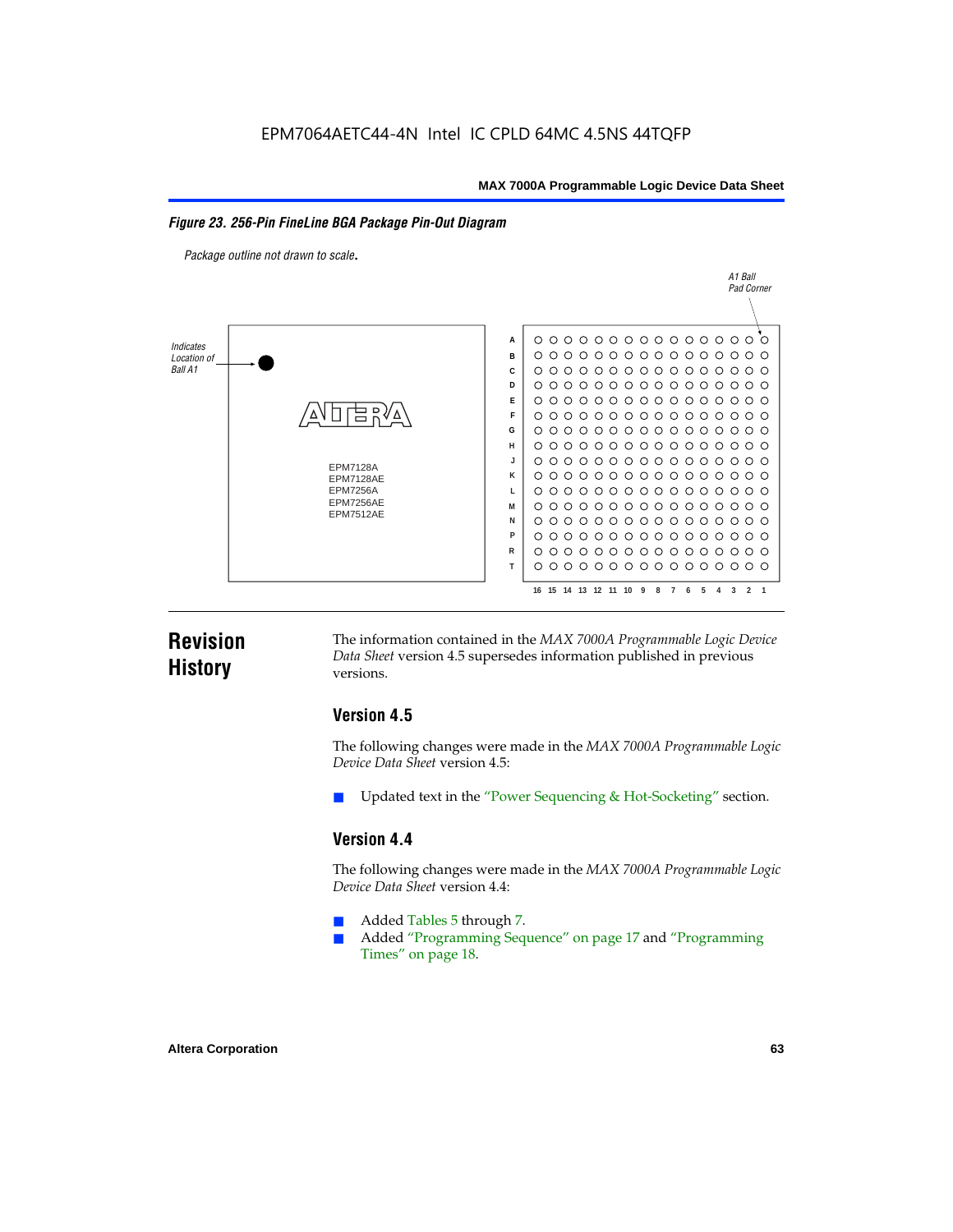#### **Version 4.3**

The following changes were made in the *MAX 7000A Programmable Logic Device Data Sheet* version 4.3:

- Added extended temperature devices to document
- Updated Table 14.

#### **Version 4.2**

The following changes were made in the *MAX 7000A Programmable Logic Device Data Sheet* version 4.2:

- Removed *Note (1)* from Table 2.
- Removed *Note (4)* from Tables 3 and 4.

#### **Version 4.1**

The following changes were made in the *MAX 7000A Programmable Logic Device Data Sheet* version 4.1:

- Updated leakage current information in Table 15.
- Updated *Note (9)* of Table 15.
- Updated *Note* (1) of Tables 17 through 30.



101 Innovation Drive San Jose, CA 95134 (408) 544-7000 http://www.altera.com Applications Hotline: (800) 800-EPLD Literature Services: lit\_req@altera.com

Copyright © 2003 Altera Corporation. All rights reserved. Altera, The Programmable Solutions Company, the stylized Altera logo, specific device designations, and all other words and logos that are identified as trademarks and/or service marks are, unless noted otherwise, the trademarks and service marks of Altera Corporation in the U.S. and other countries. All other product or service names are the property of their respective holders. Altera products are protected under numerous U.S. and foreign patents and pending applications, maskwork rights, and copyrights. Altera warrants performance of its semiconductor products to current specifications in accordance with Altera's standard warranty, but reserves the right **TSAI** to make changes to any products and services at any time without notice. Altera assumes no responsibility or liability arising out of the application or use of any information, product, or service described herein except as expressly agreed to in writing by Altera Corporation. Altera customers are advised to obtain the latest version of device specifications before relying on any published information and before placing orders for products or services.



**64 Altera Corporation**